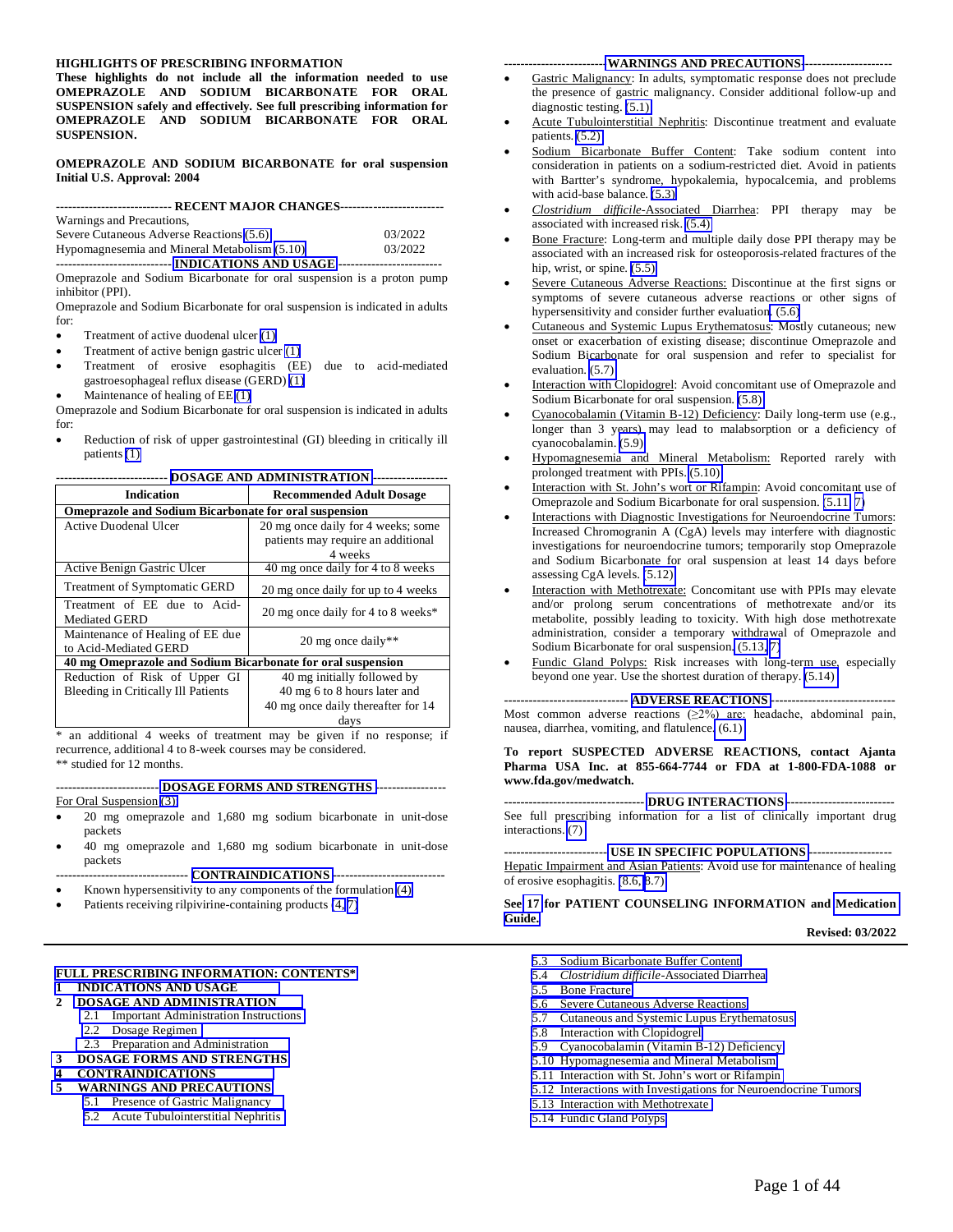#### **[6 ADVERSE REACTIONS](#page-8-4)**

- [6.1 Clinical Trials Experience](#page-9-0)
- [6.2 Postmarketing Experience](#page-11-0)
- **[7 DRUG INTERACTIONS](#page-13-1)**

#### **[8 USE IN SPECIFIC POPULATIONS](#page-17-1)**

- [8.1 Pregnancy](#page-17-1)
- [8.2 Lactation](#page-20-0)  [8.4 Pediatric Use](#page-20-0)
- [8.5 Geriatric Use](#page-21-0)
- [8.6 Hepatic Impairment](#page-21-0)
- [8.7 Asian Population](#page-21-0)
- **[10 OVERDOSAGE](#page-21-0)**
- **[11 DESCRIPTION](#page-22-0)**
- **[12 CLINICAL PHARMACOLOGY](#page-22-0)** 
	- [12.1 Mechanism of Action](#page-22-0)
	- [12.2 Pharmacodynamics](#page-23-0)
	- [12.3 Pharmacokinetics](#page-25-0)

[12.5 Pharmacogenomics](#page-29-0) 

- **[13 NONCLINICAL TOXICOLOGY](#page-29-0)** 
	- [13.1 Carcinogenesis, Mutagenesis, Impairment of Fertility](#page-29-0)

#### **[14 CLINICAL STUDIES](#page-30-0)**

- [14.1 Active Duodenal Ulcer](#page-30-0)
- [14.2 Active Benign Gastric Ulcer](#page-31-0)
- [14.3 Symptomatic GERD](#page-32-0)
- [14.4 EE Due to Acid-Mediated GERD](#page-32-0)
- [14.5 Maintenance of Healing of EE Due to Acid-Mediated GERD](#page-33-0)
- [14.6 Reduction of Risk of Upper Gastrointestinal Bleeding in Critically](#page-34-0)  Ill Patients
- **[16 HOW SUPPLIED/STORAGE AND HANDLING](#page-34-0)**
- **[17 PATIENT COUNSELING INFORMATION](#page-35-0)**

\* Sections or subsections omitted from the full prescribing information are not listed.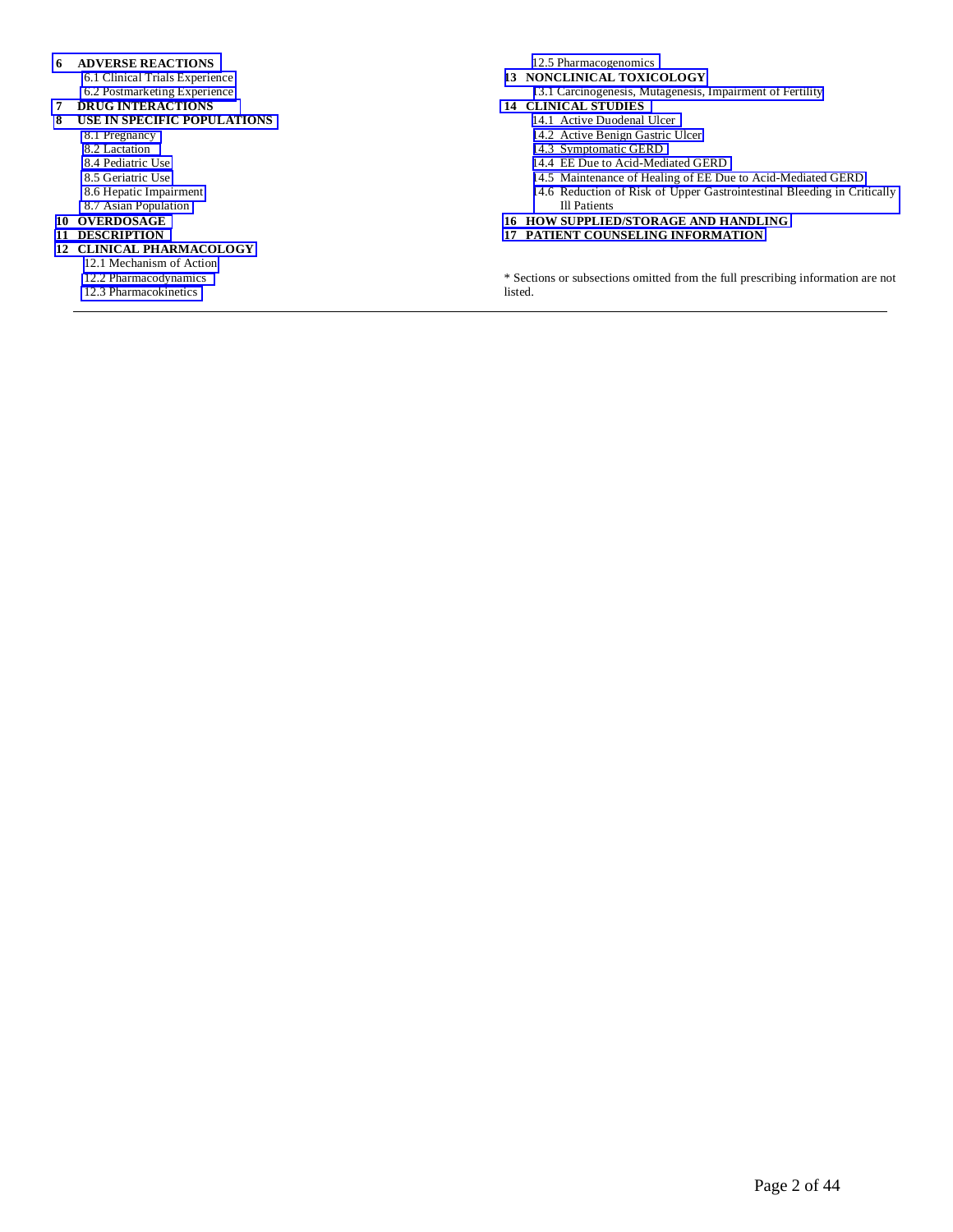#### <span id="page-2-0"></span>**FULL PRESCRIBING INFORMATION:**

#### **1 INDICATIONS AND USAGE**

Omeprazole and Sodium Bicarbonate for oral suspension is indicated in adults for the:

- short-term treatment of active duodenal ulcer. Most patients heal within four weeks. Some patients may require an additional four weeks of therapy.
- short-term treatment (4 to 8 weeks) of active benign gastric ulcer.
- treatment of heartburn and other symptoms associated with GERD for up to 4 weeks.
- short-term treatment (4 to 8 weeks) of EE due to acid-mediated GERD which has been diagnosed by endoscopy in adults.
	- o The efficacy of Omeprazole and Sodium Bicarbonate for oral suspension used for longer than 8 weeks in patients with EE has not been established. If a patient does not respond to 8 weeks of treatment, an additional 4 weeks of treatment may be given. If there is recurrence of EE or GERD symptoms (e.g., heartburn), additional 4 to 8-week courses of Omeprazole and Sodium Bicarbonate for oral suspension may be considered.
- <span id="page-2-1"></span> maintenance of healing of EE due to acid-mediated GERD. Controlled studies do not extend beyond 12 months.

#### Omeprazole and Sodium Bicarbonate for oral suspension is indicated in adults for the:

• reduction of risk of upper GI bleeding in critically ill adult patients.

# **2 DOSAGE AND ADMINISTRATION**

#### **2.1 Important Administration Instructions**

- Omeprazole and Sodium Bicarbonate is available as a powder for oral suspension in 20 mg and 40 mg strengths of omeprazole for adult use. All recommended doses throughout the labeling are based upon omeprazole.
- The sodium content of Omeprazole and Sodium Bicarbonate for oral suspension should be taken into consideration when prescribing this product *[see Warnings and Precautions [\(5.3\)](#page-5-0)]*:
	- o Omeprazole and Sodium Bicarbonate for oral suspension: each 20 mg and 40 mg packet contains 1,680 mg (20 mEq) of sodium bicarbonate. The total content of sodium in each packet is 460 mg.
- Due to the sodium bicarbonate content of Omeprazole and Sodium Bicarbonate for oral suspension: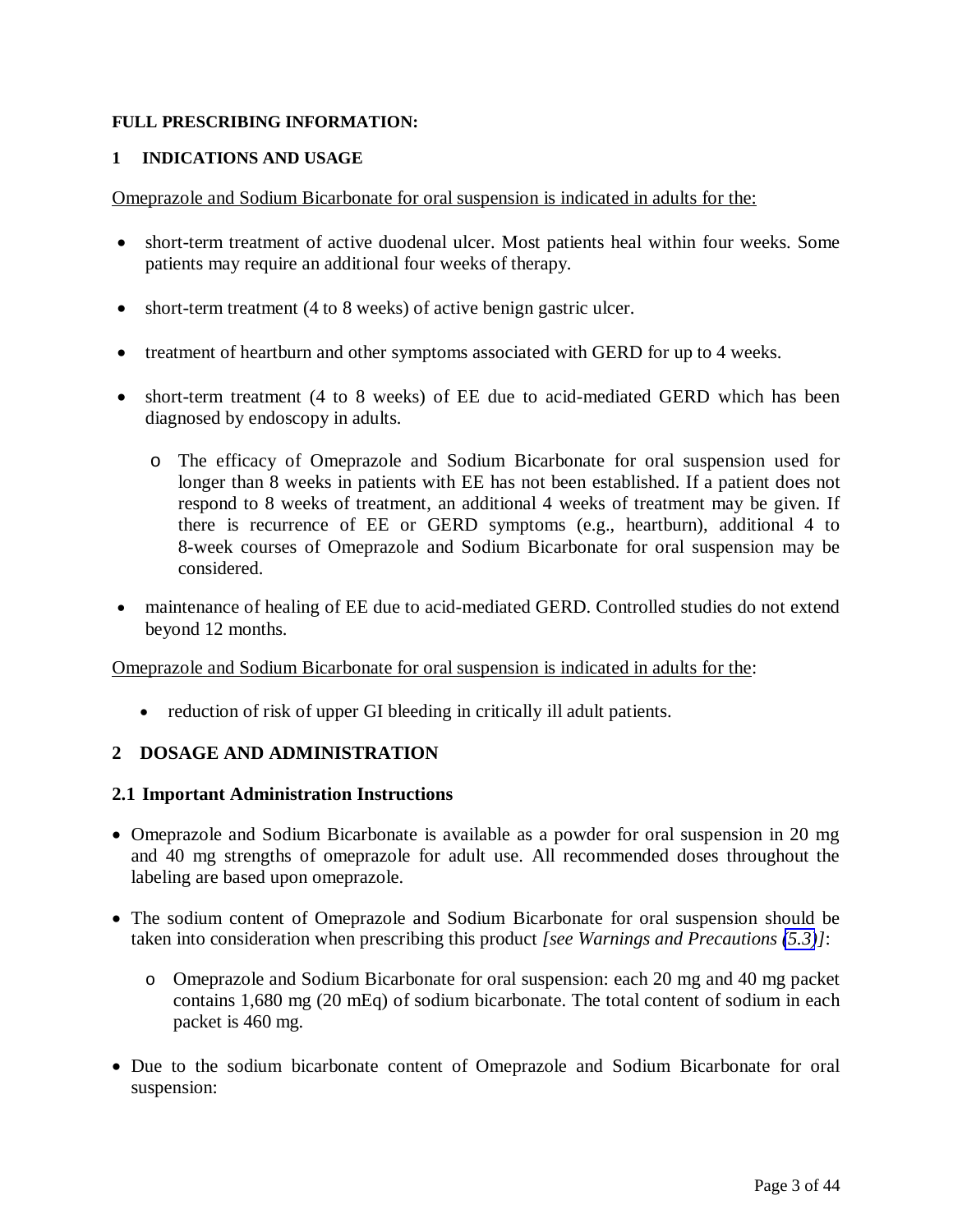<span id="page-3-1"></span><span id="page-3-0"></span> Two packets of 20 mg Omeprazole and Sodium Bicarbonate for oral suspension are **not**  interchangeable with one packet of 40 mg Omeprazole and Sodium Bicarbonate for oral suspension.

# **2.2 Dosage Regimen**

The recommended dosage regimen by indication in adults of Omeprazole and Sodium Bicarbonate for oral suspension is summarized in **Table 1**. Only 40 mg Omeprazole and Sodium Bicarbonate for oral suspension is indicated for the reduction of risk of upper GI bleeding in critically ill adult patients and the dosage regimen is summarized in **Table 2**. All recommended dosages are based upon omeprazole content.

# **Table 1: Recommended Dosage Regimen of Omeprazole and Sodium Bicarbonate for oral suspension in Adults by Indication**

| <b>Indication</b>                                         | Dosage of Omeprazole<br>and Sodium Bicarbonate<br>for oral suspension | <b>Treatment Duration</b>                             |
|-----------------------------------------------------------|-----------------------------------------------------------------------|-------------------------------------------------------|
| Treatment of Active Duodenal<br>Ulcer                     | 20 mg once daily                                                      | 4 weeks <sup><math>1,2</math></sup>                   |
| Benign<br>Treatment of Active<br>Gastric Ulcer            | 40 mg once daily                                                      | 4 to 8 weeks                                          |
| <b>Treatment of Symptomatic GERD</b>                      | 20 mg once daily                                                      | Up to 4 weeks                                         |
| Treatment of EE due to Acid-<br><b>Mediated GERD</b>      | 20 mg once daily                                                      | 4 to 8 weeks <sup>2</sup>                             |
| Maintenance of Healing of EE due<br>to Acid-Mediated GERD | 20 mg once daily                                                      | Controlled studies do not<br>extend beyond 12 months. |

<sup>1</sup> Most patients heal within 4 weeks. Some patients may require an additional 4 weeks of therapy *[see Clinical Studies [\(14.1\)\]](#page-30-0).*

<sup>2</sup> The efficacy of Omeprazole and Sodium Bicarbonate for oral suspension used for longer than 8 weeks in patients with EE has not been established. If a patient does not respond to 8 weeks of treatment, an additional 4 weeks of treatment may be given. If there is recurrence of EE or GERD symptoms (e.g., heartburn), additional 4 to 8-week courses of Omeprazole and Sodium Bicarbonate for oral suspension may be considered.

# **Table 2: Recommended Dosage Regimen of 40 mg Omeprazole and Sodium Bicarbonate for Oral Suspension in Adults by Indication**

| <b>Indication</b>                                                           | Dosage of<br>40 mg Omeprazole and Sodium<br><b>Bicarbonate for oral suspension</b>           | <b>Treatment</b><br><b>Duration</b> |
|-----------------------------------------------------------------------------|----------------------------------------------------------------------------------------------|-------------------------------------|
| Reduction of Risk of Upper GI<br><b>Bleeding in Critically Ill Patients</b> | 40 mg initially; followed by<br>40 mg 6 to 8 hours later; and 40 mg<br>once daily thereafter | 14 days                             |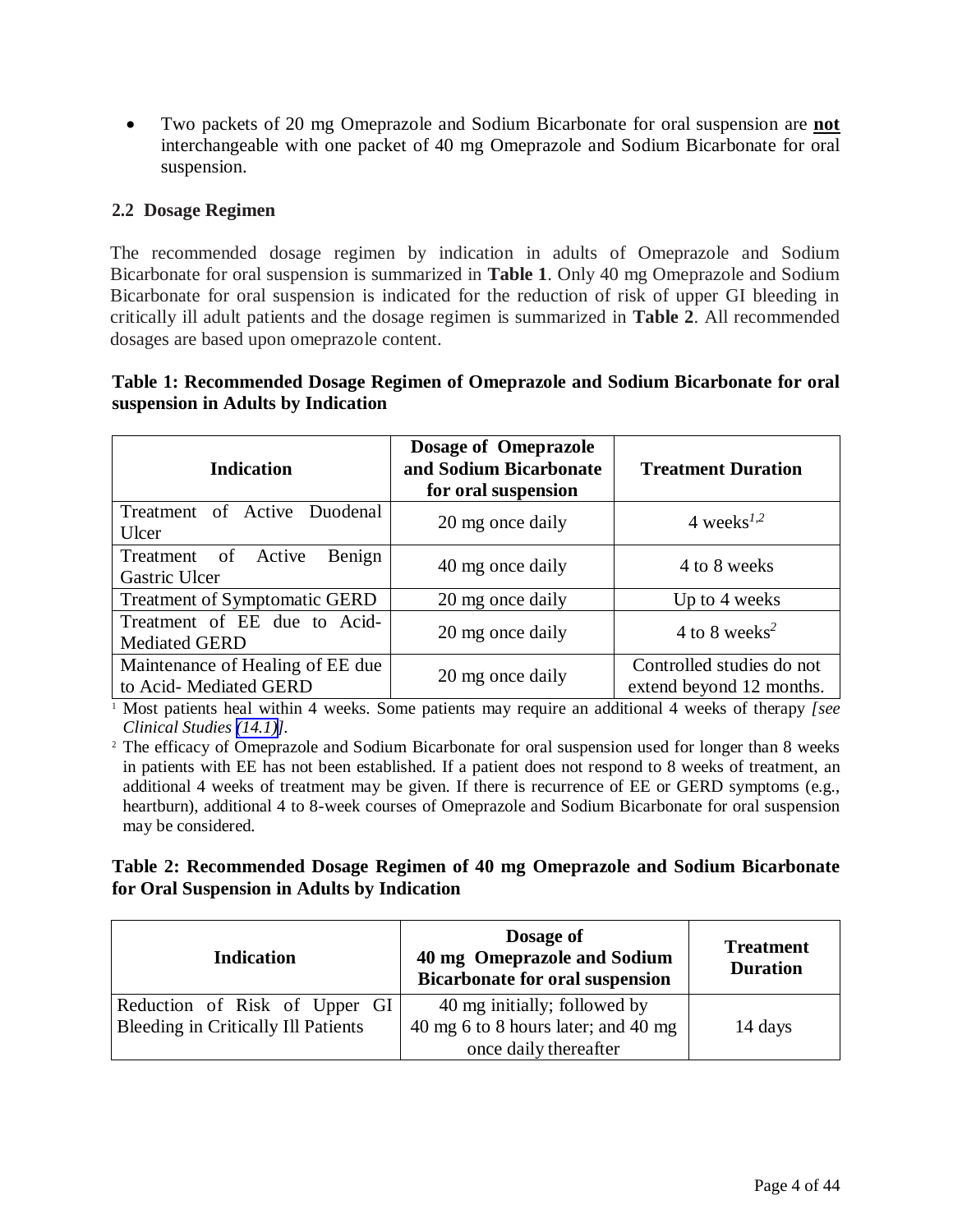# <span id="page-4-1"></span><span id="page-4-0"></span>**2.3 Preparation and Administration**

#### Omeprazole and Sodium Bicarbonate for Oral Suspension

- Omeprazole and Sodium Bicarbonate for oral suspension is intended to be mixed with water and administered orally or via a nasogastric (NG) or orogastric (OG) tube.
- If administered orally, take on an empty stomach at least one hour before a meal.
- If administered via NG or OG tube, suspend enteral feeding approximately 3 hours before and 1 hour after administration of Omeprazole and Sodium Bicarbonate for oral suspension.

#### *Oral Administration*

- o Empty the contents of a packet into a small cup containing 5 to 10 mL of water. Do not mix with liquids or foods other than water.
- o Stir well and drink immediately.
- o Refill cup with water and drink immediately.

#### *Nasogastric (NG) or Orogastric (OG) Tube Administration*

- o Add 20 mL of water to a catheter tipped syringe and then add the contents of a packet. Use an appropriately-sized catheter tipped syringe. Do not mix with liquids or foods other than water.
- o Shake the syringe to dissolve the powder.
- o Administer through the NG or orogastric tube into the stomach right away.
- o Refill the syringe with an equal amount of water.
- o Shake and flush any remaining contents from the NG tube or orogastric tube into the stomach.

## **3 DOSAGE FORMS AND STRENGTHS**

Omeprazole and Sodium Bicarbonate is available as:

#### For Oral Suspension

- 20 mg: white to off-white, flavored powder packaged in unit-dose packets. Each packet contains 20 mg omeprazole and 1,680 mg sodium bicarbonate.
- 40 mg: white to off-white, flavored powder packaged in unit-dose packets. Each packet contains 40 mg omeprazole and 1,680 mg sodium bicarbonate.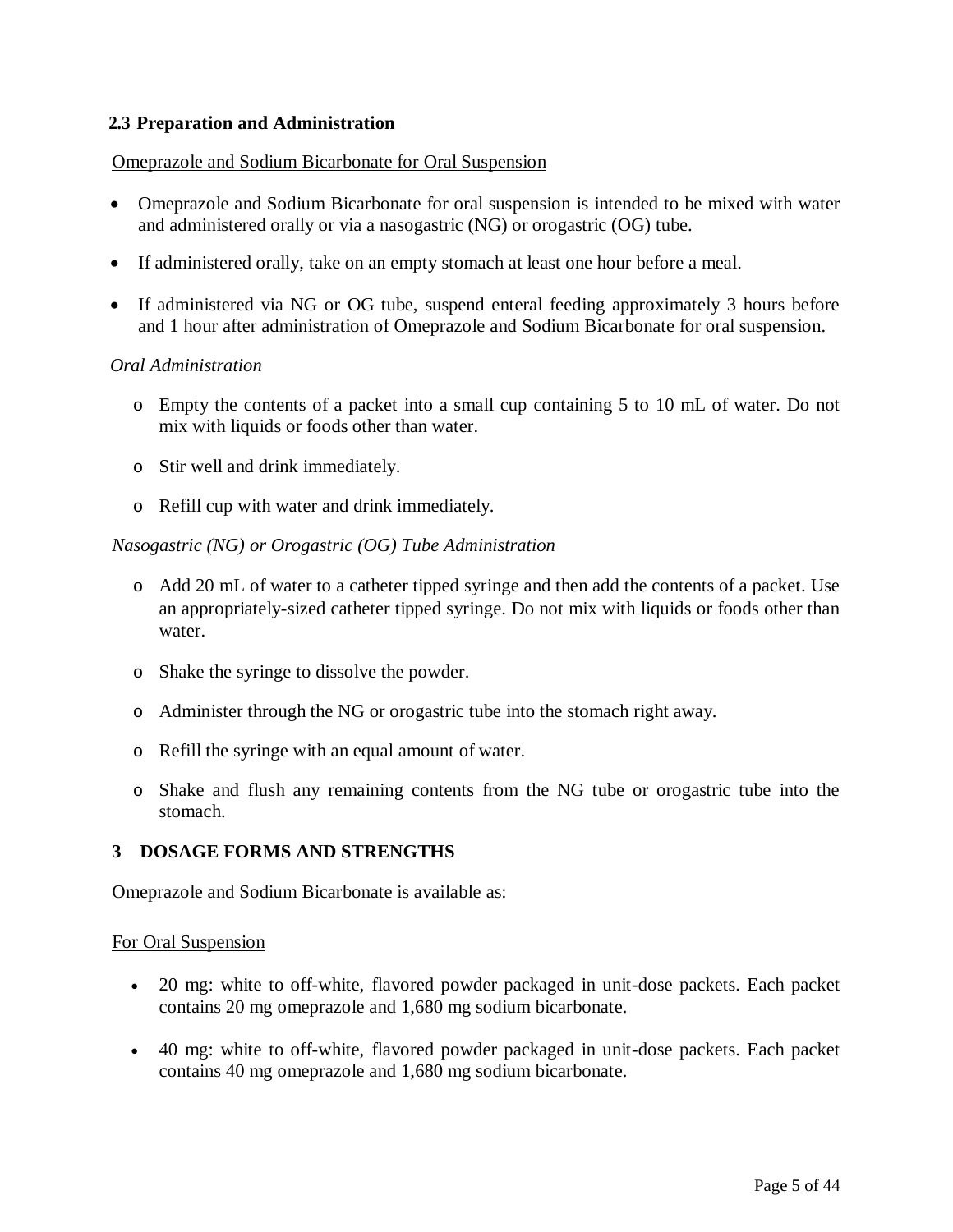# <span id="page-5-2"></span><span id="page-5-1"></span><span id="page-5-0"></span>**4 CONTRAINDICATIONS**

Omeprazole and Sodium Bicarbonate for oral suspension is contraindicated in patients with known hypersensitivity to substituted benzimidazoles or to any component of the formulation. Hypersensitivity reactions may include anaphylaxis, anaphylactic shock, angioedema, bronchospasm, acute tubulointerstitial nephritis, and urticaria *[see Warnings and Precautions (5.2), Adverse Reactions [\(6.2\)](#page-11-1)].*

Proton pump inhibitors (PPIs), including Omeprazole and Sodium Bicarbonate for oral suspension, are contraindicated in patients receiving rilpivirine containing products *[see Drug Interactions [\(7\)\].](#page-13-1)*

# **5 WARNINGS AND PRECAUTIONS**

# **5.1 Presence of Gastric Malignancy**

In adults, symptomatic response to therapy with Omeprazole and Sodium Bicarbonate for oral suspension does not preclude the presence of gastric malignancy. Consider additional follow-up and diagnostic testing in adult patients who have a suboptimal response or an early symptomatic relapse after completing treatment with a proton pump inhibitor (PPI). In older patients, also consider an endoscopy.

# **5.2 Acute Tubulointerstitial Nephritis**

Acute tubulointerstitial nephritis (TIN) has been observed in patients taking PPIs and may occur at any point during PPI therapy. Patients may present with varying signs and symptoms from symptomatic hypersensitivity reactions to non- specific symptoms of decreased renal function (e.g., malaise, nausea and anorexia). In reported case series, some patients were diagnosed on biopsy and in the absence of extra-renal manifestations (e.g., fever, rash or arthralgia).

Discontinue Omeprazole and Sodium Bicarbonate for oral suspension and evaluate patients with suspected acute TIN *[see Contraindications (4)].*

## **5.3 Sodium Bicarbonate Buffer Content**

Each 20 mg and 40 mg packet of Omeprazole and Sodium Bicarbonate for oral suspension contains 1,680 mg (20 mEq) of sodium bicarbonate. The total content of sodium in each packet is 460 mg.

Chronic administration of bicarbonate with calcium or milk can cause milk-alkali syndrome. Chronic use of sodium bicarbonate may lead to systemic alkalosis, and increased sodium intake can produce edema and weight gain.

The sodium content of Omeprazole and Sodium Bicarbonate products should be taken into consideration when administering to patients on a sodium-restricted diet or those at risk for developing congestive heart failure.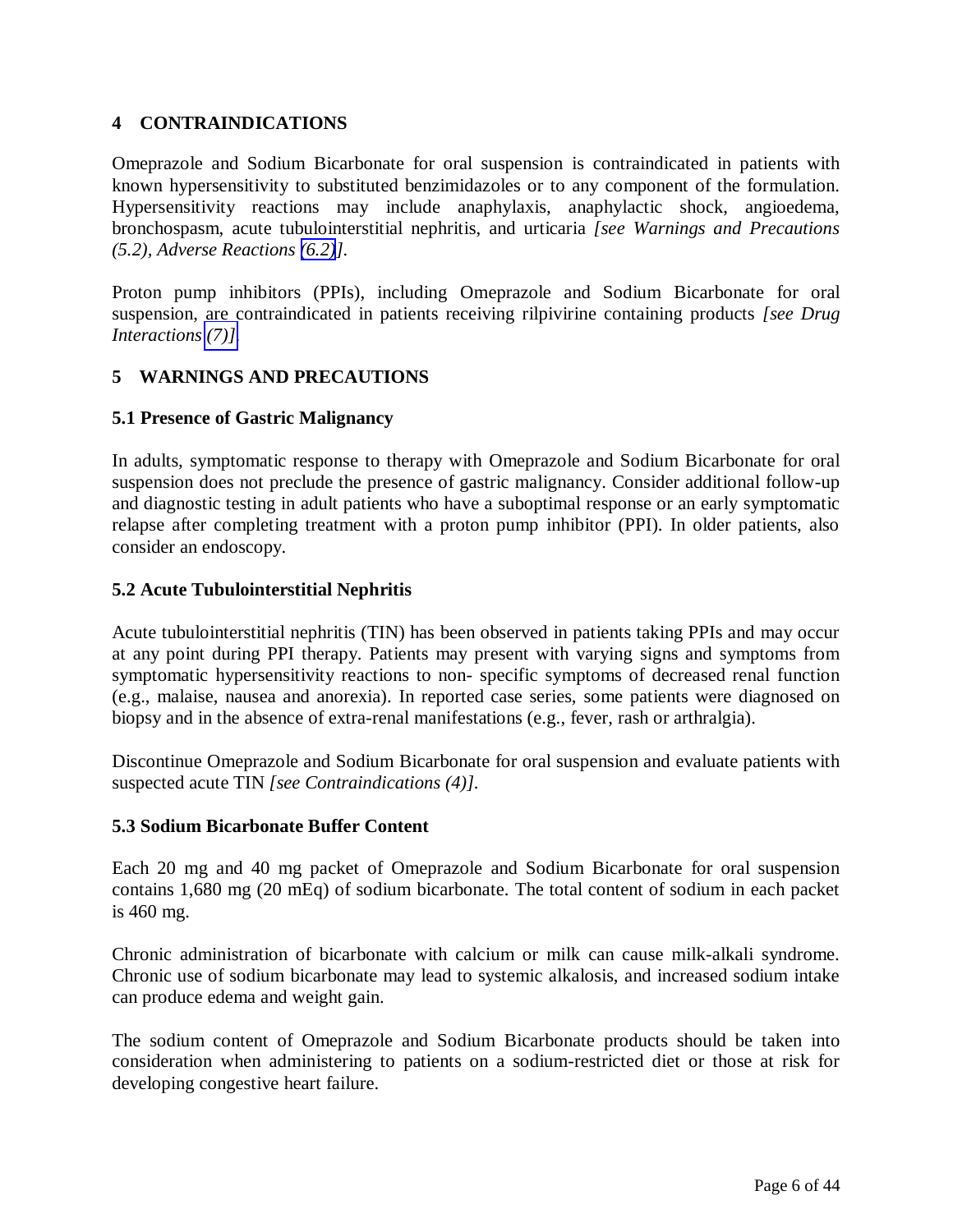<span id="page-6-5"></span><span id="page-6-4"></span><span id="page-6-3"></span><span id="page-6-0"></span>Avoid Omeprazole and Sodium Bicarbonate for oral suspension in patients with Bartter's syndrome, hypokalemia, hypocalcemia, and problems with acid-base balance.

# **5.4** *Clostridium difficile***-Associated Diarrhea**

<span id="page-6-2"></span><span id="page-6-1"></span>Published observational studies suggest that PPI therapy like Omeprazole and Sodium Bicarbonate for oral suspension may be associated with an increased risk of *Clostridium difficile*associated diarrhea, especially in hospitalized patients. This diagnosis should be considered for diarrhea that does not improve *[see Adverse Reactions [\(6.2\)\].](#page-11-2)*

Patients should use the lowest dose and shortest duration of PPI therapy appropriate to the condition being treated.

## **5.5 Bone Fracture**

Several published observational studies suggest that proton pump inhibitor (PPI) therapy may be associated with an increased risk for osteoporosis-related fractures of the hip, wrist, or spine. The risk of fracture was increased in patients who received high-dose, defined as multiple daily doses, and long-term PPI therapy (a year or longer). Patients should use the lowest dose and shortest duration of PPI therapy appropriate to the condition being treated. Patients at risk for osteoporosis-related fractures should be managed according to the established treatment guidelines *[see Dosage and Administration [\(2.2\)](#page-3-1) and Adverse Reactions [\(6.2\)\]](#page-11-3).* 

## **5.6 Severe Cutaneous Adverse Reactions**

Severe cutaneous adverse reactions, including Stevens-Johnson syndrome (SJS) and toxic epidermal necrolysis (TEN), drug reaction with eosinophilia and systemic symptoms (DRESS), and acute generalized exanthematous pustulosis (AGEP) have been reported in association with the use of PPIs *[see Adverse Reactions [\(6.2\)\]](#page-11-3)*. Discontinue Omeprazole and Sodium Bicarbonate for oral suspension at the first signs or symptoms of severe cutaneous adverse reactions or other signs of hypersensitivity and consider further evaluation.

## **5.7 Cutaneous and Systemic Lupus Erythematosus**

Cutaneous lupus erythematosus (CLE) and systemic lupus erythematosus (SLE) have been reported in patients taking PPIs, including omeprazole. These events have occurred as both new onset and an exacerbation of existing autoimmune disease. The majority of PPI-induced lupus erythematosus cases were CLE.

The most common form of CLE reported in patients treated with PPIs was subacute CLE (SCLE) and occurred within weeks to years after continuous drug therapy in patients ranging from infants to the elderly. Generally, histological findings were observed without organ involvement.

Systemic lupus erythematosus (SLE) is less commonly reported than CLE in patients receiving PPIs. PPI associated SLE is usually milder than non-drug induced SLE. Onset of SLE typically occurred within days to years after initiating treatment in patients ranging from young adults to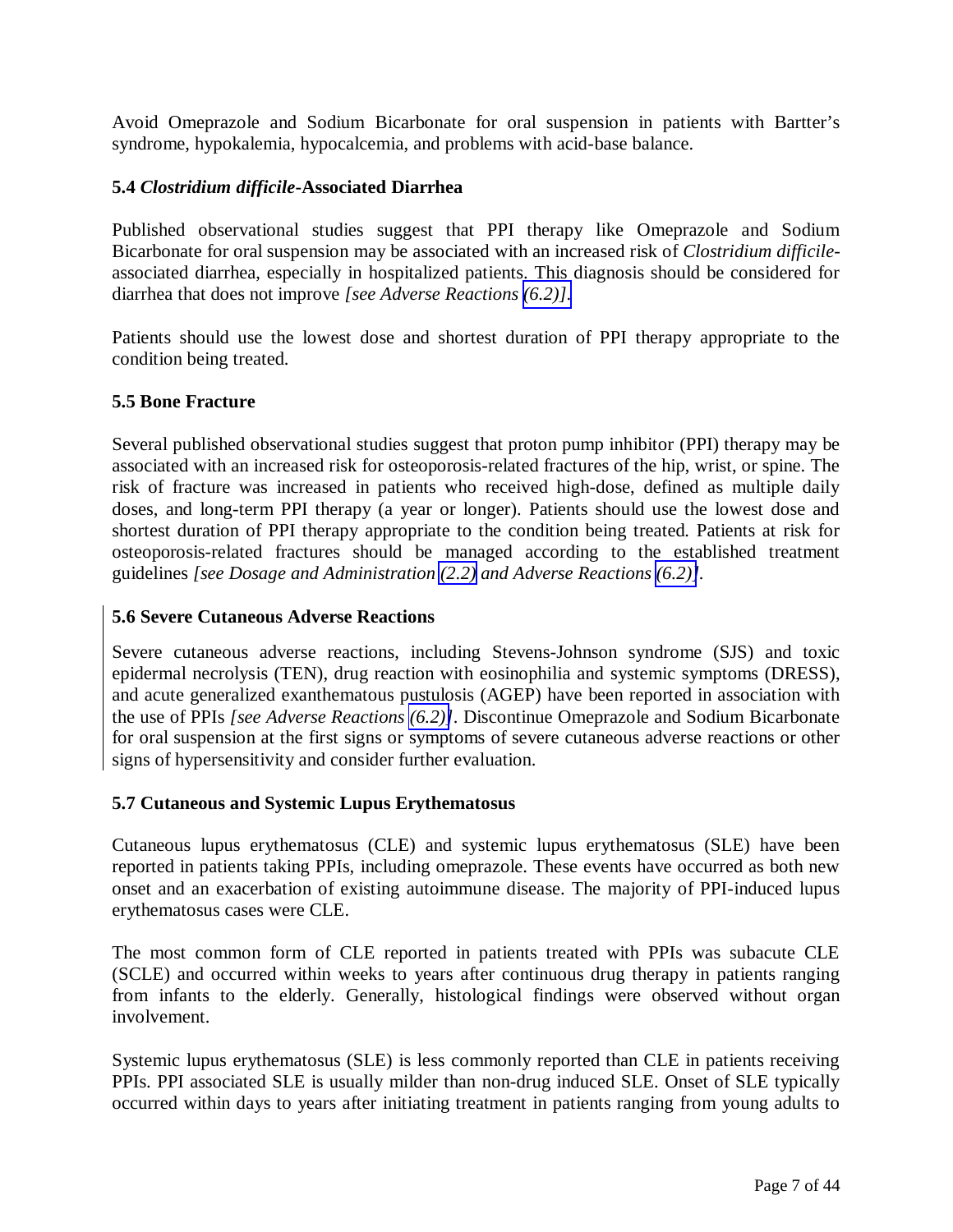<span id="page-7-0"></span>the elderly. The majority of patients presented with rash; however, arthralgia and cytopenia were also reported.

<span id="page-7-2"></span><span id="page-7-1"></span>Avoid administration of PPIs for longer than medically indicated. If signs or symptoms consistent with CLE or SLE are noted in patients receiving Omeprazole and Sodium Bicarbonate for oral suspension, discontinue the drug and refer the patient to the appropriate specialist for evaluation. Most patients improve with discontinuation of the PPI alone in 4 to 12 weeks. Serological testing (e.g., ANA) may be positive and elevated serological test results may take longer to resolve than clinical manifestations.

# **5.8 Interaction with Clopidogrel**

Avoid concomitant use of Omeprazole and Sodium Bicarbonate for oral suspension with clopidogrel. Clopidogrel is a prodrug. Inhibition of platelet aggregation by clopidogrel is entirely due to an active metabolite. The metabolism of clopidogrel to its active metabolite can be impaired by use with concomitant medications, such as omeprazole, that interfere with CYP2C19 activity. Concomitant use of clopidogrel with 80 mg omeprazole reduces the pharmacological activity of clopidogrel, even when administered 12 hours apart. When using Omeprazole and Sodium Bicarbonate for oral suspension, consider alternative anti-platelet therapy *[see Drug Interactions [\(7\)](#page-13-1) and Clinical Pharmacology [\(12.3\)](#page-25-0)].* 

## **5.9 Cyanocobalamin (Vitamin B-12) Deficiency**

Daily treatment with any acid-suppressing medications over a long period of time (e.g., longer than 3 years) may lead to malabsorption of cyanocobalamin (vitamin B-12) caused by hypo- or achlorhydria. Rare reports of cyanocobalamin deficiency occurring with acid-suppressing therapy have been reported in the literature. This diagnosis should be considered if clinical symptoms consistent with cyanocobalamin deficiency are observed in patients treated with Omeprazole and Sodium Bicarbonate for oral suspension.

# **5.10 Hypomagnesemia and Mineral Metabolism**

Hypomagnesemia, symptomatic and asymptomatic, has been reported rarely in patients treated with PPIs for at least three months, in most cases after a year of therapy. Serious adverse events include tetany, arrhythmias, and seizures.

Hypomagnesemia may lead to hypocalcemia and/or hypokalemia and may exacerbate underlying hypocalcemia in at-risk patients. In most patients, treatment of hypomagnesemia required magnesium replacement and discontinuation of the PPI.

For patients expected to be on prolonged treatment or who take PPIs with medications such as digoxin or drugs that may cause hypomagnesemia (e.g., diuretics), health care professionals may consider monitoring magnesium levels prior to initiation of PPI treatment and periodically *[see Adverse Reactions [\(6.2\)\].](#page-11-3)* 

Consider monitoring magnesium and calcium levels prior to initiation of Omeprazole and Sodium Bicarbonate for oral suspension and periodically while on treatment in patients with a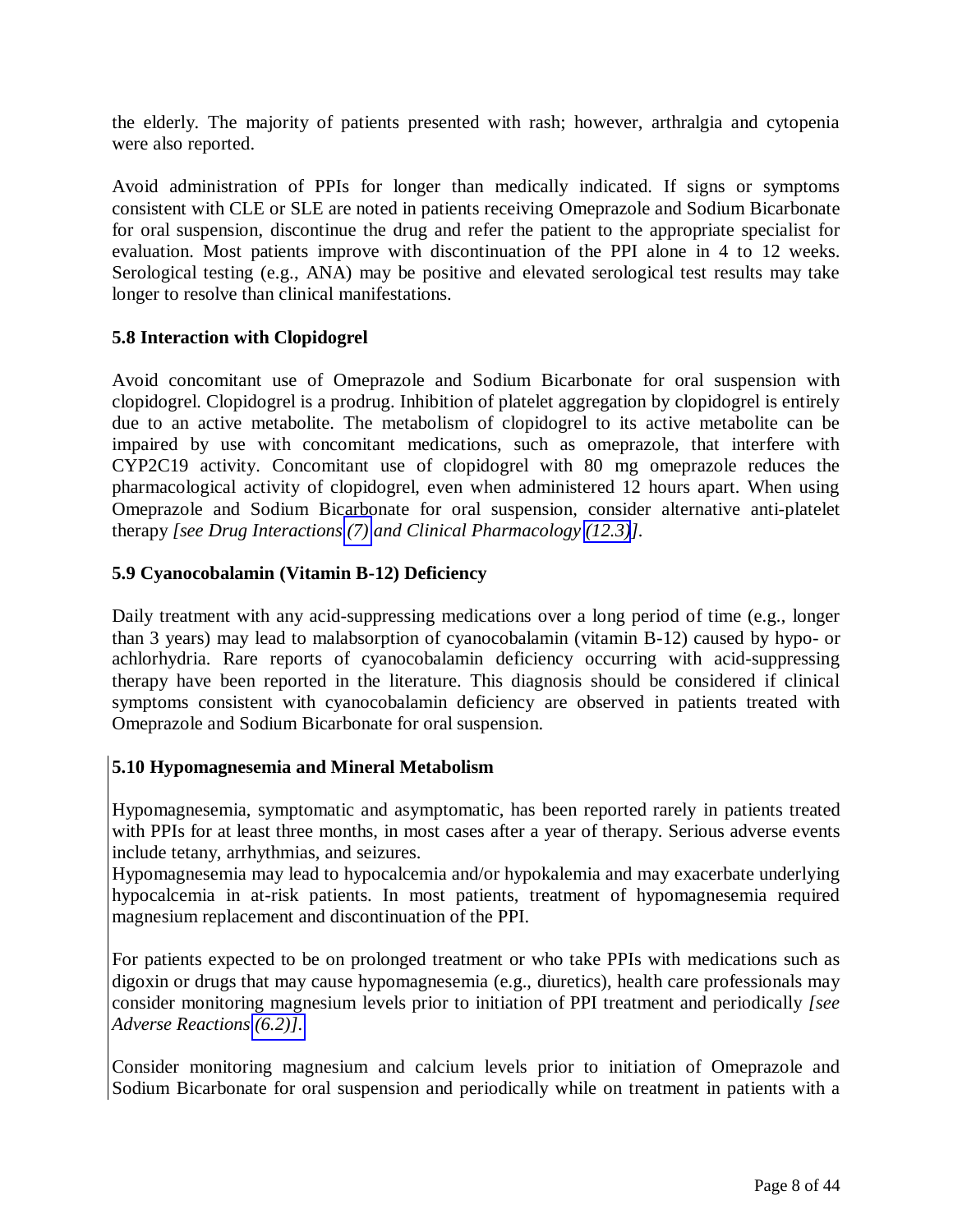<span id="page-8-5"></span><span id="page-8-3"></span><span id="page-8-2"></span><span id="page-8-1"></span><span id="page-8-0"></span>preexisting risk of hypocalcemia (e.g., hypoparathyroidism). Supplement with magnesium and/or calcium as necessary. If hypocalcemia is refractory to treatment, consider discontinuing the PPI.

# **5.11 Interaction with St. John's wort or Rifampin**

Drugs which induce CYP2C19 or CYP3A4 (such as St. John's wort or rifampin) can substantially decrease omeprazole concentrations *[see Drug Interactions [\(7\)\]](#page-13-1)*. Avoid concomitant use of Omeprazole and Sodium Bicarbonate for oral suspension with St. John's wort or rifampin.

# <span id="page-8-4"></span>**5.12 Interactions with Investigations for Neuroendocrine Tumors**

Serum chromogranin A (CgA) levels increase secondary to drug-induced decreases in gastric acidity. The increased CgA level may cause false positive results in diagnostic investigations for neuroendocrine tumors. Providers should temporarily stop omeprazole treatment for at least 14 days before assessing CgA levels and consider repeating the test if initial CgA levels are high. If serial tests are performed (e.g., for monitoring), the same commercial laboratory should be used for testing, as reference ranges between tests may vary *[see Drug Interactions [\(7\)\]](#page-13-1).* 

# **5.13 Interaction with Methotrexate**

Literature suggests that concomitant use of PPIs with methotrexate (primarily at high dose) may elevate and prolong serum levels of methotrexate and/or its metabolite, possibly leading to methotrexate toxicities. In high-dose methotrexate administration, a temporary withdrawal of the PPI may be considered in some patients *[see Drug Interactions [\(7\)\]](#page-13-1).*

# **5.14 Fundic Gland Polyps**

PPI use is associated with an increased risk of fundic gland polyps that increases with long-term use, especially beyond one year. Most PPIs users who developed fundic gland polyps were asymptomatic and fundic gland polyps were identified incidentally on endoscopy. Use the shortest duration of PPI therapy appropriate to the condition being treated.

# **6 ADVERSE REACTIONS**

The following serious adverse reactions are described below and elsewhere in labeling:

- Acute Tubulointerstitial Nephritis *[see Warnings and Precautions [\(5.2\)](#page-5-2)]*
- *Clostridium difficile*-Associated Diarrhea *[see Warnings and Precautions [\(5.4\)\]](#page-6-4)*
- Bone Fracture *[see Warnings and Precautions [\(5.5\)\]](#page-6-4)*
- Severe Cutaneous Adverse Reactions *[see Warnings and Precautions [\(5.6\)\]](#page-6-4)*
- Cutaneous and Systemic Lupus Erythematosus *[see Warnings and Precautions [\(5.7\)\]](#page-6-4)*
- Cyanocobalamin (Vitamin B-12) Deficiency *[see Warnings and Precautions [\(5.9\)\]](#page-7-2)*
- Hypomagnesemia and Mineral Metabolism *[see Warnings and Precautions [\(5.10\)\]](#page-7-2)*
- Fundic Gland Polyps *[see Warnings and Precautions (5.14)]*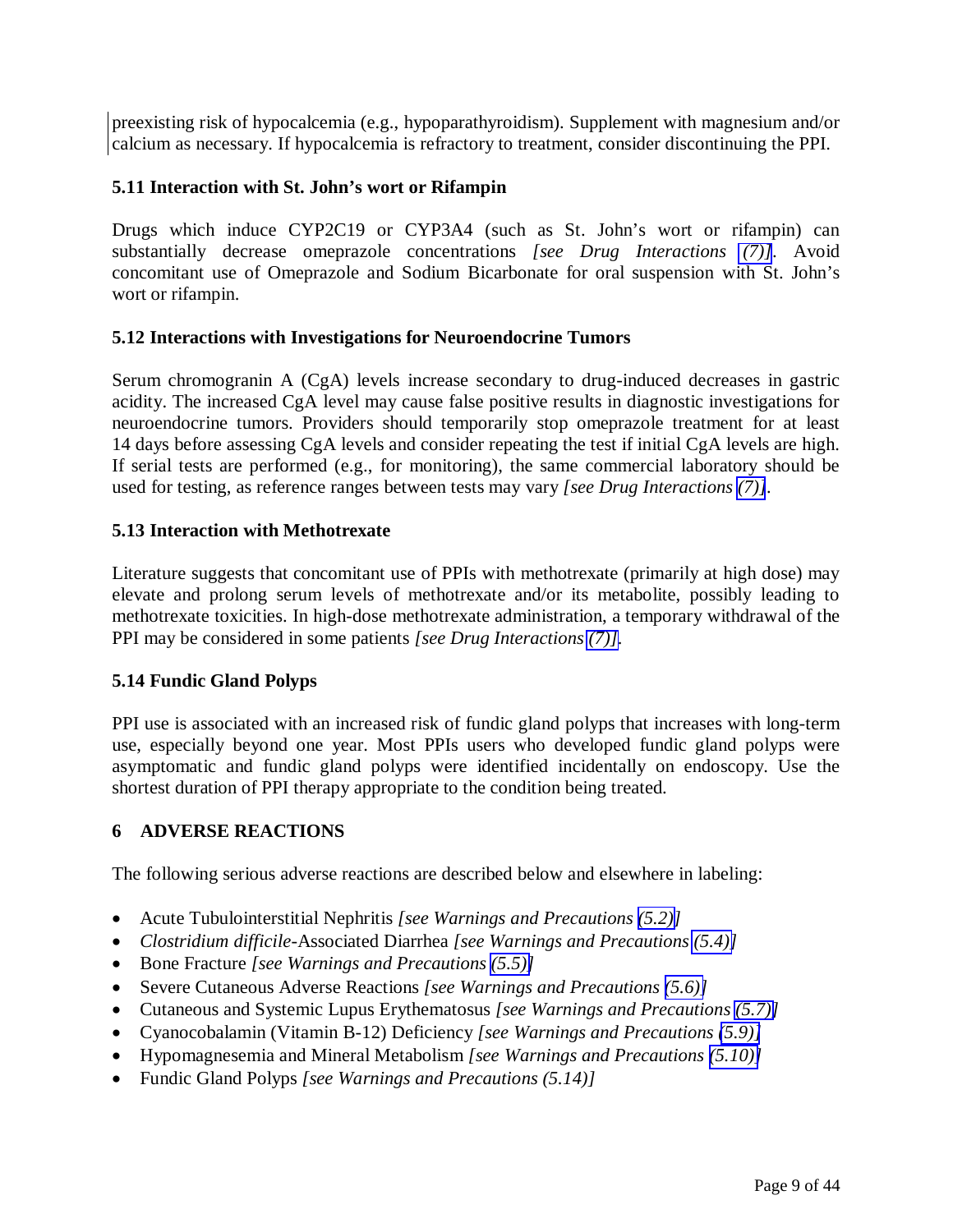# <span id="page-9-0"></span>**6.1 Clinical Trials Experience**

Because clinical trials are conducted under widely varying conditions, adverse reaction rates observed in the clinical trials of a drug cannot be directly compared to rates in the clinical trials of another drug and may not reflect the rates observed in practice.

The safety of Omeprazole and Sodium Bicarbonate for oral suspension has been established, in part, based on oral studies of an oral delayed-release omeprazole product.

#### Clinical Trials with Omeprazole

In the U.S. clinical trial population of 465 adult patients, the adverse reactions summarized in Table 3 were reported to occur in 1% or more of patients on therapy with omeprazole.

# **Table 3: Adverse Reactions Occurring in 1% or More of Adult Patients in US Clinical Trials of Omeprazole Therapy**

|                      | Omeprazole                   | <b>Placebo</b>              | Ranitidine                   |
|----------------------|------------------------------|-----------------------------|------------------------------|
|                      | $\frac{6}{9}$<br>$(n = 465)$ | $\frac{6}{9}$<br>$(n = 64)$ | $\frac{6}{9}$<br>$(n = 195)$ |
| Headache             |                              | 6                           | 8                            |
| Diarrhea             | 3                            | 3                           | $\overline{2}$               |
| Abdominal Pain       | $\overline{c}$               | 3                           | 3                            |
| Nausea               | $\overline{2}$               | 3                           |                              |
| Respiratory<br>Upper | $\overline{2}$               | $\overline{2}$              | 3                            |
| Infection (URI)      |                              |                             |                              |
| <b>Dizziness</b>     | $\overline{2}$               |                             | 3                            |
| Vomiting             | $\overline{c}$               |                             | $\overline{2}$               |
| Rash                 | $\mathcal{P}$                |                             |                              |
| Constipation         |                              |                             |                              |
| Cough                |                              |                             | $\overline{2}$               |
| Asthenia             |                              | $\mathcal{D}_{\mathcal{A}}$ | $\overline{2}$               |
| <b>Back Pain</b>     |                              |                             |                              |

**Table 4** summarizes the adverse reactions that occurred in 1% or more of omeprazole-treated patients from international double-blind and open-label clinical trials in which 2,631 patients and subjects received omeprazole.

| Table 4: Adverse Reactions Occurring in 1% or More of Adult Patients in International |  |  |  |  |
|---------------------------------------------------------------------------------------|--|--|--|--|
| <b>Clinical Trials of Omeprazole Therapy</b>                                          |  |  |  |  |

|                | Omeprazole    | <b>Placebo</b> |
|----------------|---------------|----------------|
|                | $\frac{0}{0}$ | $\frac{6}{6}$  |
|                | $(N = 2631)$  | $(N = 120)$    |
| Abdominal Pain |               |                |
| Nausea         |               |                |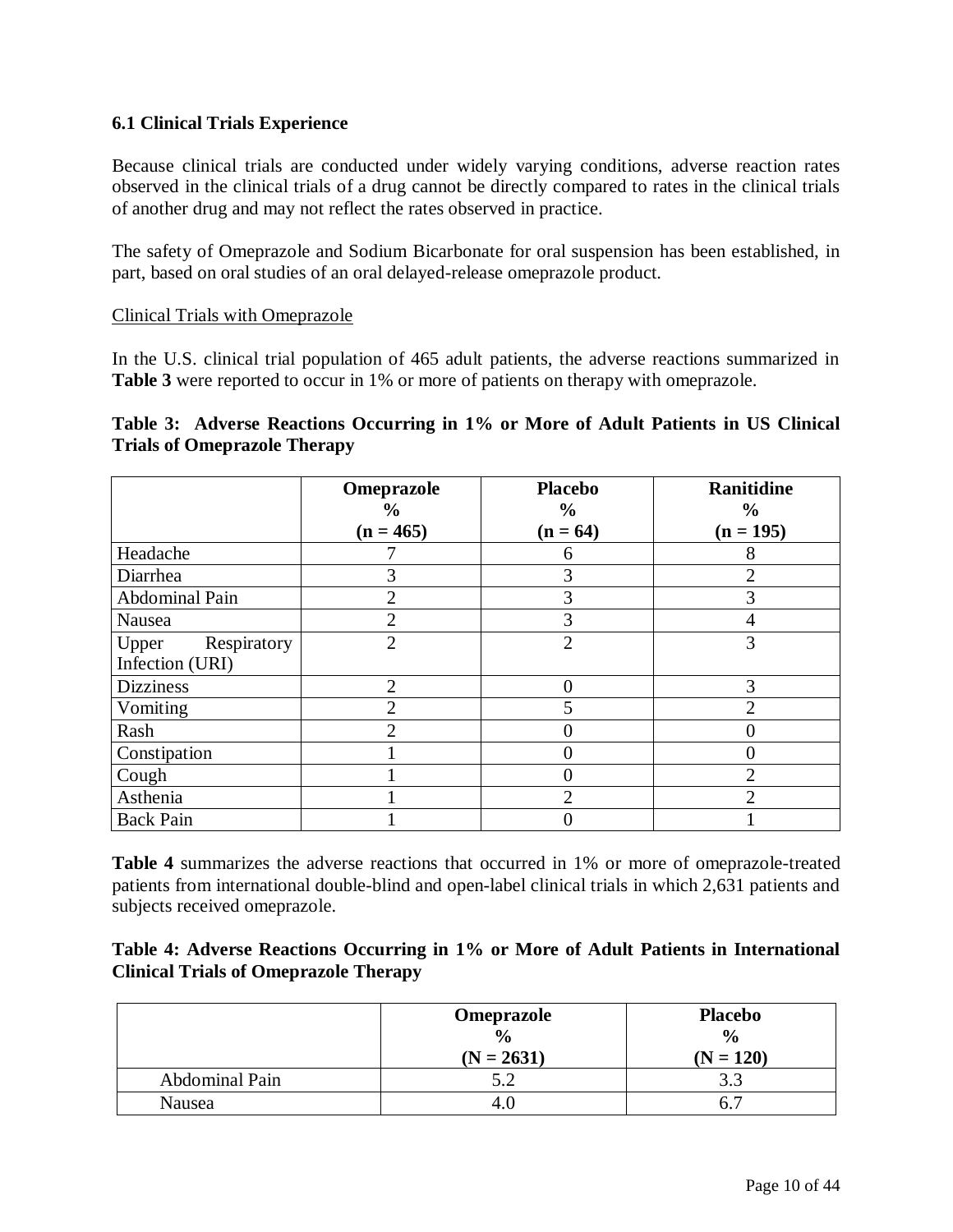| Diarrhea                  | 3.7  | 2.5      |
|---------------------------|------|----------|
| Vomiting                  | 3.2  | 10.0     |
| Headache                  | 2.9  | 2.5      |
| Flatulence                | 2.7  | 5.8      |
| <b>Acid Regurgitation</b> | l.9  | 3.3      |
| Constipation              | l .2 | $_{0.8}$ |
| Asthenia                  |      | 0. R     |

Clinical Trial of 40 mg Omeprazole and Sodium Bicarbonate for Oral Suspension

Adverse reactions reported in at least 3% of critically ill adult patients in a clinical trial of 40 mg Omeprazole and Sodium Bicarbonate for oral suspension compared to intravenous cimetidine for up to 14 days are presented in **Table 5**.

# **Table 5: Common Adverse Reactions<sup>1</sup> by Body System and Preferred Term in a Randomized Controlled Trial of Critically Ill Adult Patients Treated up to 14 Days**

| <b>Body System</b>                         | <b>Omeprazole and Sodium</b> | <b>Intravenous Cimetidine</b> |
|--------------------------------------------|------------------------------|-------------------------------|
| <b>Preferred Term</b>                      | <b>Bicarbonate 40 mg for</b> | $1,200$ mg per day            |
|                                            | oral suspension once daily   | $\frac{0}{0}$                 |
|                                            | $\frac{6}{6}$                | $(N=181)$                     |
|                                            | $(N=178)$                    |                               |
| <b>Blood</b><br>and<br>Lymphatic<br>System |                              |                               |
| <b>Disorders</b>                           |                              |                               |
| Anemia NOS                                 | 7.9                          | 7.7                           |
| Anemia NOS Aggravated                      | $\overline{2.2}$             | 3.9                           |
| Thrombocytopenia                           | 10.1                         | 6.1                           |
| <b>Cardiac Disorders</b>                   |                              |                               |
| <b>Atrial Fibrillation</b>                 | 6.2                          | 3.9                           |
| Bradycardia NOS                            | 3.9                          | 2.8                           |
| Supraventricular Tachycardia               | 3.4                          | 1.1                           |
| Tachycardia NOS                            | 3.4                          | 3.3                           |
| Ventricular Tachycardia                    | 4.5                          | 3.3                           |
| Gastrointestinal Disorders <sup>2</sup>    |                              |                               |
| Constipation                               | 4.5                          | 4.4                           |
| Diarrhea NOS                               | 3.9                          | 8.3                           |
| Gastric Hypomotility                       | 1.7                          | 3.3                           |
| <b>Disorders</b><br>General<br>and         |                              |                               |
| <b>Administration Site Conditions</b>      |                              |                               |
| Hyperpyrexia                               | 4.5                          | 1.7                           |
| Edema NOS                                  | 2.8                          | 6.1                           |
| Pyrexia                                    | 20.2                         | 16.0                          |
| Infections and Infestations                |                              |                               |
| <b>Candidal Infection NOS</b>              | 1.7                          | 3.9                           |
| Oral Candidiasis                           | 3.9                          | 0.6                           |
| Sepsis NOS                                 | 5.1                          | 5.0                           |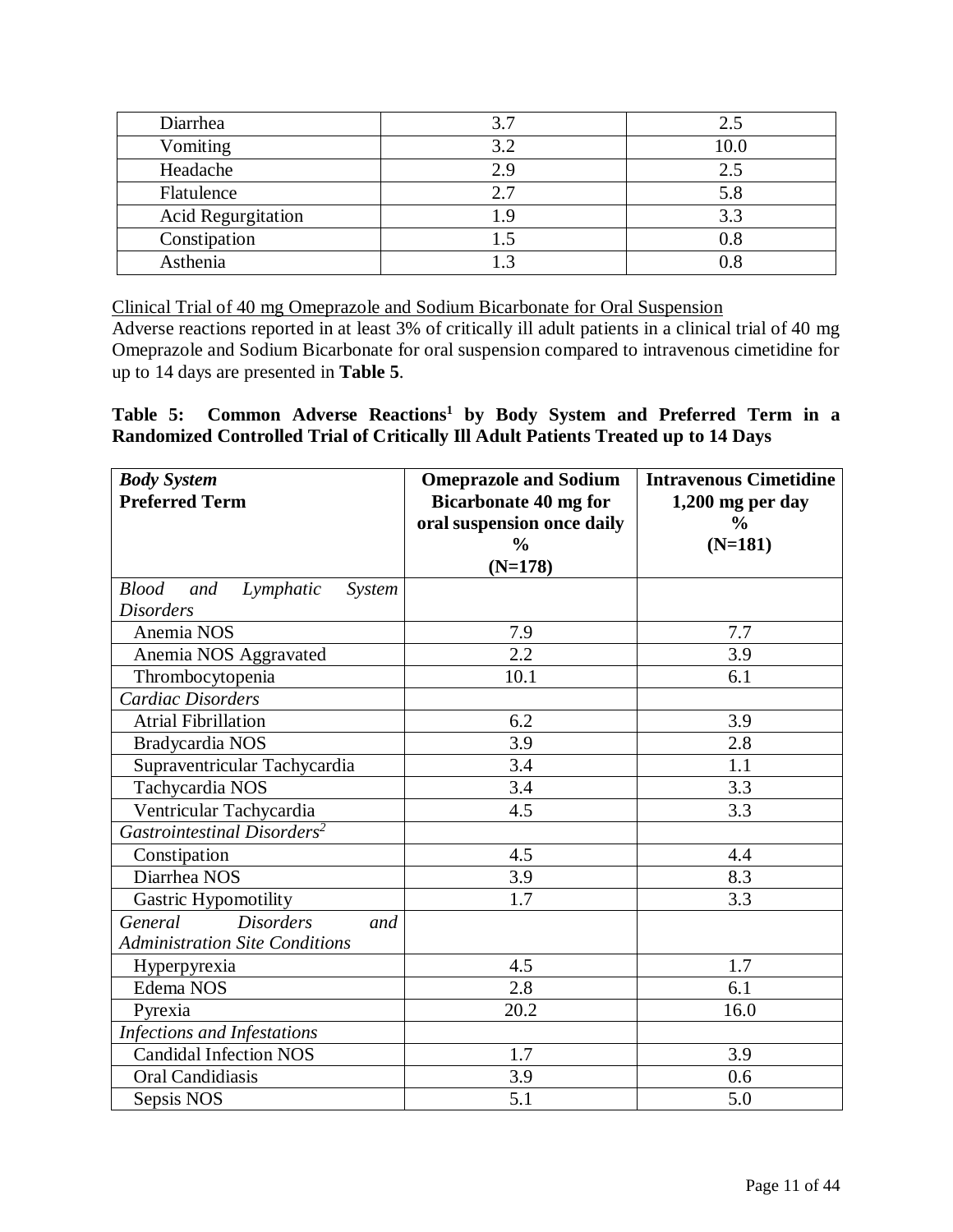<span id="page-11-3"></span><span id="page-11-2"></span><span id="page-11-1"></span><span id="page-11-0"></span>

| <b>Urinary Tract Infection</b>                  | 2.2              | 3.3  |
|-------------------------------------------------|------------------|------|
| <b>Investigations</b>                           |                  |      |
| Function<br>Liver<br><b>Tests</b><br><b>NOS</b> |                  |      |
| Abnormal                                        | 1.7              | 3.3  |
| <b>Metabolism and Nutrition Disorders</b>       |                  |      |
| <b>Fluid Overload</b>                           | 5.1              | 7.7  |
| Hyperglycemia NOS                               | 10.7             | 11.6 |
| Hyperkalemia                                    | 2.2              | 3.3  |
| Hypernatremia                                   | 1.7              | 5.0  |
| Hypocalcemia                                    | $\overline{6.2}$ | 5.5  |
| Hypoglycemia NOS                                | 3.4              | 4.4  |
| Hypokalemia                                     | 12.4             | 13.3 |
| Hypomagnesemia                                  | 10.1             | 9.9  |
| Hyponatremia                                    | 3.9              | 2.8  |
| Hypophosphatemia                                | 6.2              | 3.9  |
| Psychiatric Disorders                           |                  |      |
| Agitation                                       | $\overline{3.4}$ | 8.8  |
| Respiratory,<br><b>Thoracic</b><br>and          |                  |      |
| <b>Mediastinal Disorders</b>                    |                  |      |
| <b>Acute Respiratory Distress</b>               | 3.4              | 3.9  |
| Syndrome                                        |                  |      |
| Nosocomial Pneumonia                            | 11.2             | 9.4  |
| Pneumothorax NOS                                | 0.6              | 4.4  |
| <b>Respiratory Failure</b>                      | 1.7              | 3.3  |
| and Subcutaneous<br><b>Skin</b><br>Tissue       |                  |      |
| <b>Disorders</b>                                |                  |      |
| Decubitus Ulcer                                 | 3.4              | 2.8  |
| <b>Rash NOS</b>                                 | 5.6              | 6.1  |
| Vascular Disorders                              |                  |      |
| <b>Hypertension NOS</b>                         | 7.9              | 3.3  |
| <b>Hypotension NOS</b>                          | 9.6              | 6.6  |

NOS = not otherwise specified

<sup>1</sup>reported in at least 3% of patients in either treatment group.

<sup>2</sup>In this trial, clinically significant upper gastrointestinal bleeding was considered a serious adverse reaction, but it is not included in this table.

# **6.2 Postmarketing Experience**

The following adverse reactions have been identified during post-approval use of omeprazole and sodium bicarbonate. Because these reactions are reported voluntarily from a population of uncertain size, it is not always possible to reliably estimate their frequency or establish a causal relationship to drug exposure.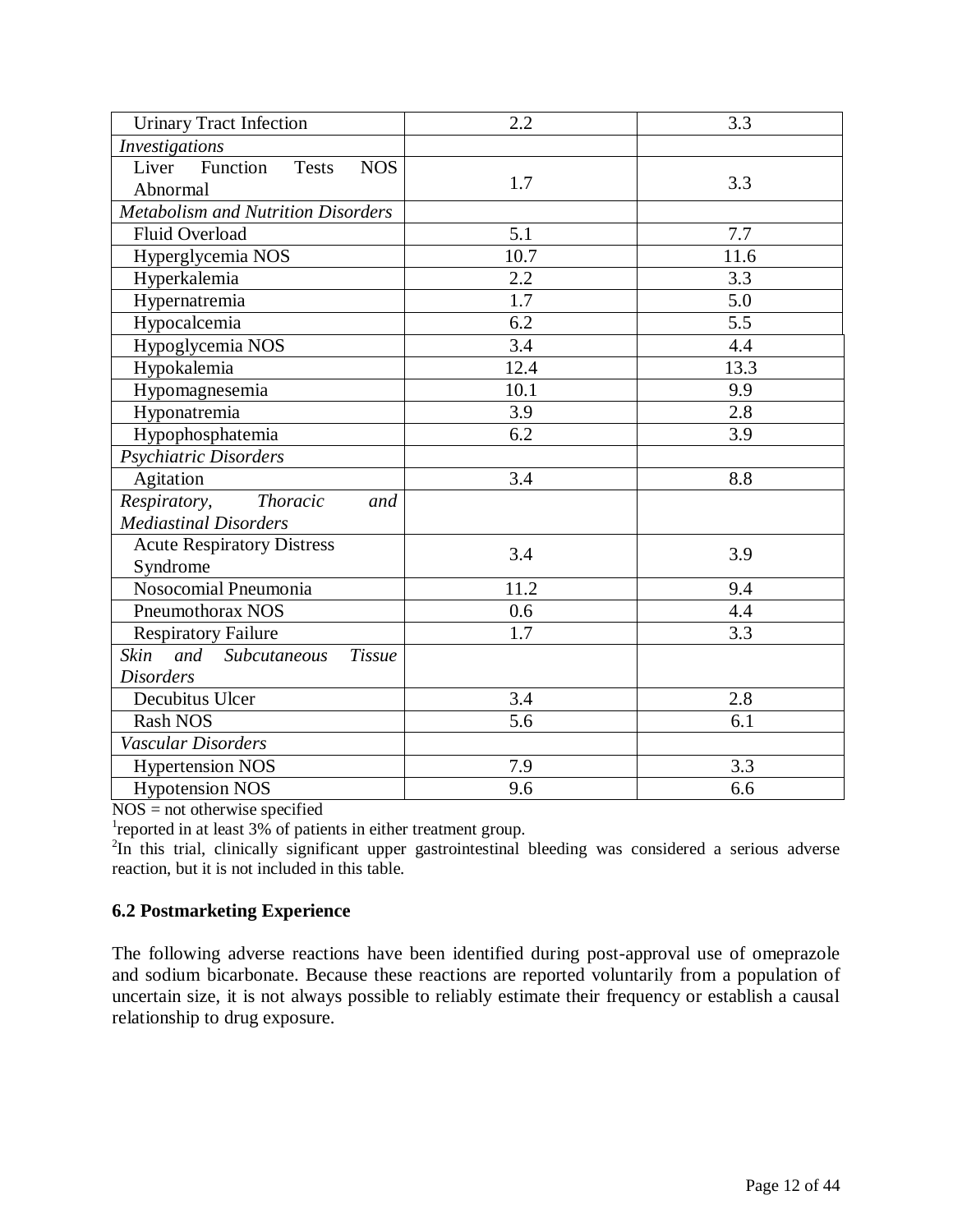## Omeprazole

*Body as a Whole:* Hypersensitivity reactions, including anaphylaxis, anaphylactic shock, angioedema, bronchospasm, urticaria (see also *Skin* below), fever, pain, fatigue, malaise, and systemic lupus erythematosus.

*Cardiovascular:* Chest pain or angina, tachycardia, bradycardia, palpitation, elevated blood pressure, and peripheral edema.

*Gastrointestinal:* Pancreatitis (some fatal), anorexia, irritable colon, flatulence, fecal discoloration, esophageal candidiasis, mucosal atrophy of the tongue, dry mouth, stomatitis, abdominal swelling and fundic gland polyps. Gastroduodenal carcinoids have been reported in patients with Zollinger-Ellison syndrome on long-term treatment with omeprazole. This finding is believed to be a manifestation of the underlying condition, which is known to be associated with such tumors.

*Hepatic: Mild and, rarely, marked elevations of liver function tests [ALT (SGPT), AST (SGOT),* γ -glutamyl transpeptidase, alkaline phosphatase, and bilirubin (jaundice)]. In rare instances, overt liver disease has occurred, including hepatocellular, cholestatic, or mixed hepatitis, liver necrosis (some fatal), hepatic failure (some fatal), and hepatic encephalopathy.

*Infections and Infestations: Clostridium difficile*-associated diarrhea.

*Metabolism and Nutritional Disorders:* Hypomagnesemia, hypocalcemia, hypokalemia *[see Warnings and Precautions [\(5.10\)](#page-7-2)]*, hyponatremia, hypoglycemia, and weight gain.

*Musculoskeletal:* Muscle cramps, myalgia, muscle weakness, joint pain, bone fracture, and leg pain.

*Nervous System/Psychiatric:* Psychic disturbances including depression, agitation, aggression, hallucinations, confusion, insomnia, nervousness, tremors, apathy, somnolence, anxiety, dream abnormalities; vertigo; paresthesia; and hemifacial dysesthesia.

*Respiratory:* Epistaxis, pharyngeal pain.

*Skin:* Severe generalized skin reactions including TEN (some fatal), SJS, DRESS, AGEP, cutaneous lupus erythematosus and erythema multiforme (some severe); purpura and/or petechiae (some with rechallenge); skin inflammation, urticaria, angioedema, pruritus, photosensitivity, alopecia, dry skin, and hyperhidrosis.

*Special Senses:* Tinnitus, taste perversion.

*Ocular:* Blurred vision, ocular irritation, dry eye syndrome, optic atrophy, anterior ischemic optic neuropathy, optic neuritis, and double vision.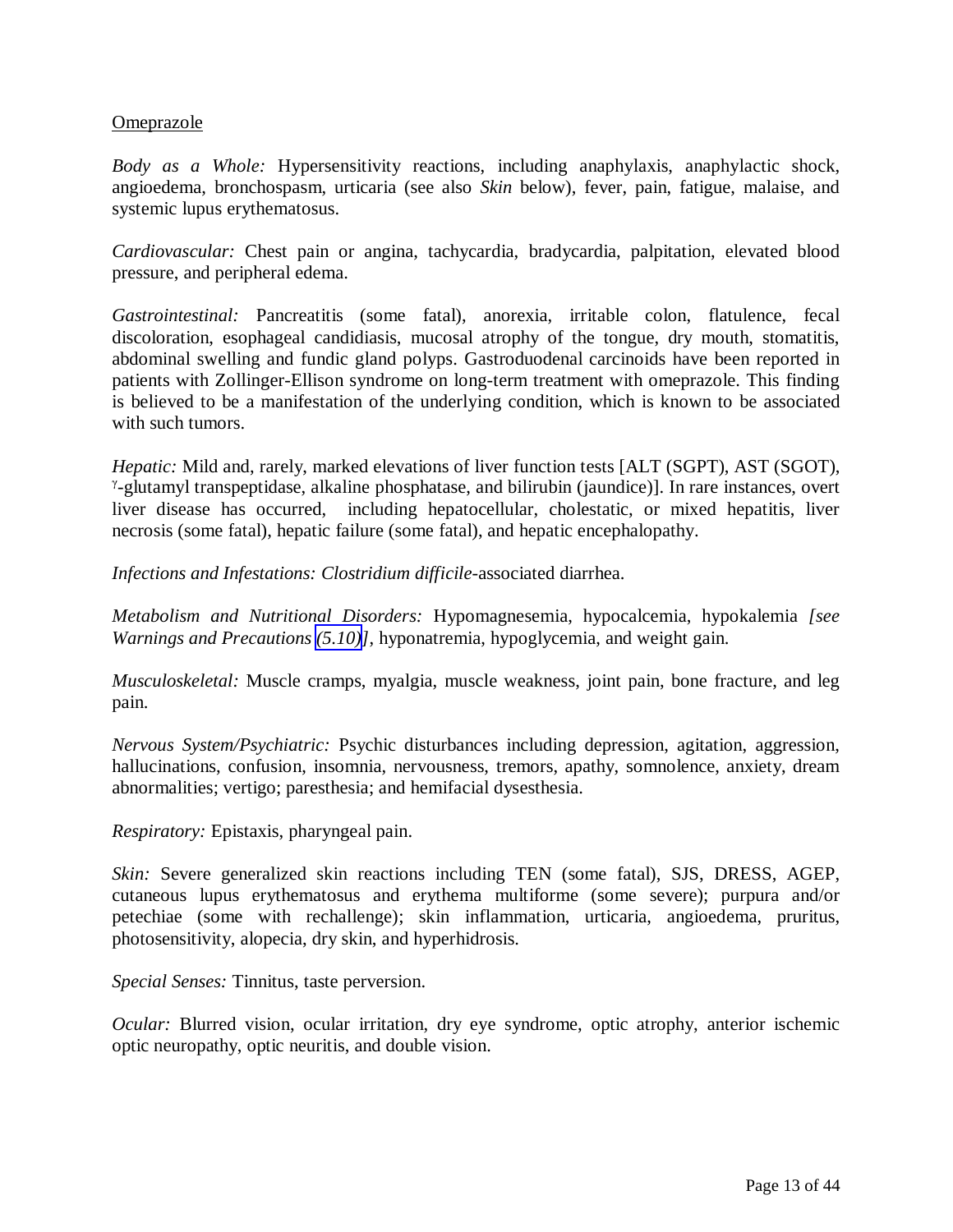*Urogenital:* Tubulointerstitial nephritis, urinary tract infection, microscopic pyuria, urinary frequency, elevated serum creatinine, proteinuria, hematuria, glycosuria, testicular pain, and gynecomastia.

<span id="page-13-2"></span><span id="page-13-1"></span><span id="page-13-0"></span>*Hematologic:* Rare instances of pancytopenia, agranulocytosis (some fatal), thrombocytopenia, neutropenia, leukopenia, anemia, leukocytosis, and hemolytic anemia have been reported.

## Sodium Bicarbonate

Metabolic alkalosis, seizures, and tetany.

# **7 DRUG INTERACTIONS**

**Tables 6 and 7** include drugs with clinically important drug interactions and interaction with diagnostics when administered concomitantly with omeprazole and instructions for preventing or managing them.

Consult the labeling of concomitantly used drugs to obtain further information about interactions with PPIs.

# **Table 6: Clinically Relevant Interactions Affecting Drugs Co-Administered with Omeprazole and Interaction with Diagnostics**

| <b>Antiretrovirals</b> |                                                                                                                                                                                                                                                                |
|------------------------|----------------------------------------------------------------------------------------------------------------------------------------------------------------------------------------------------------------------------------------------------------------|
|                        | The effect of PPIs on antiretroviral drugs is variable. The clinical<br>importance and the mechanisms behind these interactions are not always<br>known.                                                                                                       |
| Clinical Impact:       | Decreased exposure of some antiretroviral drugs (e.g., rilpivirine,<br>atazanavir and nelfinavir) when used concomitantly with omeprazole<br>may reduce antiviral effect and promote the development of drug<br>resistance [see Clinical Pharmacology (12.3)]. |
|                        | Increased exposure of other antiretroviral drugs (e.g., saquinavir)<br>$\bullet$<br>when used concomitantly with omeprazole may increase toxicity<br>[see Clinical Pharmacology (12.3)].                                                                       |
|                        | • There are other antiretroviral drugs which do not result in clinically<br>relevant interactions with omeprazole.                                                                                                                                             |
|                        | Rilpivirine-containing products: Concomitant use with Omeprazole and                                                                                                                                                                                           |
|                        | Sodium Bicarbonate for oral suspension is contraindicated [see<br>Contraindications (4)].                                                                                                                                                                      |
| Intervention:          |                                                                                                                                                                                                                                                                |
|                        | Atazanavir: Avoid concomitant use with Omeprazole and Sodium                                                                                                                                                                                                   |
|                        | Bicarbonate for oral suspension. See prescribing information for atazanavir<br>for dosing information.                                                                                                                                                         |
|                        |                                                                                                                                                                                                                                                                |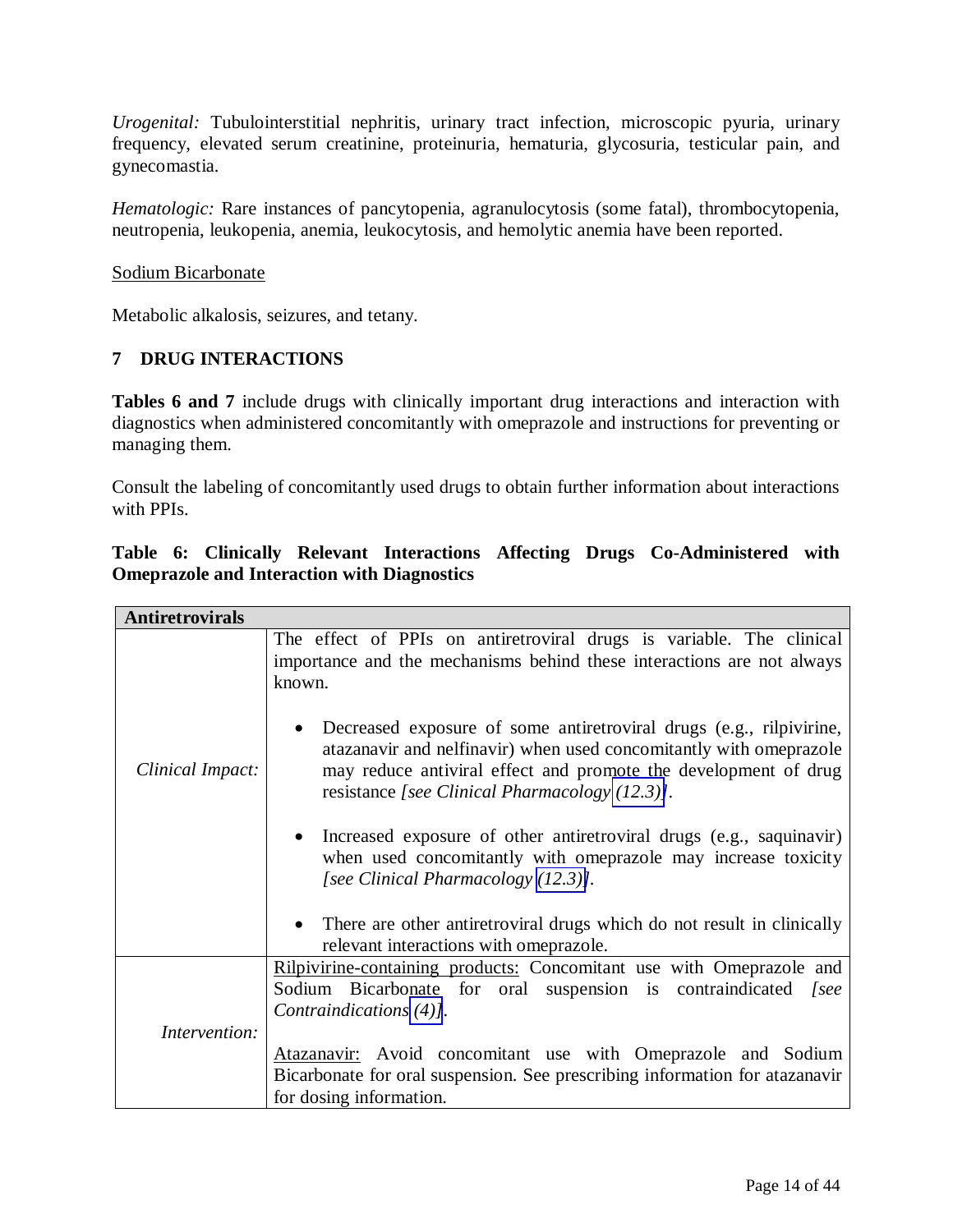|                     | Nelfinavir: Avoid concomitant use with Omeprazole and Sodium                                                                                                                                               |
|---------------------|------------------------------------------------------------------------------------------------------------------------------------------------------------------------------------------------------------|
|                     | Bicarbonate for oral suspension. See prescribing information for nelfinavir.                                                                                                                               |
|                     | Saquinavir: See the prescribing information for saquinavir for monitoring                                                                                                                                  |
|                     | of potential saquinavir-related toxicities.                                                                                                                                                                |
|                     |                                                                                                                                                                                                            |
|                     | Other antiretrovirals: See prescribing information for specific antiretroviral<br>drugs.                                                                                                                   |
| <b>Warfarin</b>     |                                                                                                                                                                                                            |
| Clinical Impact:    | Increased INR and prothrombin time in patients receiving PPIs, including<br>omeprazole, and warfarin concomitantly. Increases in INR and prothrombin<br>time may lead to abnormal bleeding and even death. |
| Intervention:       | Monitor INR and prothrombin time and adjust the dose of warfarin, if<br>needed, to maintain target INR range.                                                                                              |
| <b>Methotrexate</b> |                                                                                                                                                                                                            |
|                     | Concomitant use of omeprazole with methotrexate (primarily at high dose)                                                                                                                                   |
|                     | may elevate and prolong serum concentrations of methotrexate and/or its                                                                                                                                    |
| Clinical Impact:    | metabolite hydroxymethotrexate, possibly leading to<br>methotrexate<br>toxicities. No formal drug interaction studies of high-dose methotrexate                                                            |
|                     | with PPIs have been conducted [see Warnings and Precautions (5.12)].                                                                                                                                       |
| Intervention:       | A temporary withdrawal of Omeprazole and Sodium Bicarbonate for oral                                                                                                                                       |
|                     | suspension may be considered in some patients receiving high-dose                                                                                                                                          |
|                     | methotrexate.                                                                                                                                                                                              |
|                     | CYP2C19 Substrates (e.g., clopidogrel, citalopram, cilostazol, phenytoin, diazepam)                                                                                                                        |
| <b>Clopidogrel</b>  |                                                                                                                                                                                                            |
|                     | Concomitant use of omeprazole 80 mg results in reduced plasma<br>concentrations of the active metabolite of clopidogrel and a reduction in                                                                 |
|                     | platelet inhibition [see Clinical Pharmacology (12.3)].                                                                                                                                                    |
| Clinical Impact:    |                                                                                                                                                                                                            |
|                     | There are no adequate combination studies of a lower dose of omeprazole                                                                                                                                    |
|                     | or a higher dose of clopidogrel in comparison with the approved dose of                                                                                                                                    |
|                     | clopidogrel.                                                                                                                                                                                               |
| Intervention:       | Avoid concomitant use with Omeprazole and Sodium Bicarbonate for oral<br>suspension. Consider use of alternative anti-platelet therapy [see Warnings]                                                      |
|                     | and Precautions $(5.7)$ ].                                                                                                                                                                                 |
| <b>Citalopram</b>   |                                                                                                                                                                                                            |
|                     | Increased exposure of citalopram leading to an increased risk of QT                                                                                                                                        |
| Clinical Impact:    | prolongation [see Clinical Pharmacology (12.3)].                                                                                                                                                           |
| Intervention:       | Limit the dose of citalopram to a maximum of 20 mg per day. See                                                                                                                                            |
|                     | prescribing information for citalopram.                                                                                                                                                                    |
| <b>Cilostazol</b>   |                                                                                                                                                                                                            |
| Clinical Impact:    | Increased exposure of one of the active metabolites of cilostazol                                                                                                                                          |
|                     | (3,4-dihydro-cilostazol) [see Clinical Pharmacology (12.3)].                                                                                                                                               |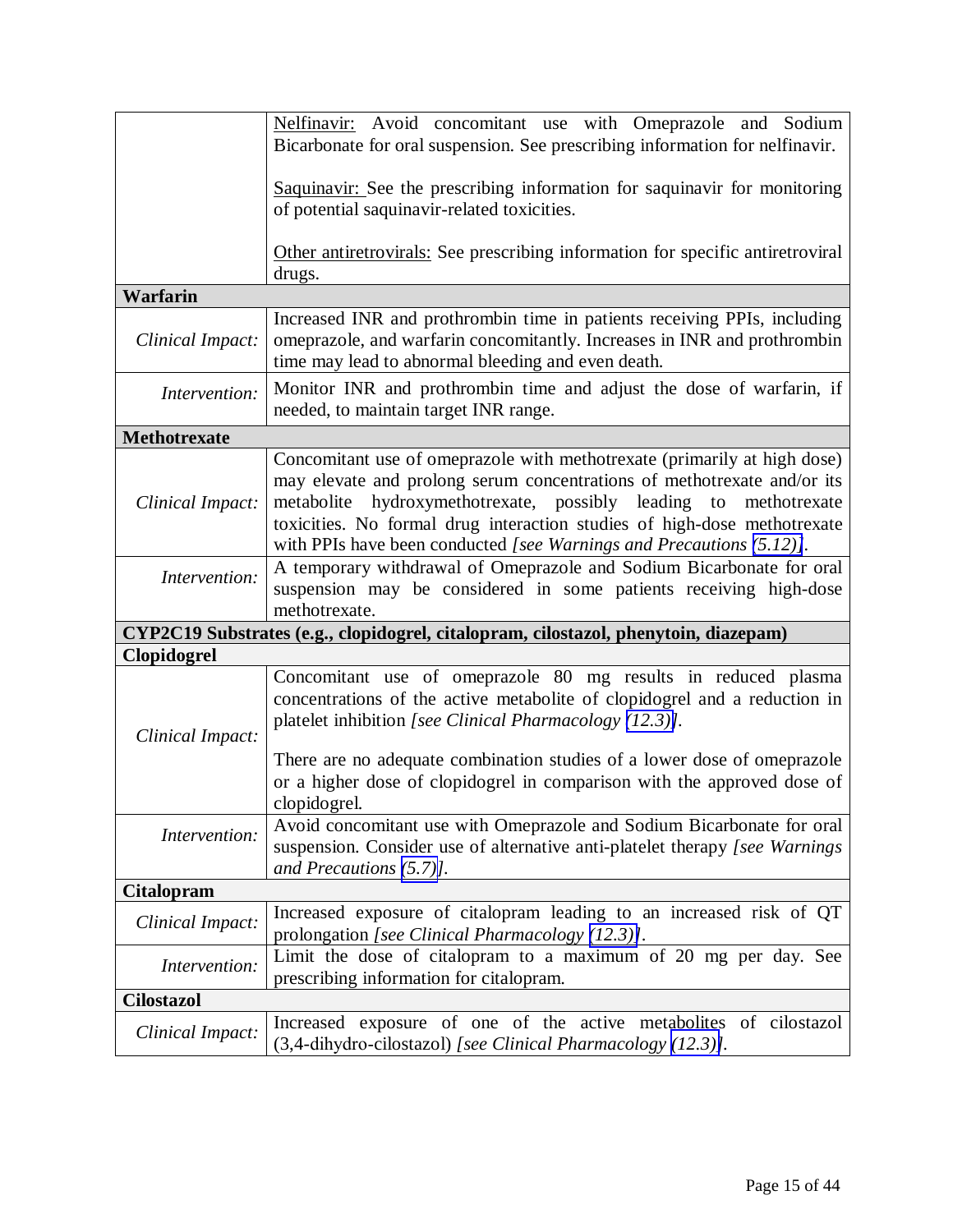| Intervention:                                                                                                                                                                                                                                                                                                                                                                                                                                                                                                                                                                                                                                                                      | Reduce the dose of cilostazol to 50 mg twice daily. See prescribing<br>information for cilostazol.                                                                                                                                                                                                                 |  |  |
|------------------------------------------------------------------------------------------------------------------------------------------------------------------------------------------------------------------------------------------------------------------------------------------------------------------------------------------------------------------------------------------------------------------------------------------------------------------------------------------------------------------------------------------------------------------------------------------------------------------------------------------------------------------------------------|--------------------------------------------------------------------------------------------------------------------------------------------------------------------------------------------------------------------------------------------------------------------------------------------------------------------|--|--|
| <b>Phenytoin</b>                                                                                                                                                                                                                                                                                                                                                                                                                                                                                                                                                                                                                                                                   |                                                                                                                                                                                                                                                                                                                    |  |  |
| Clinical Impact:                                                                                                                                                                                                                                                                                                                                                                                                                                                                                                                                                                                                                                                                   | Potential for increased exposure of phenytoin.                                                                                                                                                                                                                                                                     |  |  |
| Intervention:                                                                                                                                                                                                                                                                                                                                                                                                                                                                                                                                                                                                                                                                      | Monitor phenytoin serum concentrations. Dose adjustment may be needed<br>to maintain therapeutic drug concentrations. See prescribing information for<br>phenytoin.                                                                                                                                                |  |  |
| <b>Diazepam</b>                                                                                                                                                                                                                                                                                                                                                                                                                                                                                                                                                                                                                                                                    |                                                                                                                                                                                                                                                                                                                    |  |  |
| Clinical Impact:                                                                                                                                                                                                                                                                                                                                                                                                                                                                                                                                                                                                                                                                   | Increased exposure of diazepam [see Clinical Pharmacology (12.3)].                                                                                                                                                                                                                                                 |  |  |
| Intervention:                                                                                                                                                                                                                                                                                                                                                                                                                                                                                                                                                                                                                                                                      | Monitor patients for increased sedation and reduce the dose of diazepam as<br>needed.                                                                                                                                                                                                                              |  |  |
| <b>Digoxin</b>                                                                                                                                                                                                                                                                                                                                                                                                                                                                                                                                                                                                                                                                     |                                                                                                                                                                                                                                                                                                                    |  |  |
| Clinical Impact:                                                                                                                                                                                                                                                                                                                                                                                                                                                                                                                                                                                                                                                                   | Potential for increased exposure of digoxin [see Clinical Pharmacology<br>$(12.3)$ ].                                                                                                                                                                                                                              |  |  |
| Intervention:                                                                                                                                                                                                                                                                                                                                                                                                                                                                                                                                                                                                                                                                      | Monitor digoxin concentrations. Dose adjustment may be needed to<br>maintain therapeutic drug concentrations. See<br>digoxin prescribing<br>information.                                                                                                                                                           |  |  |
|                                                                                                                                                                                                                                                                                                                                                                                                                                                                                                                                                                                                                                                                                    | Drugs Dependent on Gastric pH for Absorption (e.g., iron salts, erlotinib, dasatinib,                                                                                                                                                                                                                              |  |  |
|                                                                                                                                                                                                                                                                                                                                                                                                                                                                                                                                                                                                                                                                                    | nilotinib, mycophenolate mofetil, ketoconazole/itraconazole)                                                                                                                                                                                                                                                       |  |  |
| Clinical Impact:                                                                                                                                                                                                                                                                                                                                                                                                                                                                                                                                                                                                                                                                   | Omeprazole can reduce the absorption of other drugs due to its effect on<br>reducing intragastric acidity.                                                                                                                                                                                                         |  |  |
| Mycophenolate mofetil (MMF): Co-administration of omeprazole in<br>healthy subjects and in transplant patients receiving MMF has been<br>reported to reduce the exposure to the active metabolite, mycophenolic acid<br>(MPA), possibly due to a decrease in MMF solubility at an increased<br>gastric pH. The clinical relevance of reduced MPA exposure on organ<br>Intervention:<br>rejection has not been established in transplant patients receiving<br>Omeprazole and Sodium Bicarbonate for oral suspension and MMF. Use<br>Omeprazole and Sodium Bicarbonate for oral suspension with caution in<br>transplant patients receiving MMF [see Clinical Pharmacology (12.3)]. |                                                                                                                                                                                                                                                                                                                    |  |  |
|                                                                                                                                                                                                                                                                                                                                                                                                                                                                                                                                                                                                                                                                                    | See the prescribing information for other drugs dependent on gastric pH for<br>absorption.                                                                                                                                                                                                                         |  |  |
| <b>Tacrolimus</b>                                                                                                                                                                                                                                                                                                                                                                                                                                                                                                                                                                                                                                                                  |                                                                                                                                                                                                                                                                                                                    |  |  |
| Clinical Impact:                                                                                                                                                                                                                                                                                                                                                                                                                                                                                                                                                                                                                                                                   | Potential for increased exposure of tacrolimus, especially in transplant<br>patients who are intermediate or poor metabolizers of CYP2C19.                                                                                                                                                                         |  |  |
| Intervention:                                                                                                                                                                                                                                                                                                                                                                                                                                                                                                                                                                                                                                                                      | Monitor tacrolimus whole blood concentrations. Dose adjustment may be<br>needed to maintain therapeutic drug concentrations. See prescribing<br>information for tacrolimus.                                                                                                                                        |  |  |
|                                                                                                                                                                                                                                                                                                                                                                                                                                                                                                                                                                                                                                                                                    | <b>Interactions with Investigations of Neuroendocrine Tumors</b>                                                                                                                                                                                                                                                   |  |  |
|                                                                                                                                                                                                                                                                                                                                                                                                                                                                                                                                                                                                                                                                                    | Serum chromogranin A (CgA) levels increase secondary to PPI-induced<br>decreases in gastric acidity. The increased CgA level may cause false<br>Clinical Impact: positive results in diagnostic investigations for neuroendocrine tumors [see<br>Warnings and Precautions (5.11 and Clinical Pharmacology (12.2)]. |  |  |
|                                                                                                                                                                                                                                                                                                                                                                                                                                                                                                                                                                                                                                                                                    | Temporarily stop PRILOSEC treatment at least 14 days before assessing                                                                                                                                                                                                                                              |  |  |
|                                                                                                                                                                                                                                                                                                                                                                                                                                                                                                                                                                                                                                                                                    | <i>Intervention:</i> CgA levels and consider repeating the test if initial CgA levels are high. If                                                                                                                                                                                                                 |  |  |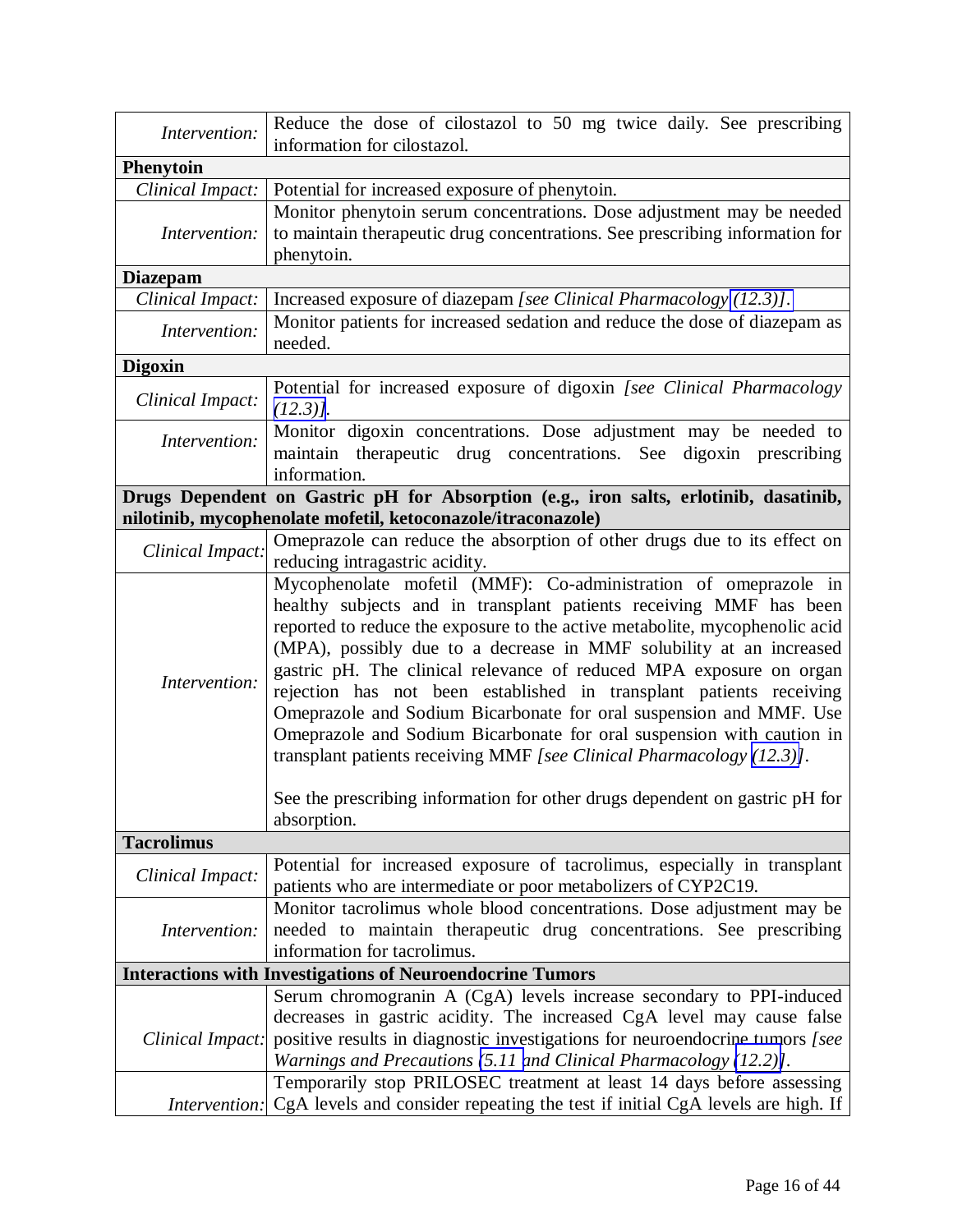|                                           | serial tests are performed (e.g., for monitoring), the same commercial         |  |  |  |
|-------------------------------------------|--------------------------------------------------------------------------------|--|--|--|
|                                           | laboratory should be used for testing, as reference ranges between tests may   |  |  |  |
|                                           | vary.                                                                          |  |  |  |
|                                           | <b>Interaction with Secretin Stimulation Test</b>                              |  |  |  |
|                                           | Hyper-response in gastrin secretion in response to secretin stimulation test,  |  |  |  |
| Clinical Impact:                          | falsely suggesting gastrinoma.                                                 |  |  |  |
|                                           | Temporarily stop Omeprazole and Sodium Bicarbonate for oral suspension         |  |  |  |
| Intervention:                             | treatment at least 14 days before assessing to allow gastrin levels to return  |  |  |  |
|                                           | to baseline [see Clinical Pharmacology $(12.2)$ ].                             |  |  |  |
| <b>False Positive Urine Tests for THC</b> |                                                                                |  |  |  |
|                                           | There have been reports of false positive urine screening tests for            |  |  |  |
| Clinical Impact:                          | tetrahydrocannabinol (THC) in patients receiving PPIs.                         |  |  |  |
| Intervention:                             | An alternative confirmatory method should be considered to verify positive     |  |  |  |
|                                           | results.                                                                       |  |  |  |
| <b>Other</b>                              |                                                                                |  |  |  |
|                                           | There have been clinical reports of interactions with other drugs              |  |  |  |
| Clinical Impact:                          | metabolized via the cytochrome P450 system (e.g., cyclosporine,                |  |  |  |
|                                           | disulfiram).                                                                   |  |  |  |
|                                           | Monitor patients to determine if it is necessary to adjust the dosage of these |  |  |  |
| Intervention:                             | other drugs when taken concomitantly with Omeprazole and Sodium                |  |  |  |
|                                           | Bicarbonate for oral suspension.                                               |  |  |  |

# **Table 7: Clinically Relevant Interactions Affecting Omeprazole When Co-Administered with Other Drugs**

| <b>CYP2C19 or CYP3A4 Inducers</b>   |                                                                                       |  |  |  |
|-------------------------------------|---------------------------------------------------------------------------------------|--|--|--|
| Clinical Impact:                    | Decreased exposure of omeprazole when used concomitantly with strong                  |  |  |  |
|                                     | inducers [see Clinical Pharmacology (12.3)].                                          |  |  |  |
|                                     | St. John's wort, rifampin: Avoid concomitant use with Omeprazole and                  |  |  |  |
|                                     | Sodium Bicarbonate for oral suspension [see Warnings and Precautions                  |  |  |  |
| Intervention:                       | $(5.10)$ .                                                                            |  |  |  |
|                                     |                                                                                       |  |  |  |
|                                     | Ritonavir-containing products: See prescribing information for specific               |  |  |  |
| drugs.                              |                                                                                       |  |  |  |
| <b>CYP2C19 or CYP3A4 Inhibitors</b> |                                                                                       |  |  |  |
|                                     | Clinical Impact: Increased exposure of omeprazole [see Clinical Pharmacology (12.3)]. |  |  |  |
| Intervention:                       | Voriconazole: Dosage adjustment of Omeprazole and Sodium                              |  |  |  |
|                                     | Bicarbonate for oral suspension is not required.                                      |  |  |  |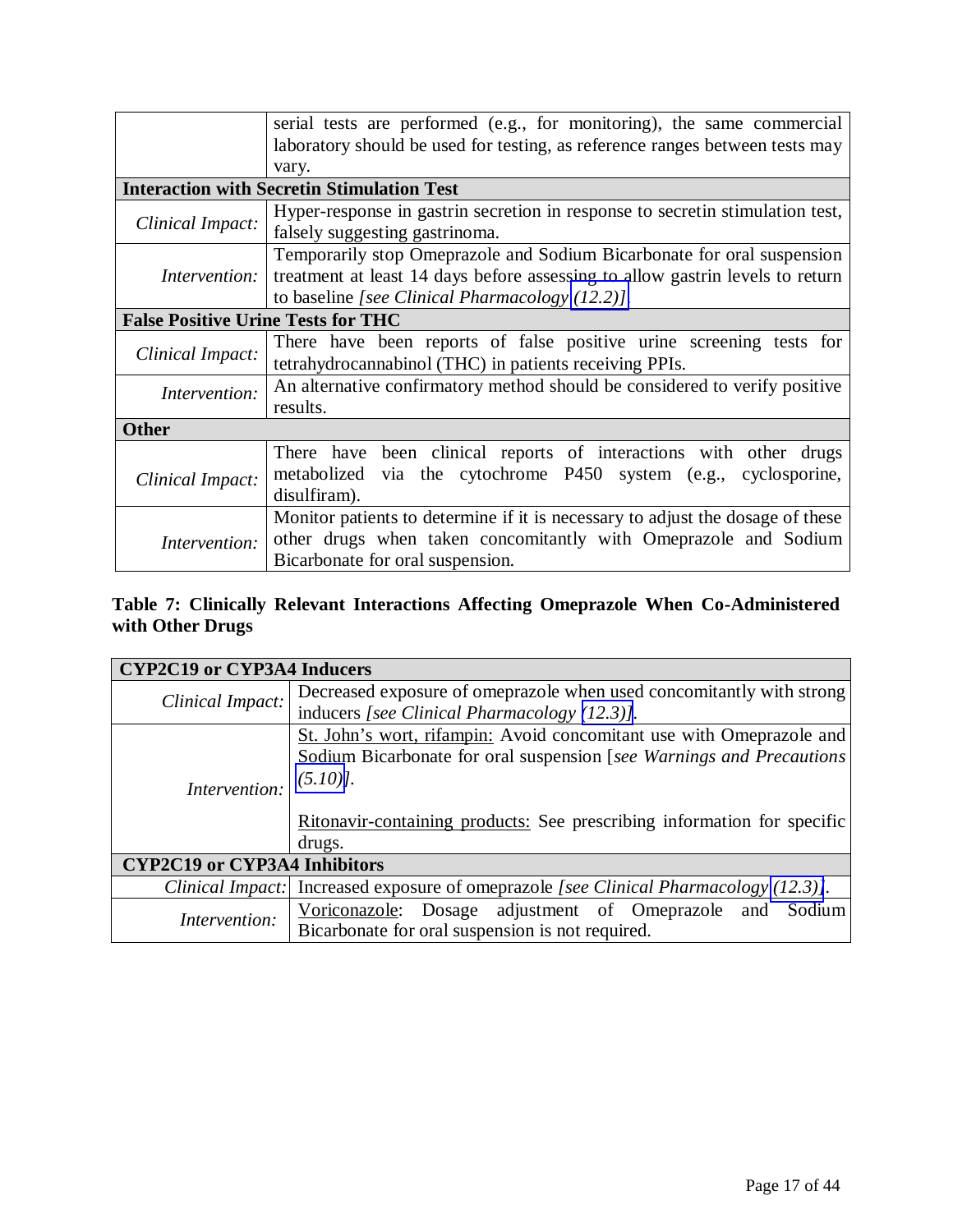# <span id="page-17-1"></span><span id="page-17-0"></span>**8 USE IN SPECIFIC POPULATIONS**

#### **8.1 Pregnancy**

#### Risk Summary

There are no adequate and well-controlled studies with Omeprazole and Sodium Bicarbonate for oral suspension in pregnant women. Omeprazole and Sodium Bicarbonate for oral suspension contains omeprazole and sodium bicarbonate.

#### *Omeprazole*

There are no adequate and well-controlled studies with omeprazole in pregnant women. Available epidemiologic data fail to demonstrate an increased risk of major congenital malformations or other adverse pregnancy outcomes with first trimester omeprazole use. Reproduction studies in rats and rabbits resulted in dose-dependent embryo-lethality at omeprazole doses that were approximately 3.4 to 34 times an oral human dose of 40 mg (based on a body surface area for a 60 kg person).

Teratogenicity was not observed in animal reproduction studies with administration of oral esomeprazole (an enantiomer of omeprazole) magnesium in rats and rabbits during organogenesis with doses about 68 times and 42 times, respectively, an oral human dose of 40 mg esomeprazole or 40 mg omeprazole (based on body surface area for a 60 kg person). Changes in bone morphology were observed in offspring of rats dosed through most of pregnancy and lactation at doses equal to or greater than approximately 34 times an oral human dose of 40 mg esomeprazole or 40 mg omeprazole. When maternal administration was confined to gestation only, there were no effects on bone physeal morphology in the offspring at any age (*see Data*).

## *Sodium Bicarbonate*

Available data with sodium bicarbonate use in pregnant women are insufficient to identify a drug associated risk of major birth defects or miscarriage. Published animal studies report that sodium bicarbonate administered to rats, mice or rabbits during pregnancy did not cause adverse developmental effects in offspring.

The estimated background risks of major birth defects and miscarriage for the indicated population are unknown. All pregnancies have a background risk of birth defect, loss or other adverse outcomes. In the U.S. general population, the estimated background risk of major birth defects and miscarriage in clinically recognized pregnancies is 2% to 4% and 15% to 20%, respectively.

## Data

#### *Human Data*

There are no adequate and well-controlled studies with Omeprazole and Sodium Bicarbonate for oral suspension in pregnant women. Four published epidemiological studies compared the frequency of congenital abnormalities among infants born to women who used omeprazole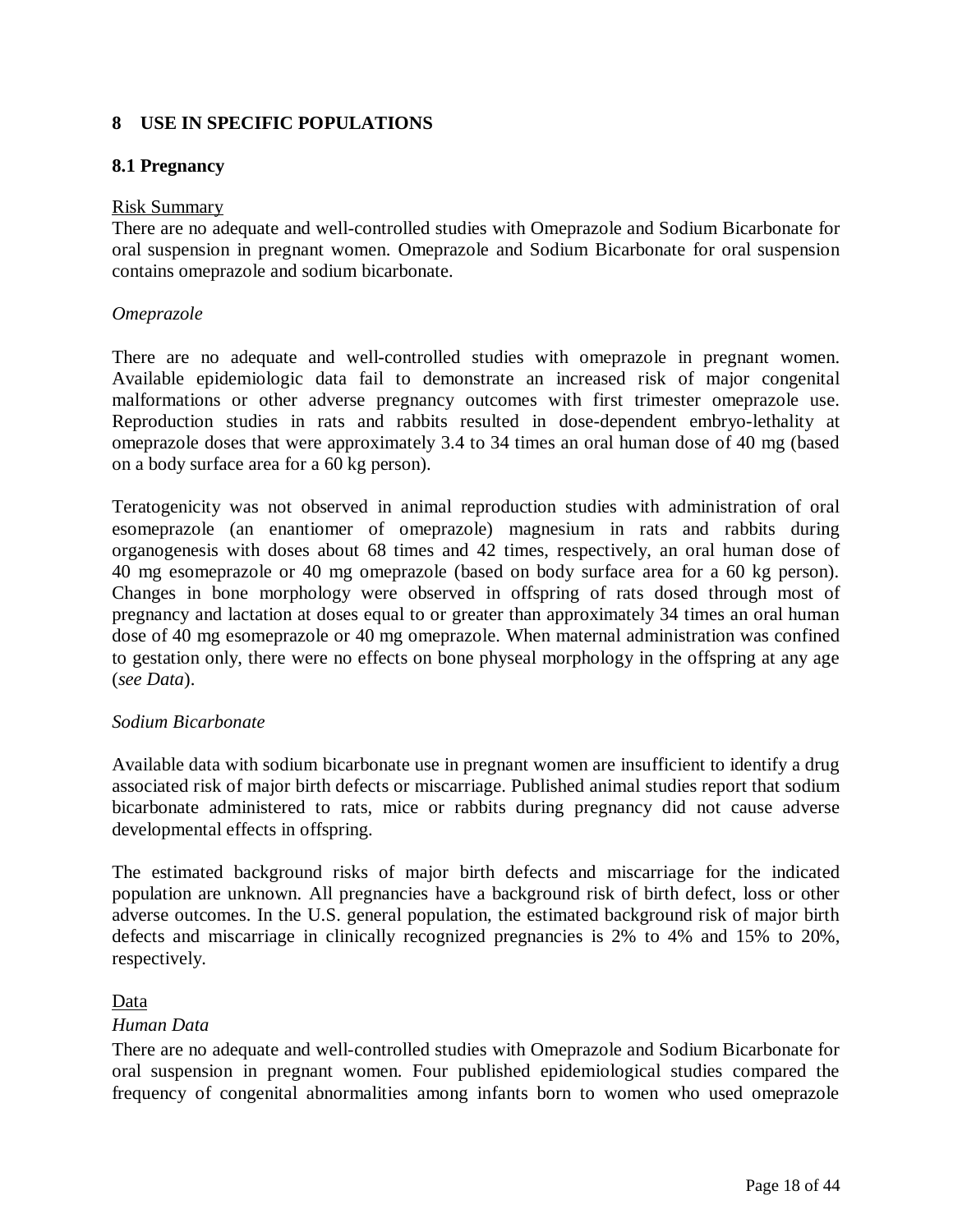during pregnancy with the frequency of abnormalities among infants of women exposed to  $H_2$ receptor antagonists or other controls.

A population-based retrospective cohort epidemiological study from the Swedish Medical Birth Register, covering approximately 99% of pregnancies, from 1995-99, reported on 955 infants (824 exposed during the first trimester with 39 of these exposed beyond first trimester, and 131 exposed after the first trimester) whose mothers used omeprazole during pregnancy. The number of infants exposed in utero to omeprazole that had any malformation, low birth weight, low Apgar score, or hospitalization was similar to the number observed in this population. The number of infants born with ventricular septal defects and the number of stillborn infants was slightly higher in the omeprazole-exposed infants than the expected number in this population.

A population-based retrospective cohort study covering all live births in Denmark from 1996- 2009 reported on 1,800 live births whose mothers used omeprazole during the first trimester of pregnancy and 837,317 live births whose mothers did not use any PPI. The overall rate of birth defects in infants born to mothers with first trimester exposure to omeprazole was 2.9% and 2.6% in infants born to mothers not exposed to any PPI during the first trimester.

A retrospective cohort study reported on 689 pregnant women exposed to either  $H_2$ -blockers or omeprazole in the first trimester (134 exposed to omeprazole) and 1,572 pregnant women unexposed to either during the first trimester. The overall malformation rate in offspring born to mothers with first trimester exposure to omeprazole, an  $H_2$ -blocker, or were unexposed was 3.6%, 5.5%, and 4.1%, respectively.

A small prospective observational cohort study followed 113 women exposed to omeprazole during pregnancy (89% first trimester exposures). The reported rate of major congenital malformations was 4% in the omeprazole group, 2% in controls exposed to non-teratogens, and 2.8% in disease-paired controls. Rates of spontaneous and elective abortions, preterm deliveries, gestational age at delivery, and mean birth weight were similar among the groups.

Several studies have reported no apparent adverse short-term effects on the infant when singledose oral or intravenous omeprazole was administered to over 200 pregnant women as premedication for cesarean section under general anesthesia.

## *Animal Data*

## *Omeprazole*

Reproductive studies conducted with omeprazole in rats at oral doses up to 138 mg/kg/day (about 34 times an oral human dose of 40 mg on a body surface area basis) and in rabbits at doses up to 69.1 mg/kg/day (about 34 times an oral human dose of 40 mg on a body surface area basis) during organogenesis did not disclose any evidence for a teratogenic potential of omeprazole. In rabbits, omeprazole in a dose range of 6.9 to 69.1 mg/kg/day (about 3.4 to 34 times an oral human dose of 40 mg on a body surface area basis) administered during organogenesis produced dose-related increases in embryo-lethality, fetal resorptions, and pregnancy disruptions. In rats, dose-related embryo/fetal toxicity and postnatal developmental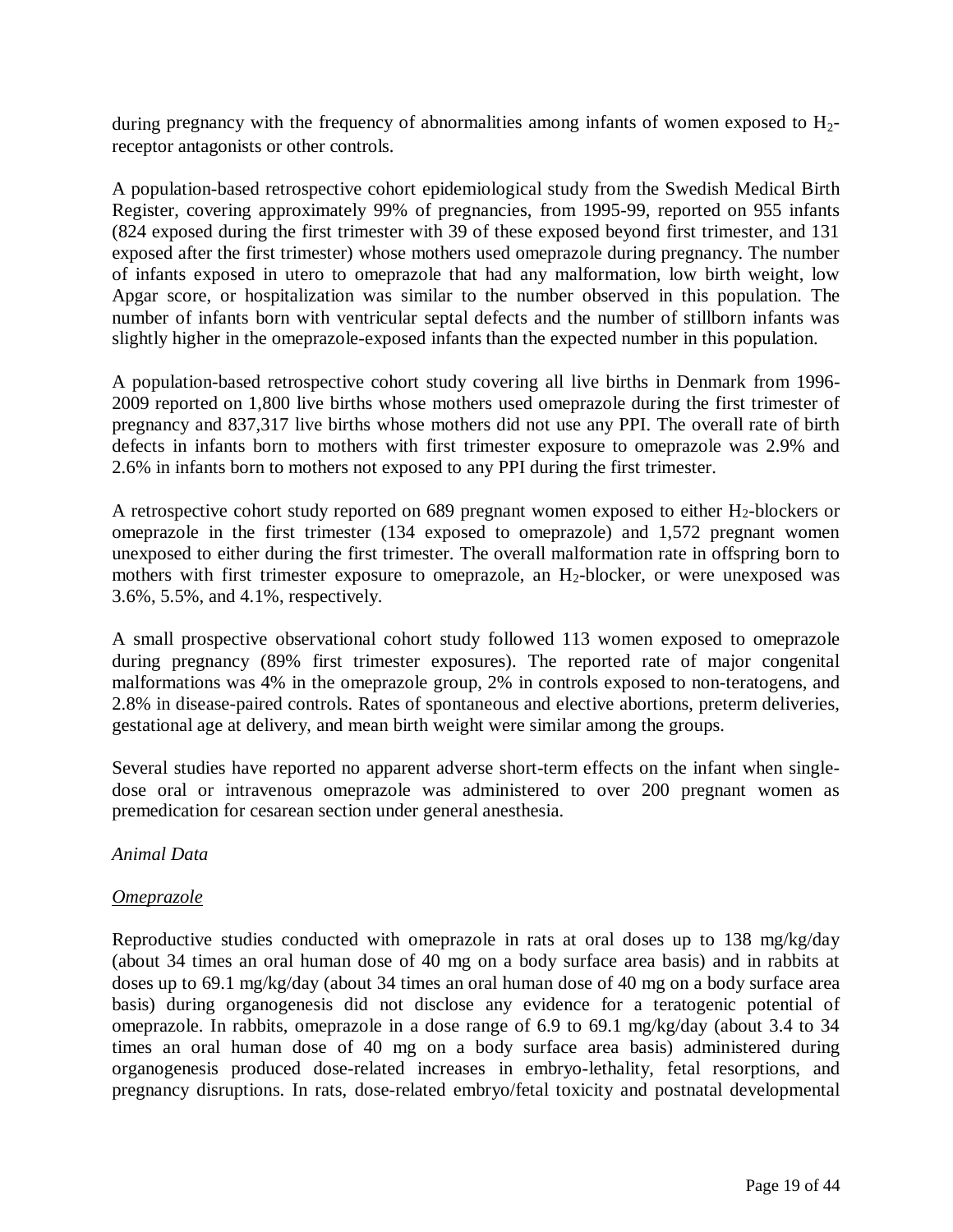toxicity were observed in offspring resulting from parents treated with omeprazole at 13.8 to 138 mg/kg/day (about 3.4 to 34 times an oral human dose of 40 mg on a body surface area basis), administered prior to mating through the lactation period.

# *Esomeprazole*

The data described below was generated from studies using esomeprazole, an enantiomer of omeprazole. The animal to human dose multiples are based on the assumption of equal systemic exposure to esomeprazole in humans following oral administration of either 40 mg esomeprazole or 40 mg omeprazole.

No effects on embryo-fetal development were observed in reproduction studies with esomeprazole magnesium in rats at oral doses up to 280 mg/kg/day (about 68 times an oral human dose of 40 mg on a body surface area basis) and in rabbits at oral doses up to 86 mg/kg/day (about 42 times an oral human dose of 40 mg of esomeprazole or 40 mg omeprazole on a body surface area basis) administered during organogenesis.

A pre- and postnatal developmental toxicity study in rats with additional endpoints to evaluate bone development were performed with esomeprazole magnesium at oral doses of 14 to 280 mg/kg/day (about 3.4 to 68 times an oral human dose of 40 mg of esomeprazole or 40 mg omeprazole on a body surface area basis). Neonatal/early postnatal (birth to weaning) survival was decreased at doses equal to or greater than 138 mg/kg/day (about 34 times an oral human dose of 40 mg esomeprazole or 40 mg omeprazole on a body surface area basis). Body weight and body weight gain were reduced and neurobehavioral or general developmental delays in the immediate post-weaning timeframe were evident at doses equal to or greater than 69 mg/kg/day (about 17 times an oral human dose of 40 mg esomeprazole or 40 mg omeprazole on a body surface area basis). In addition, decreased femur length, width and thickness of cortical bone, decreased thickness of the tibial growth plate and minimal to mild bone marrow hypocellularity were noted at doses of esomeprazole magnesium equal to or greater than 14 mg/kg/day (about 3.4 times an oral human dose of 40 mg esomeprazole or 40 mg omeprazole on a body surface area basis). Physeal dysplasia in the femur was observed in offspring of rats treated with oral doses of esomeprazole magnesium at doses equal to or greater than 138 mg/kg/day (about 34 times an oral human dose of 40 mg esomeprazole or 40 mg omeprazole on a body surface area basis).

Effects on maternal bone were observed in pregnant and lactating rats in a pre- and postnatal toxicity study when esomeprazole magnesium was administered at oral doses of 14 to 280 mg/kg/day (about 3.4 to 68 times an oral human dose of 40 mg esomeprazole or 40 mg omeprazole on a body surface area basis). When rats were dosed from gestational Day 7 through weaning on postnatal Day 21, a statistically significant decrease in maternal femur weight of up to 14% (as compared to placebo treatment) was observed at doses of esomeprazole magnesium equal to or greater than 138 mg/kg/day (about 34 times an oral human dose of 40 mg on a body surface area basis).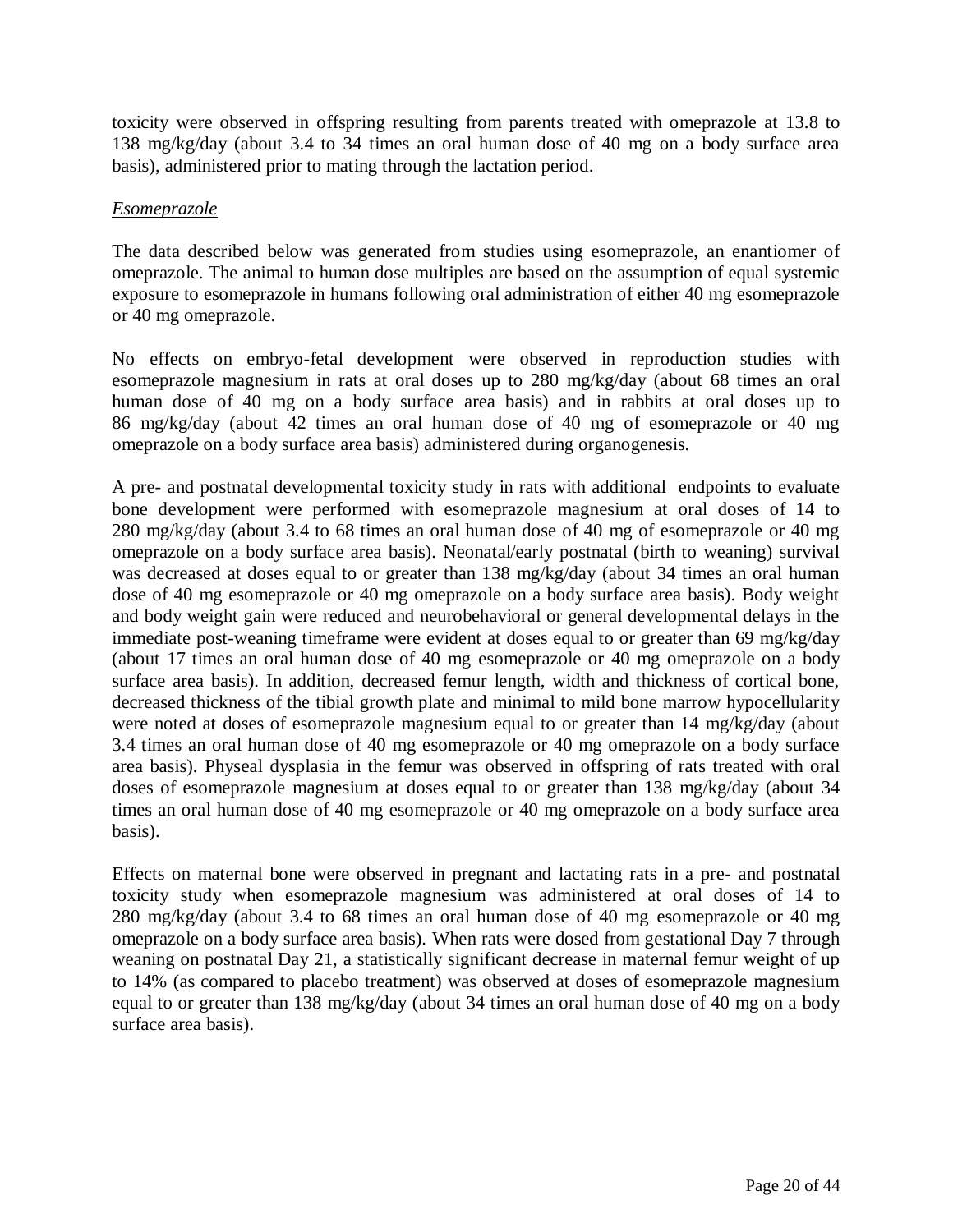<span id="page-20-0"></span>A pre- and postnatal development study in rats with esomeprazole strontium (using equimolar doses compared to esomeprazole magnesium study) produced similar results in dams and pups as described above.

A follow-up developmental toxicity study in rats with further time points to evaluate pup bone development from postnatal day 2 to adulthood was performed with esomeprazole magnesium at oral doses of 280 mg/kg/day (about 68 times an oral human dose of 40 mg on a body surface area basis) where esomeprazole administration was from either gestational Day 7 or gestational Day 16 until parturition. When maternal administration was confined to gestation only, there were no effects on bone physeal morphology in the offspring at any age.

# **8.2 Lactation**

# Risk Summary

Available data from the published literature suggest both components of Omeprazole and Sodium Bicarbonate for oral suspension, omeprazole and sodium bicarbonate, are present in human milk. There are no clinical data on the effects of omeprazole or sodium bicarbonate on the breastfed infant or on milk production. The developmental and health benefits of breastfeeding should be considered along with the mother's clinical need for Omeprazole and Sodium Bicarbonate for oral suspension and any potential adverse effects on the breastfed infant from Omeprazole and Sodium Bicarbonate for oral suspension or from the underlying maternal condition.

# **8.4 Pediatric Use**

Safety and effectiveness of Omeprazole and Sodium Bicarbonate for oral suspension have not been established in pediatric patients.

# Juvenile Animal Data

Esomeprazole, an enantiomer of omeprazole, was shown to decrease body weight, body weight gain, femur weight, femur length, and overall growth at oral doses about 34 to 68 times a daily human dose of 40 mg esomeprazole or 40 mg omeprazole based on body surface area in a juvenile rat toxicity study. The animal to human dose multiples are based on the assumption of equal systemic exposure to esomeprazole in humans following oral administration of either 40 mg esomeprazole or 40 mg omeprazole.

A 28-day toxicity study with a 14-day recovery phase was conducted in juvenile rats with esomeprazole magnesium at doses of 70 to 280 mg/kg/day (about 17 to 68 times a daily oral human dose of 40 mg esomeprazole or 40 mg omeprazole on a body surface area basis). An increase in the number of deaths at the high dose of 280 mg/kg/day was observed when juvenile rats were administered esomeprazole magnesium from postnatal day 7 through postnatal day 35. In addition, doses equal to or greater than 140 mg/kg/day (about 34 times a daily oral human dose of 40 mg esomeprazole or 40 mg omeprazole on a body surface area basis), produced treatment-related decreases in body weight (approximately 14%) and body weight gain, decreases in femur weight and femur length, and affected overall growth. Comparable findings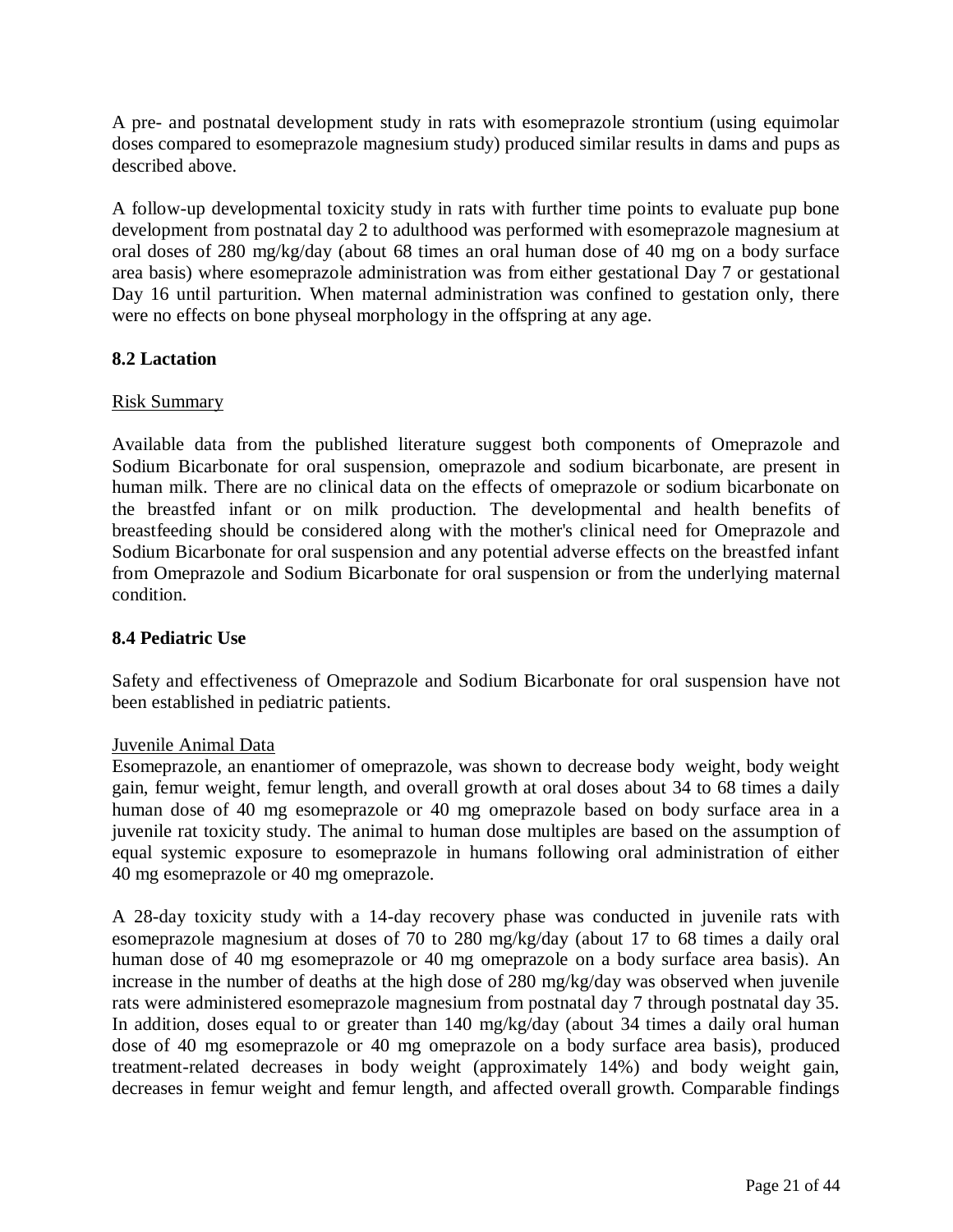<span id="page-21-0"></span>described above have also been observed in this study with another esomeprazole salt, esomeprazole strontium, at equimolar doses of esomeprazole.

# **8.5 Geriatric Use**

Omeprazole was administered to over 2,000 elderly individuals  $(\geq 65$  years of age) in clinical trials in the U.S. and Europe. There were no differences in safety and effectiveness between the elderly and younger subjects. Other reported clinical experience has not identified differences in response between the elderly and younger subjects, but greater sensitivity of some older individuals cannot be ruled out.

Pharmacokinetic studies with buffered omeprazole have shown the elimination rate was somewhat decreased in the elderly and bioavailability was increased. The plasma clearance of omeprazole was 250 mL/min (about half that of young subjects). The plasma half-life averaged one hour, about twice that in nonelderly, healthy subjects taking Omeprazole and Sodium Bicarbonate for oral suspension. However, no dosage adjustment is necessary in the elderly *[see Clinical Pharmacology [\(12.3\)\]](#page-25-0).* 

## **8.6 Hepatic Impairment**

In patients with hepatic impairment (Child-Pugh Class A, B, or C) exposure to omeprazole substantially increased compared to healthy subjects. Avoid use of Omeprazole and Sodium Bicarbonate for oral suspension in patients with hepatic impairment for maintenance of healing of erosive esophagitis *[see Clinical Pharmacology [\(12.3\)\]](#page-25-0).* 

## **8.7 Asian Population**

In studies of healthy subjects, Asians had approximately a four-fold higher exposure than Caucasians. Avoid use of Omeprazole and Sodium Bicarbonate for oral suspension in Asian patients for maintenance of healing of erosive esophagitis *[see Clinical Pharmacology [\(12.5\)\]](#page-29-0).* 

## **10 OVERDOSAGE**

If over-exposure occurs, call your Poison Control Center at 1-800-222-1222 for current information on the management of poisoning or overdosage.

#### Omeprazole

Reports have been received of overdosage with omeprazole in humans. Doses ranged up to 2,400 mg (120 times the usual recommended clinical dose). Manifestations were variable, but included confusion, drowsiness, blurred vision, tachycardia, nausea, vomiting, diaphoresis, flushing, headache, dry mouth, and other adverse reactions similar to those seen in clinical experience with the recommended dosage *[see Adverse Reactions [\(6\)\]](#page-8-5).* Symptoms were transient, and no serious clinical outcome has been reported when omeprazole was taken alone. No specific antidote for omeprazole overdosage is known. Omeprazole is extensively protein bound and is, therefore, not readily dialyzable. In the event of overdosage, treatment should be symptomatic and supportive.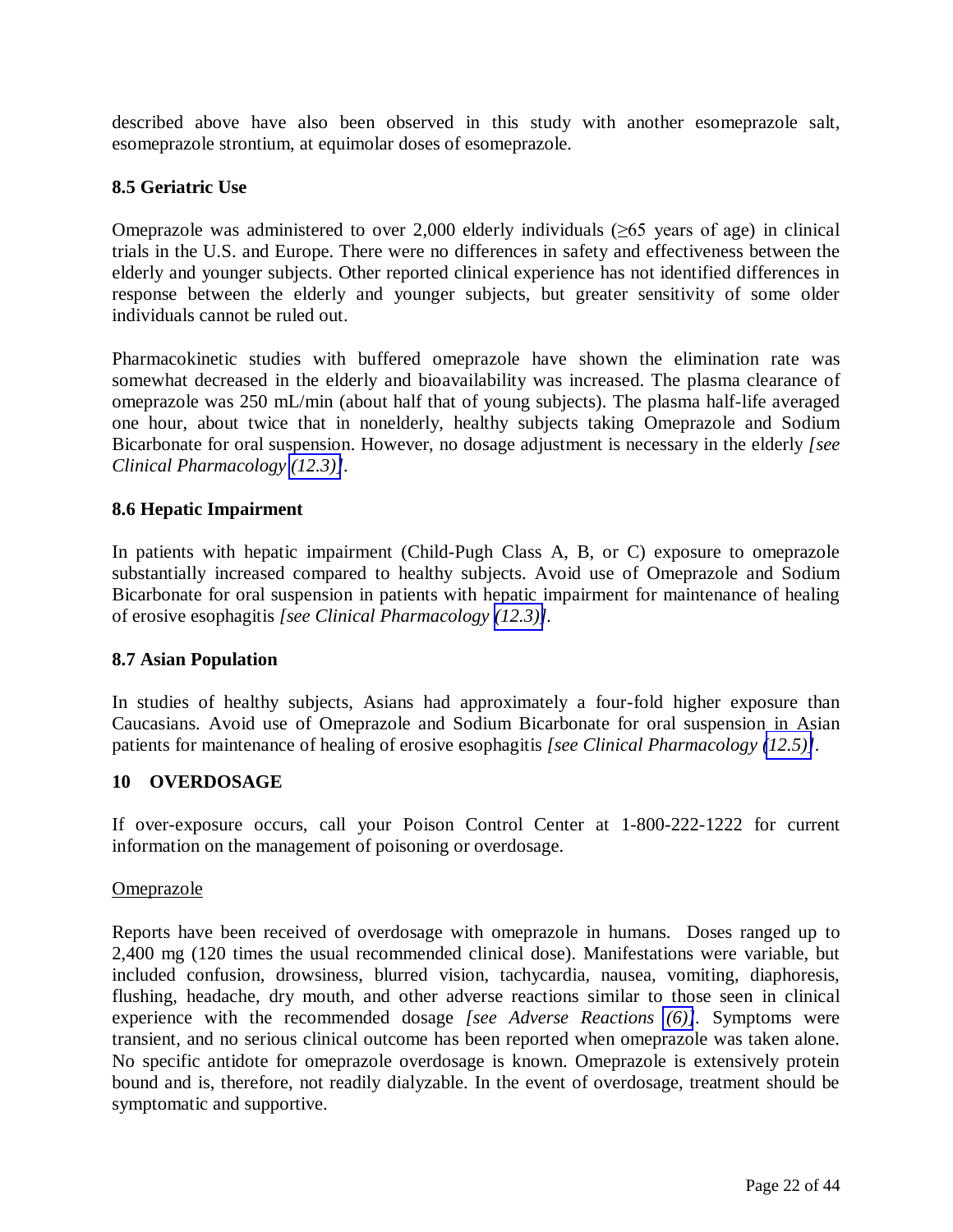#### <span id="page-22-0"></span>Sodium Bicarbonate

Overdosage of sodium bicarbonate can cause electrolyte abnormalities (hypocalcemia, hypokalemia, hypernatremia), metabolic alkalosis, and seizures. Institute supportive care and correct electrolyte abnormalities.

# **11 DESCRIPTION**

Omeprazole and Sodium Bicarbonate for oral suspension is a combination of omeprazole, a proton-pump inhibitor, and sodium bicarbonate, an antacid. Omeprazole is a substituted benzimidazole,5-methoxy-2-[[(4-methoxy-3,5-dimethyl-2-pyridinyl)methyl]sulfinyl]-1*H*benzimidazole, a racemic mixture of two enantiomers that inhibits gastric acid secretion. Its empirical formula is  $C_{17}H_{19}N_3O_3S$ , with a molecular weight of 345.42. The structural formula is:



Omeprazole is a white to off-white crystalline powder which melts with decomposition at about 155°C. It is a weak base, freely soluble in ethanol and methanol, slightly soluble in acetone and isopropanol and very slightly soluble in water. The stability of omeprazole is a function of pH; it is rapidly degraded in acid media but has acceptable stability under alkaline conditions.

Omeprazole and Sodium Bicarbonate for oral suspension are supplied as immediate-release unitdose packets as powder for oral suspension. Packets of powder for oral suspension contain either 40 mg or 20 mg of omeprazole USP and 1,680 mg of sodium bicarbonate USP with the following excipients: xylitol, sucralose, xanthan gum, colloidal silicon dioxide and flavorings.

Omeprazole and Sodium Bicarbonate for oral suspension is immediate-release formulation that contain sodium bicarbonate which raises the gastric pH and thus protects omeprazole from acid degradation.

# **12 CLINICAL PHARMACOLOGY**

## **12.1 Mechanism of Action**

Omeprazole belongs to a class of antisecretory compounds, the substituted benzimidazoles, that suppress gastric acid secretion by specific inhibition of the H+/K+ ATPase enzyme system at the secretory surface of the gastric parietal cell. Because this enzyme system is regarded as the acid (proton) pump within the gastric mucosa, omeprazole has been characterized as a gastric acidpump inhibitor, in that it blocks the final step of acid production. This effect is dose related and leads to inhibition of both basal and stimulated acid secretion irrespective of the stimulus.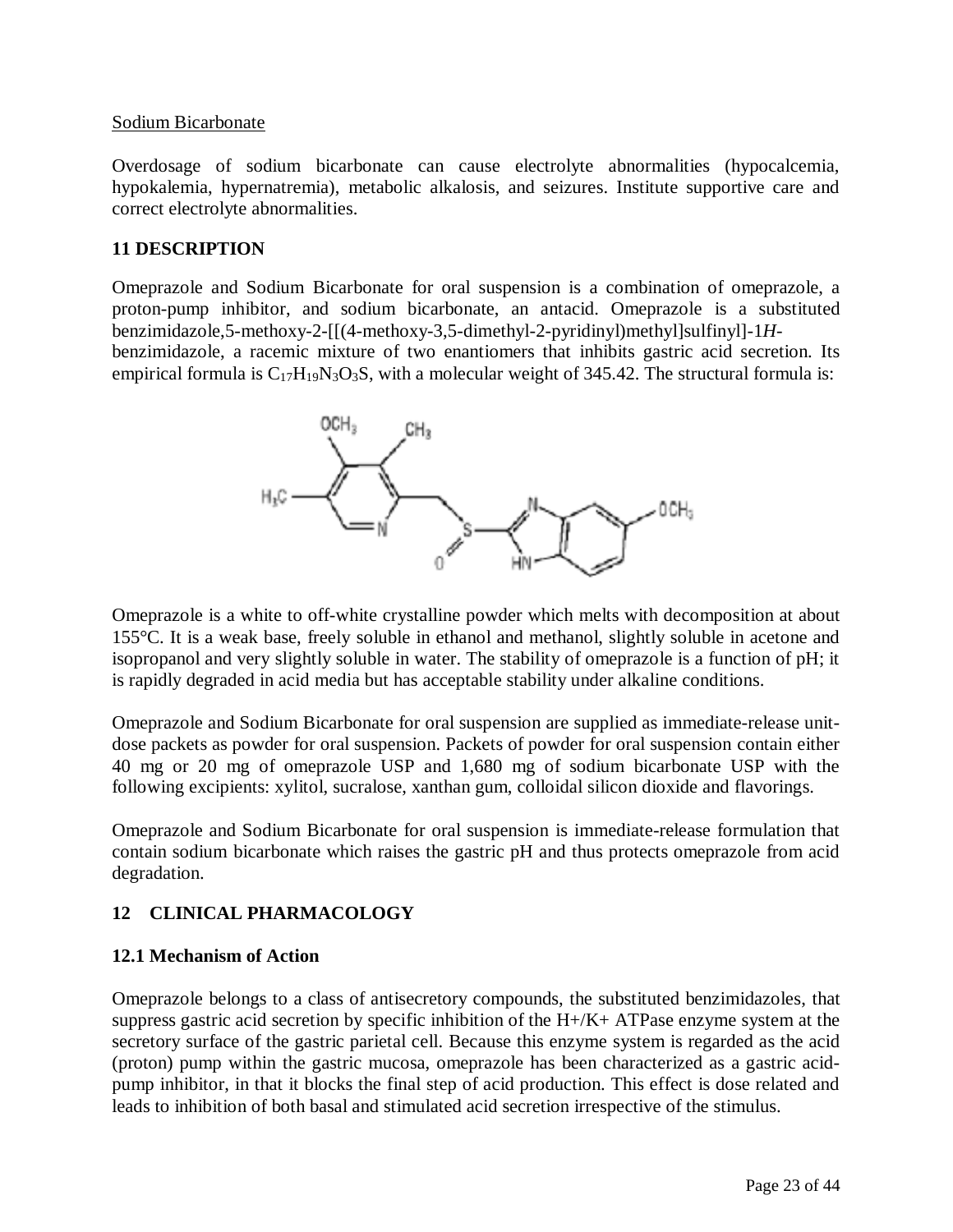# <span id="page-23-0"></span>**12.2 Pharmacodynamics**

#### Antisecretory Activity

Results from a pharmacokinetic/pharmacodynamic (PK/PD) study of the antisecretory effect of repeated once-daily dosing of 40 mg and 20 mg of Omeprazole and Sodium Bicarbonate for oral suspension in healthy subjects are shown in **Table 8** below.

# **Table 8: Effect of Omeprazole and Sodium Bicarbonate for Oral Suspension on Intragastric pH, Day 7**

|                                                                                            | <b>Once-Daily Dosage of Omeprazole and Sodium</b><br><b>Bicarbonate for Oral Suspension</b> |                                                                      |  |  |
|--------------------------------------------------------------------------------------------|---------------------------------------------------------------------------------------------|----------------------------------------------------------------------|--|--|
| <b>Parameter</b>                                                                           | 40 mg omeprazole and<br>1,680 mg sodium<br>bicarbonate<br>$(n = 24)$                        | 20 mg omeprazole and<br>1,680 mg sodium<br>bicarbonate<br>$(n = 28)$ |  |  |
| % Decrease from Baseline for                                                               | 84%                                                                                         | 82%                                                                  |  |  |
| Integrated Gastric<br>Acidity                                                              |                                                                                             |                                                                      |  |  |
| (mmol•hr/L)                                                                                |                                                                                             |                                                                      |  |  |
| Coefficient of Variation                                                                   | 20%                                                                                         | 24%                                                                  |  |  |
| % Time Gastric $pH > 4T$                                                                   | 77%                                                                                         | 51%                                                                  |  |  |
| $(Hours)^{I}$                                                                              | (18.6 h)                                                                                    | (12.2 h)                                                             |  |  |
| Coefficient of Variation                                                                   | 27%                                                                                         | 43%                                                                  |  |  |
| Median pH                                                                                  | 5.2                                                                                         | 4.2                                                                  |  |  |
| Coefficient of Variation                                                                   | 17%                                                                                         | 37%                                                                  |  |  |
| <b>Note:</b> Values represent medians. All parameters were measured over a 24-hour period. |                                                                                             |                                                                      |  |  |

 $\frac{1. \text{ P}}{1. \text{ P}}$  < 0.05 20 mg vs. 40 mg

Results from a separate PK/PD study of antisecretory effect on repeated once-daily dosing of 40 mg/1,100 mg and 20 mg/1,100 mg of Omeprazole and Sodium Bicarbonate capsules in healthy subjects show similar effects in general on the above three PD parameters as those for Omeprazole and Sodium Bicarbonate for oral suspension 40 mg/1,680 mg and 20 mg/1,680 mg, respectively.

The antisecretory effect lasts longer than would be expected from the very short (1 hour) plasma half-life, apparently due to irreversible binding to the parietal H+/K+ ATPase enzyme.

## Enterochromaffin-like (ECL) Cell Effects

Human gastric biopsy specimens have been obtained from more than 3,000 patients treated with omeprazole in long-term clinical trials. The incidence of ECL cell hyperplasia in these studies increased with time; however, no case of ECL cell carcinoids, dysplasia, or neoplasia has been found in these patients. These studies are of insufficient duration and size to rule out the possible influence of long-term administration of omeprazole on the development of any premalignant or malignant conditions.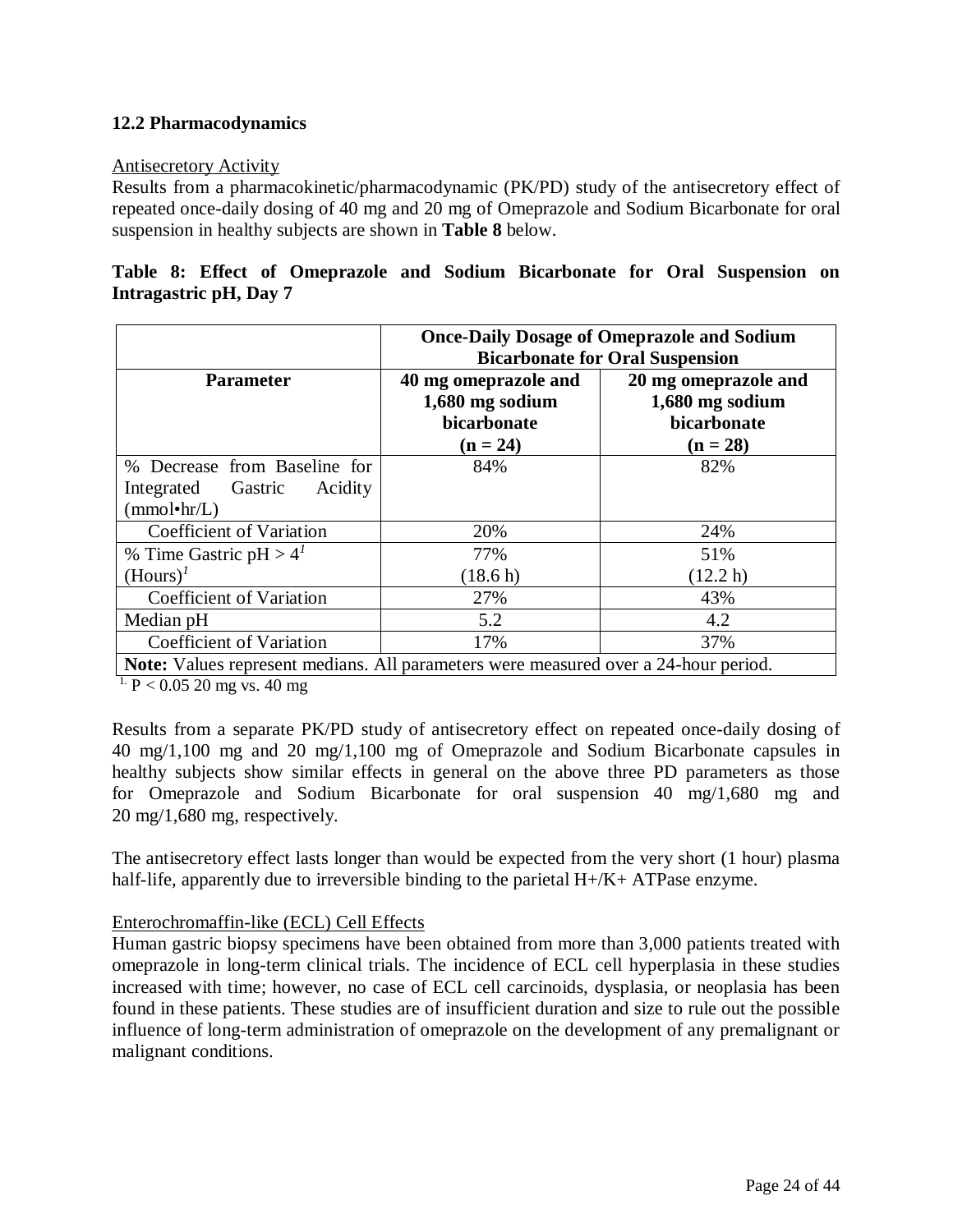#### Serum Gastrin Effects

In studies involving more than 200 patients, serum gastrin levels increased during the first 1 to 2 weeks of once-daily administration of therapeutic doses of omeprazole in parallel with inhibition of acid secretion. No further increase in serum gastrin occurred with continued treatment. In comparison with histamine H<sub>2</sub>-receptor antagonists, the median increases produced by 20 mg doses of omeprazole were higher (1.3 to 3.6-fold vs. 1.1- to 1.8-fold increase). Gastrin values returned to pretreatment levels, usually within 1 to 2 weeks after discontinuation of therapy.

Increased gastrin causes enterochromaffin-like cell hyperplasia and increased serum Chromogranin A (CgA) levels. The increased CgA levels may cause false positive results in diagnostic investigations for neuroendocrine tumors *[see Warnings and Precautions [\(5.11\)\]](#page-8-2)*.

#### Other Effects

Systemic effects of omeprazole in the central nervous system (CNS), cardiovascular and respiratory systems have not been found to date. Omeprazole, given in oral doses of 30 or 40 mg for 2 to 4 weeks, had no effect on thyroid function, carbohydrate metabolism, or circulating levels of parathyroid hormone, cortisol, estradiol, testosterone, prolactin, cholecystokinin or secretin.

No effect on gastric emptying of the solid and liquid components of a test meal was demonstrated after a single dose of omeprazole 90 mg. In healthy subjects, a single intravenous dose of omeprazole (0.35 mg/kg) had no effect on intrinsic factor secretion. No systematic dosedependent effect has been observed on basal or stimulated pepsin output in humans. However, when intragastric pH is maintained at 4.0 or above, basal pepsin output is low, and pepsin activity is decreased.

As do other agents that elevate intragastric pH, omeprazole administered for 14 days in healthy subjects produced a significant increase in the intragastric concentrations of viable bacteria. The pattern of the bacterial species was unchanged from that commonly found in saliva. All changes resolved within three days of stopping treatment.

The course of Barrett's esophagus in 106 patients was evaluated in a U.S. double-blind controlled study of omeprazole 40 mg twice daily for 12 months followed by 20 mg twice daily for 12 months or ranitidine 300 mg twice daily for 24 months. No clinically significant impact on Barrett's mucosa by antisecretory therapy was observed. Although neosquamous epithelium developed during antisecretory therapy, complete elimination of Barrett's mucosa was not achieved. No significant difference was observed between treatment groups in development of dysplasia in Barrett's mucosa, and no patient developed esophageal carcinoma during treatment. No significant differences between treatment groups were observed in development of ECL cell hyperplasia, corpus atrophic gastritis, corpus intestinal metaplasia, or colon polyps exceeding 3 mm in diameter.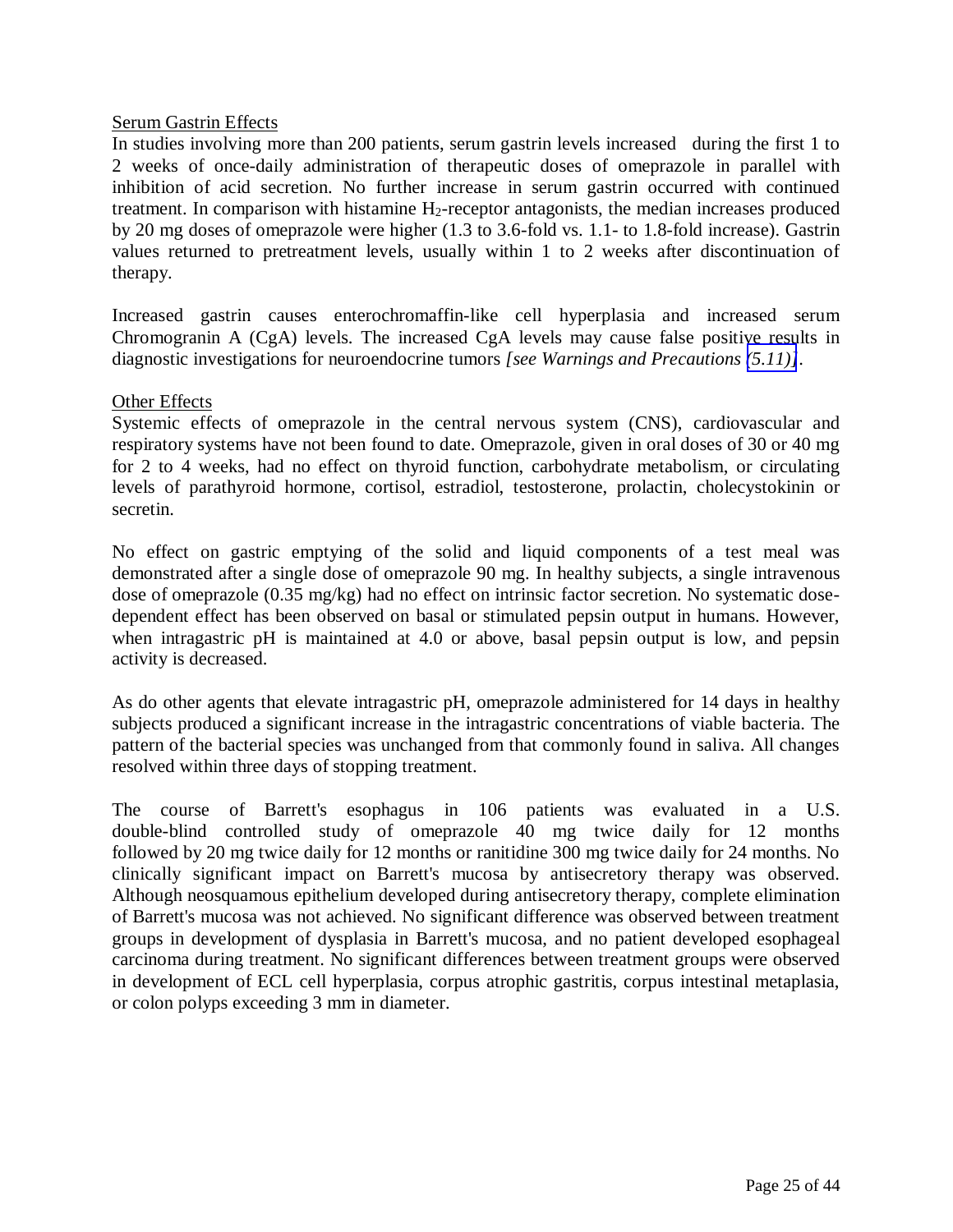# <span id="page-25-0"></span>**12.3 Pharmacokinetics**

#### Absorption

**Table 10** shows the systemic exposures and the time reach peak concentration  $(T_{max})$  of omeprazole in healthy subjects following administration of Omeprazole and Sodium Bicarbonate for oral suspension, on an empty stomach one hour prior to a meal.

| Table 10: Arithmetic Mean (CV%) of the Systemic Exposures ( $C_{\text{max}}$ , AUC) and $T_{\text{max}}$ of |
|-------------------------------------------------------------------------------------------------------------|
| Omeprazole after a Single Oral Dose and Multiple Once-Daily Doses of Omeprazole and                         |
| <b>Sodium Bicarbonate for Oral Suspension</b>                                                               |

|                          | 20 mg Omeprazole and Sodium     |              | 40 mg Omeprazole and |                |              |           |
|--------------------------|---------------------------------|--------------|----------------------|----------------|--------------|-----------|
|                          | Bicarbonate for oral suspension |              | Sodium Bicarbonate   |                |              |           |
|                          |                                 |              | for oral suspension  |                |              |           |
|                          | Day 1                           | Day 7        | % Change             | Day 1          | Day 7        | % Change  |
|                          |                                 |              | (Day 7/              |                |              | (Day $7/$ |
|                          |                                 |              | Day $1)$             |                |              | Day $1)$  |
| $C_{\text{max}}$ (ng/mL) | 671.9 $(43.8)$                  | 902.2(39.6)  | 34                   | 1412           | 1954(33.5)   | 38        |
|                          |                                 |              |                      | (43.7)         |              |           |
| $T_{\text{max}}$ (hr)    | 0.50                            | 0.47         | n.a.                 | 0.44           | 0.58         | n.a.      |
| $[min - max]$            | $[0.17-1.5]$                    | $[0.17-1.0]$ |                      | $[0.17 - 1.0]$ | $[0.25-1.0]$ |           |
| $AUC_{0\text{-inf}}$     | 825.4 (71.9)                    | 1449 (61.7)  | 76                   | 2228           | 4692(60.5)   | 111       |
| $(ng\cdot hr/mL)$        |                                 |              |                      | (107)          |              |           |

n.a.: not applicable

 $*AUC_{0.24h}$  was used on Day 7

Following single or repeated once-daily dosing, peak plasma concentrations  $(C_{max})$  of omeprazole from Omeprazole and Sodium Bicarbonate for oral suspension were approximately proportional from 20 to 40 mg doses. A greater than dose proportional increase in mean steadystate AUC (more than three-fold increase on Day 7) was observed when doubling the dose to 40 mg. The bioavailability of omeprazole from Omeprazole and Sodium Bicarbonate for oral suspension increases upon repeated administration. The percent changes in C<sub>max</sub> and AUC between steady-state (Day 7) and single dose (Day 1) indicate omeprazole is a time-dependent autoinhibitor of CYP2C19.

When Omeprazole and Sodium Bicarbonate for oral suspension 40 mg was administered in a two-dose loading regimen, the omeprazole  $AUC_{(0\text{-inf})}$  (ng•hr/mL) was 1665 after Dose 1 and 3356 after Dose 2, while  $T_{\text{max}}$  was approximately 30 minutes for both Dose 1 and Dose 2.

When Omeprazole and Sodium Bicarbonate for oral suspension 40 mg is administered one hour after a meal, the omeprazole AUC is reduced by approximately 27% relative to administration one hour prior to a meal *[see Dosage and Administration [\(2.3\)\]](#page-4-1)*.

## Distribution

Omeprazole is bound to plasma proteins. Protein binding is approximately 95%.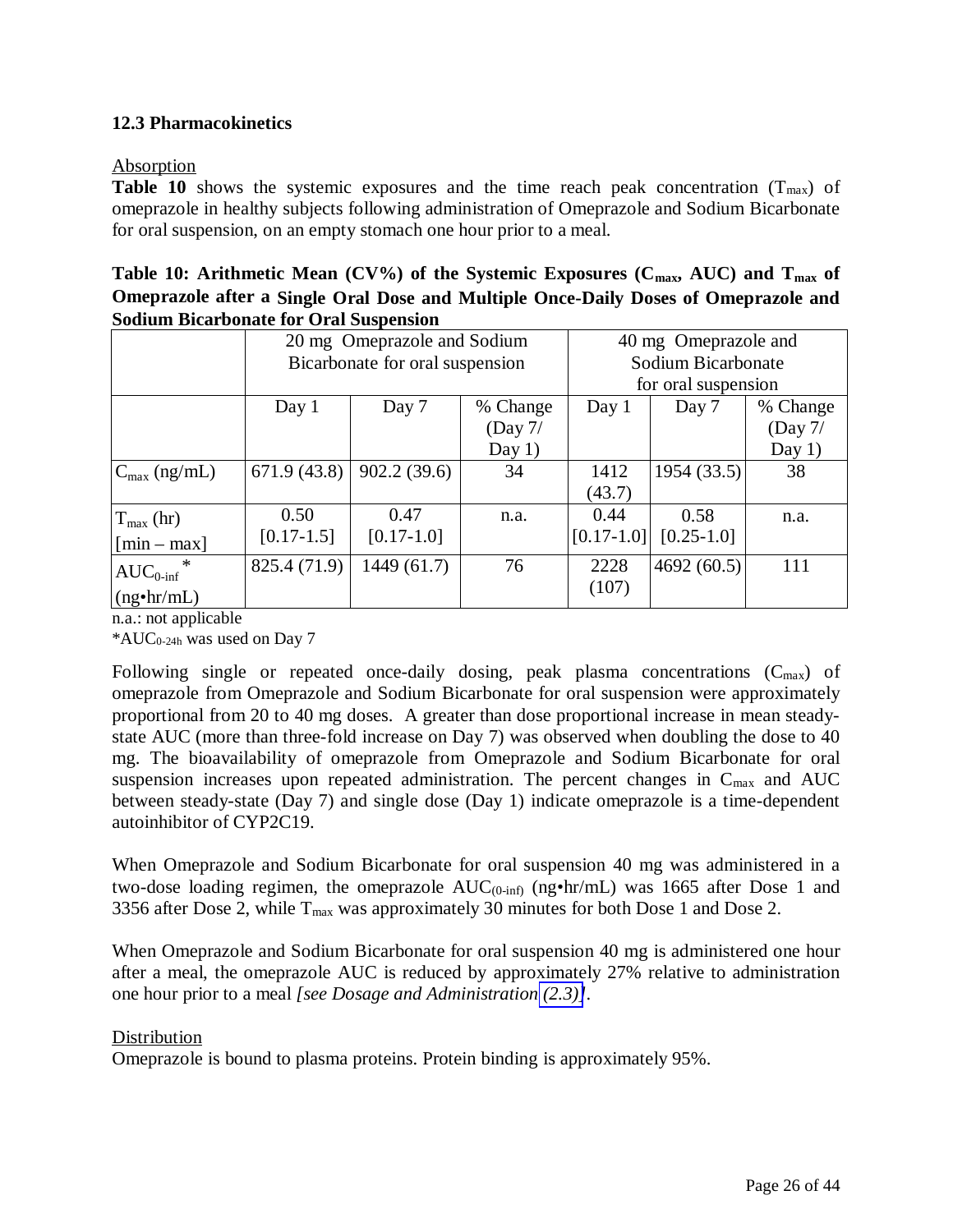# Elimination

#### *Metabolism*

Omeprazole is extensively metabolized by the cytochrome P450 (CYP) enzyme system. The major part of its metabolism is dependent on the polymorphically expressed CYP2C19 *[see Clinical Pharmacology [\(12.5\)\]](#page-29-0)*, responsible for the formation of hydroxyomeprazole, the major metabolite in plasma. The remaining part is dependent on another specific isoform, CYP3A4, responsible for the formation of omeprazole sulphone.

The mean plasma omeprazole half-life following administration of Omeprazole and Sodium Bicarbonate for oral suspension in healthy subjects is approximately 1 hour (range 0.4 to 4.2 hours), and the total body clearance is 500 to 600 mL/min.

#### *Excretion*

Following single-dose oral administration of a buffered solution of omeprazole, the majority of the dose (about 77%) is eliminated in urine as at least six metabolites. Two metabolites have been identified as hydroxyomeprazole and the corresponding carboxylic acid. The remainder of the dose was recoverable in feces. This implies a significant biliary excretion of the metabolites of omeprazole. Three metabolites have been identified in plasma – the sulfide and sulfone derivatives of omeprazole, and hydroxyomeprazole. These metabolites have very little or no antisecretory activity.

#### Specific Populations

#### *Geriatric Patients*

The elimination rate of omeprazole was somewhat decreased in the elderly, and bioavailability was increased. Omeprazole was 76% bioavailable when a single 40 mg oral dose of omeprazole (buffered solution) was administered to healthy elderly subjects versus 58% in young subjects given the same dose. Nearly 70% of the dose was recovered in urine as metabolites of omeprazole, and no unchanged drug was detected. The plasma clearance of omeprazole was 250 mL/min (about half that of young subjects), and its plasma half-life averaged one hour, similar to that of young healthy subjects.

## *Male and Female Patients*

There are no known differences in the absorption or excretion of omeprazole between males and females.

*Racial or Ethnic Groups [see Clinical Pharmacology [\(12.5\)\]](#page-29-0)* 

## *Patients with Renal Impairment*

In patients with chronic renal impairment (creatinine clearance between 10 and 62 mL/min/  $1.73$  m<sup>2</sup>), the disposition of omeprazole was very similar to that in healthy subjects, although there was a slight increase in bioavailability. Because urinary excretion is a primary route of excretion of omeprazole metabolites, their elimination slowed in proportion to the decreased creatinine clearance. This increase in bioavailability is not considered to be clinically meaningful.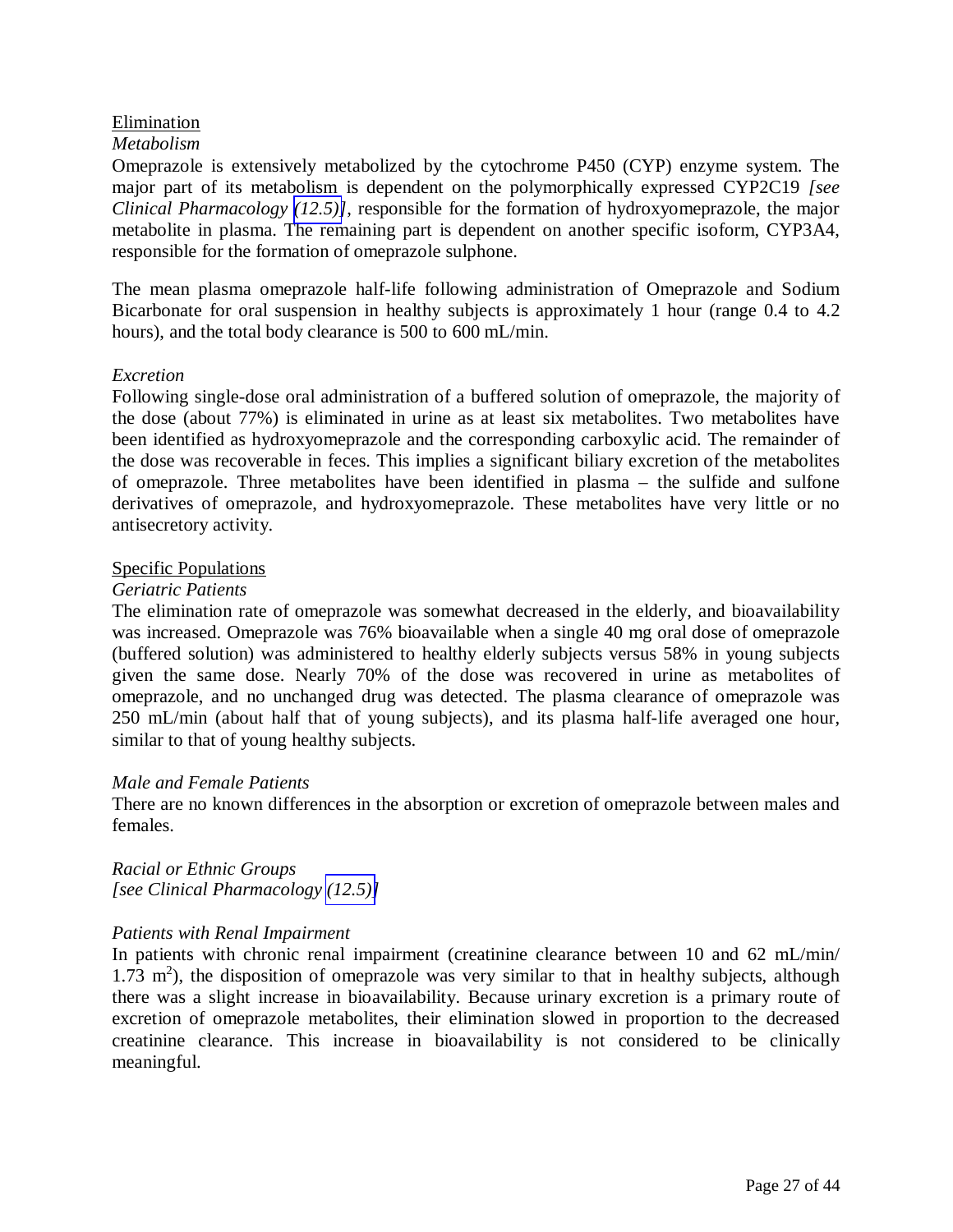## *Patients with Hepatic Impairment*

In patients with chronic hepatic disease classified as Child-Pugh Class A  $(n=3)$ , B  $(n=4)$  and  $C$  (n=1), the bioavailability of omeprazole increased to approximately 100% compared to healthy subjects, reflecting decreased first-pass effect, and the plasma half-life of the drug increased to nearly 3 hours compared to the in healthy subjects of 0.5 to 1 hour. Plasma clearance averaged 70 mL/min, compared to a value of 500 to 600 mL/min in healthy subjects *[see Use in Specific Populations [\(8.6\)\]](#page-21-0).*

### Drug Interactions Studies *Effect of Omeprazole on Other Drugs*

Omeprazole is a time-dependent inhibitor of CYP2C19 and can increase the systemic exposure of co-administered drugs that are CYP2C19 substrates. In addition, administration of omeprazole increases intragastric pH and can alter the systemic exposure of certain drugs that exhibit pHdependent solubility *[see Drug Interactions [\(7\)\]](#page-13-1).* 

#### *Antiretrovirals*

For some antiretroviral drugs, such as rilpivirine, atazanavir and nelfinavir, decreased serum concentrations have been reported when given together with omeprazole *[see Drug Interactions*   $(7)$ ].

*Rilpivirine:* Following multiple doses of rilpivirine (150 mg, daily) and omeprazole (20 mg, daily), AUC was decreased by 40%,  $C_{\text{max}}$  by 40%, and  $C_{\text{min}}$  by 33% for rilpivirine.

*Nelfinavir:* Following multiple doses of nelfinavir (1,250 mg, twice daily) and omeprazole (40 mg daily), AUC was decreased by 36% and 92%,  $C_{\text{max}}$  by 37% and 89% and  $C_{\text{min}}$  by 39% and 75% respectively for nelfinavir and M8.

*Atazanavir:* Following multiple doses of atazanavir (400 mg, daily) and omeprazole (40 mg, daily, 2 hours before atazanavir), AUC was decreased by 94%, C<sub>max</sub> by 96%, and C<sub>min</sub> by 95%.

*Saquinavir:* Following multiple dosing of saquinavir/ritonavir (1,000/100 mg) twice daily for 15 days with omeprazole 40 mg daily co-administered days 11 to 15.

AUC was increased by 82%,  $C_{\text{max}}$  by 75%, and  $C_{\text{min}}$  by 106%. The mechanism behind this interaction is not fully elucidated. Therefore, clinical and laboratory monitoring for saquinavir toxicity is recommended during concurrent use with PRILOSEC.

## *Clopidogrel*

In a crossover clinical study, 72 healthy subjects were administered clopidogrel (300 mg loading dose followed by 75 mg per day) alone and with omeprazole (80 mg at the same time as clopidogrel) for 5 days. The exposure to the active metabolite of clopidogrel was decreased by 46% (Day 1) and 42% (Day 5) when clopidogrel and omeprazole were administered together.

Results from another crossover study in healthy subjects showed a similar pharmacokinetic interaction between clopidogrel (300 mg loading dose/75 mg daily maintenance dose) and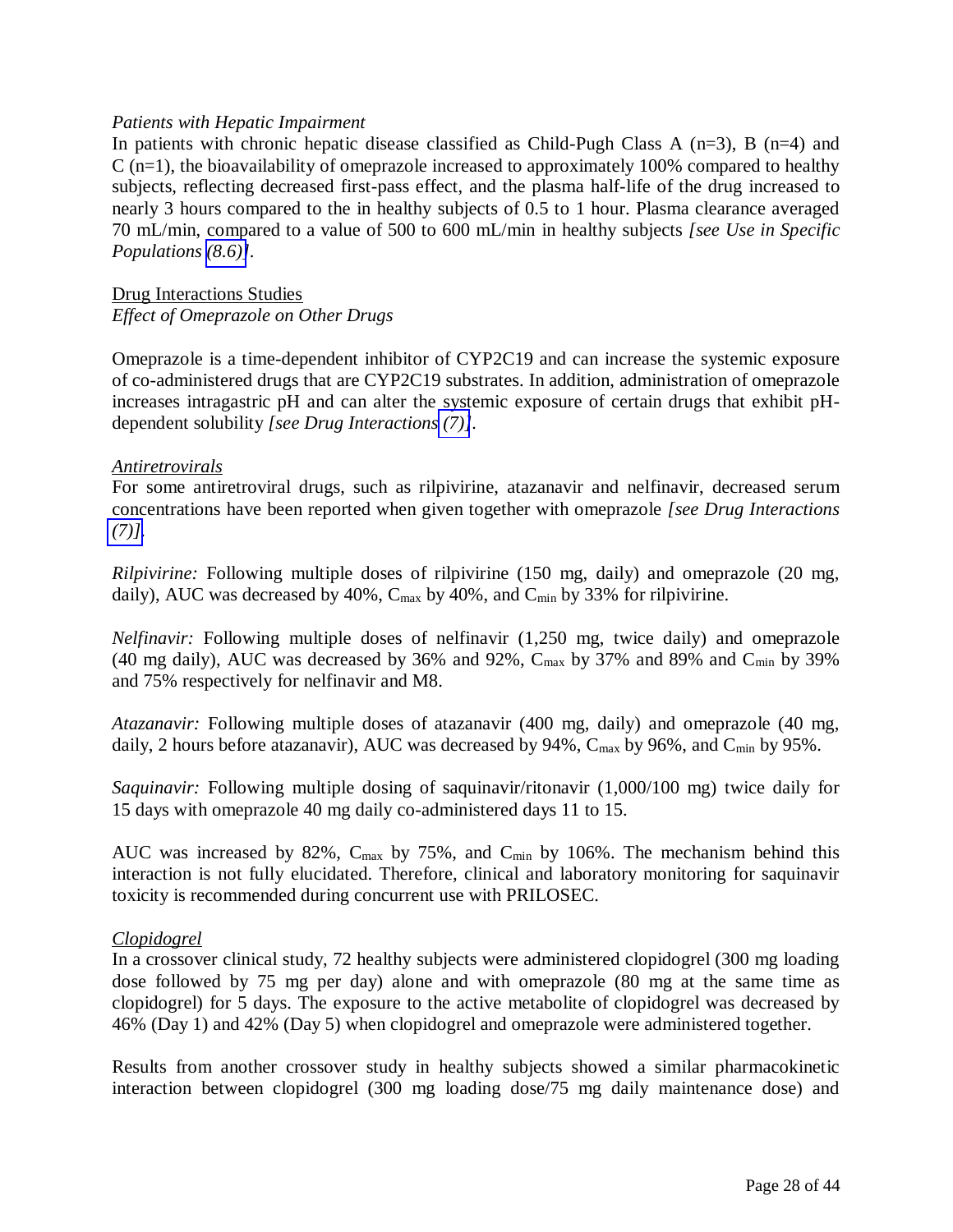omeprazole 80 mg daily when coadministered for 30 days. Exposure to the active metabolite of clopidogrel was reduced by 41% to 46% over this time period.

In another study, 72 healthy subjects were given the same doses of clopidogrel and 80 mg omeprazole, but the drugs were administered 12 hours apart; the results were similar, indicating that administering clopidogrel and omeprazole at different times does not prevent their interaction *[see Warnings and Precautions [\(5.7\)](#page-6-4) and Drug Interactions [\(7\)\]](#page-13-1).* 

#### *Mycophenolate Mofetil*

Administration of omeprazole 20 mg twice daily for 4 days and a single 1,000 mg dose of MMF approximately one hour after the last dose of omeprazole to 12 healthy subjects in a crossover study resulted in a 52% reduction in the Cmax and 23% reduction in the AUC of MPA *[see Drug Interactions [\(7\)\]](#page-13-1).* 

## *Cilostazol*

Omeprazole acts as an inhibitor of CYP2C19. Omeprazole, given in doses of 40 mg daily for one week to 20 healthy subjects in crossover study, increased  $C_{\text{max}}$  and AUC of cilostazol by 18% and 26% respectively. The Cmax and AUC of one of the active metabolites, 3,4-dihydrocilostazol, which has 4 to 7 times the activity of cilostazol, were increased by 29% and 69%, respectively. Co-administration of cilostazol with omeprazole is expected to increase concentrations of cilostazol and the above mentioned active metabolite *[see Drug Interactions*   $(7)$ ].

#### *Diazepam*

Concomitant administration of omeprazole 20 mg once daily and diazepam 0.1 mg/kg given intravenously resulted in 27% decrease in clearance and 36% increase in diazepam half-life *[see Drug Interactions [\(7\)\]](#page-13-1).* 

## *Digoxin*

Concomitant administration of omeprazole 20 mg once daily and digoxin in healthy subjects increased the bioavailability of digoxin by 10% (30% in two subjects) *[see Drug Interactions*   $(7)$ ].

## *Effect of Other Drugs on Omeprazole*

## *Voriconazole*

Concomitant administration of omeprazole and voriconazole (a combined inhibitor of CYP2C19 and CYP3A4) resulted in more than doubling of the omeprazole exposure. When voriconazole (400 mg every 12 hours for one day, followed by 200 mg once daily for 6 days) was given with omeprazole (40 mg once daily for 7 days) to healthy subjects, the steady-state  $C_{\text{max}}$  and  $AUC_{0-24}$ of omeprazole significantly increased: an average of 2 times (90% CI: 1.8, 2.6) and 4 times (90% CI: 3.3, 4.4), respectively, as compared to when omeprazole was given without voriconazole *[see Drug Interactions [\(7\)\]](#page-13-1).*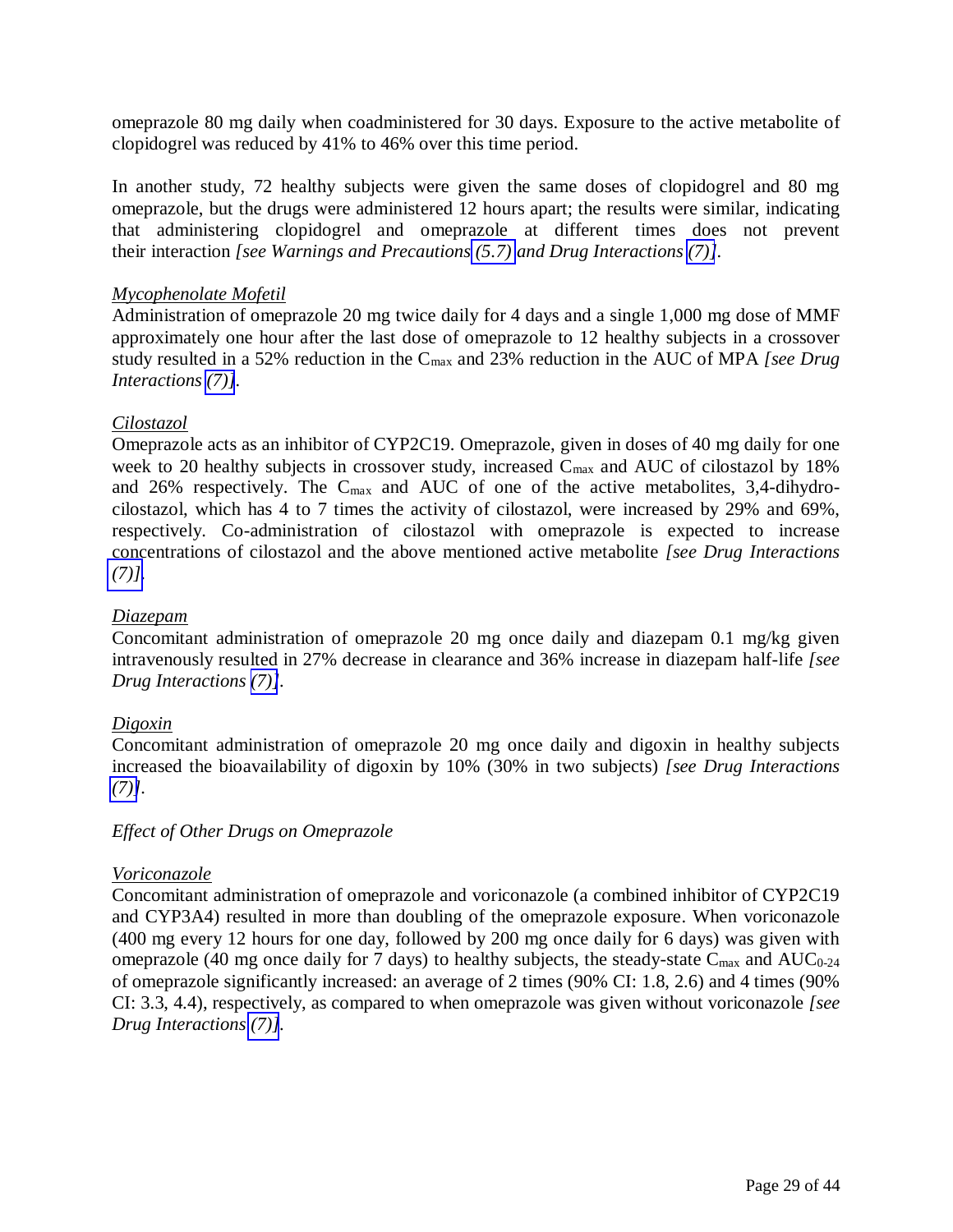## <span id="page-29-0"></span>**12.5 Pharmacogenomics**

CYP2C19, a polymorphic enzyme, is involved in the metabolism of omeprazole. The CYP2C19\*1 allele is fully functional while the CYP2C19\*2 and \*3 alleles are nonfunctional. There are other alleles associated with no or reduced enzymatic function. Patients carrying two fully functional alleles are extensive metabolizers and those carrying two loss-of-function alleles are poor metabolizers. In extensive metabolizers, omeprazole is primarily metabolized by CYP2C19. The systemic exposure to omeprazole varies with a patient's metabolism status: poor metabolizers > intermediate metabolizers > extensive metabolizers. Approximately 3% of Caucasians and 15 to 20% of Asians are CYP2C19 poor metabolizers.

In pharmacokinetic studies of single 20 mg omeprazole dose, the AUC of omeprazole in Asian subjects was approximately four-fold of that in Caucasians *[see Use in Specific Populations [\(8.7\)](#page-21-0)]*.

# **13 NONCLINICAL TOXICOLOGY**

# **13.1 Carcinogenesis, Mutagenesis, Impairment of Fertility**

In two 24-month carcinogenicity studies in rats, omeprazole at daily doses of 1.7, 3.4, 13.8, 44 and 140.8 mg/kg/day (approximately 0.4 to 34.2 times the human dose of 40 mg/day on a body surface area basis) produced gastric ECL cell carcinoids in a dose-related manner in both male and female rats; the incidence of this effect was markedly higher in female rats, which had higher blood levels of omeprazole. Gastric carcinoids seldom occur in the untreated rat. In addition, ECL cell hyperplasia was present in all treated groups of both sexes. In one of these studies, female rats were treated with 13.8 mg omeprazole/kg/day (approximately 3.36 times the human dose of 40 mg/day on a body surface area basis) for one year, then followed for an additional year without the drug. No carcinoids were seen in these rats. An increased incidence of treatment-related ECL cell hyperplasia was observed at the end of one year (94% treated versus 10% controls). By the second year the difference between treated and control rats was much smaller (46% versus 26%) but still showed more hyperplasia in the treated group. Gastric adenocarcinoma was seen in one rat (2%). No similar tumor was seen in male or female rats treated for two years. For this strain of rat no similar tumor has been noted historically, but a finding involving only one tumor is difficult to interpret. In a 52-week toxicity study in Sprague Dawley rats, brain astrocytomas were found in a small number of males that received omeprazole at dose levels of 0.4, 2, and 16 mg/kg/day (about 0.1 to 3.9 times the human dose of 40 mg/day on a body surface area basis). No astrocytomas were observed in female rats in this study. In a 2-year carcinogenicity study in Sprague Dawley rats, no astrocytomas were found in males and females at the high dose of 140.8 mg/kg/day (about 34 times the human dose of 40 mg/day on a body surface area basis). A 78-week mouse carcinogenicity study of omeprazole did not show increased tumor occurrence, but the study was not conclusive. A 26-week p53  $(+/-)$ transgenic mouse carcinogenicity study was not positive.

Omeprazole was positive for clastogenic effects in an in vitro human lymphocyte chromosomal aberration assay, in one of two in vivo mouse micronucleus tests, and in an in vivo bone marrow cell chromosomal aberration assay. Omeprazole was negative in the in vitro Ames test, an in vitro mouse lymphoma cell forward mutation assay and an in vivo rat liver DNA damage assay.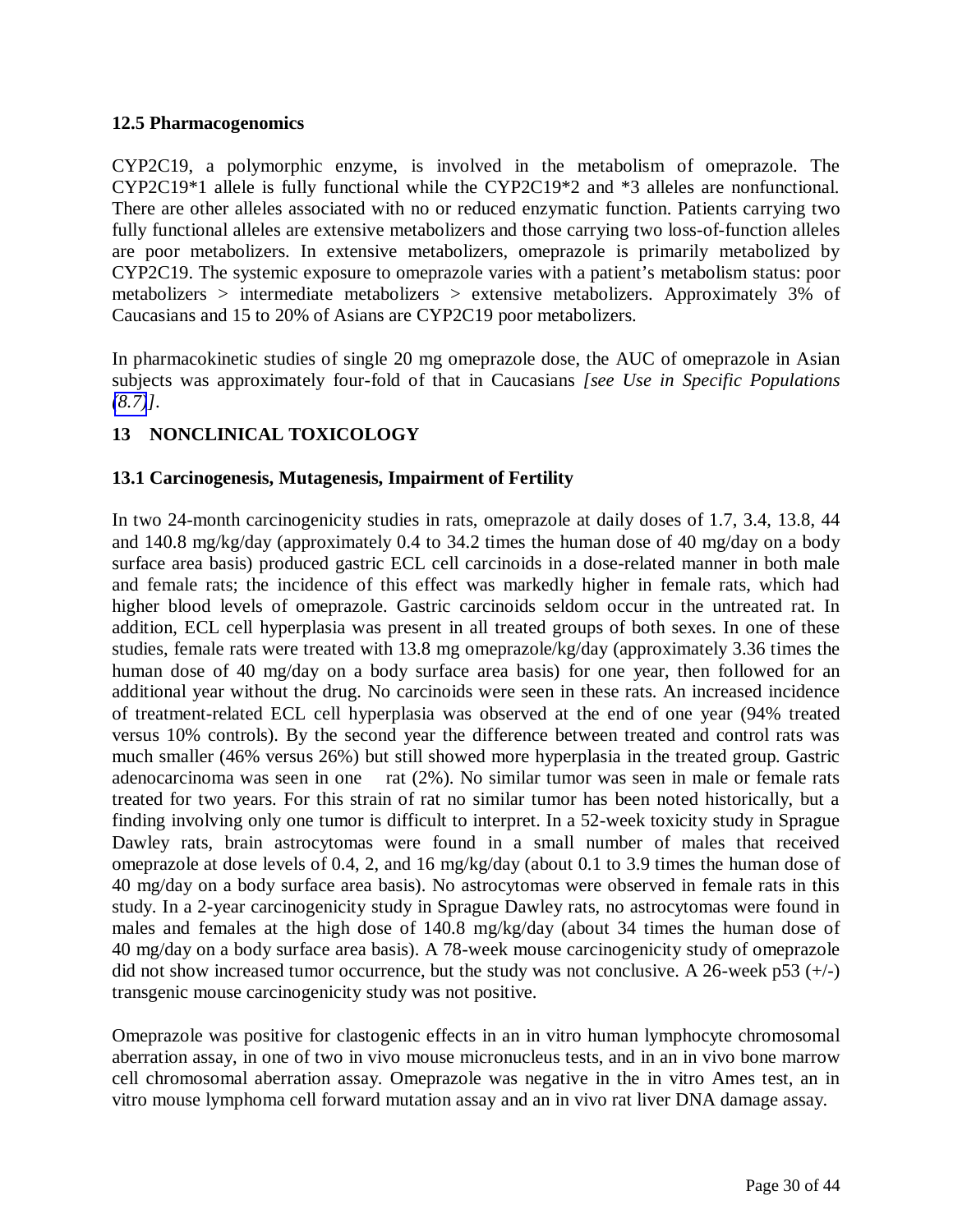<span id="page-30-0"></span>In a 24-month carcinogenicity studies in rats, a dose-related significant increase in gastric carcinoid tumors and ECL cell hyperplasia was observed in both male and female animals. Carcinoid tumors have also been observed in rats subjected to fundectomy or long-term treatment with other PPIs or high doses of H2-receptor antagonists.

Omeprazole at oral doses up to 138 mg/kg/day (about 33.6 times the human dose of 40 mg/day on a body surface area basis) was found to have no effect on the fertility and general reproductive performance in rats.

# **14 CLINICAL STUDIES**

The effectiveness of Omeprazole and Sodium Bicarbonate for oral suspension has been established, in part, based on studies of an oral delayed-release omeprazole product for the treatment of active duodenal ulcer, active benign gastric ulcer, symptomatic GERD, EE due to acid-mediated GERD, and maintenance of healing of EE due to acid-mediated GERD *[see Clinical Studies ([14.1,](#page-30-0) [14.2,](#page-31-0) [14.3, 14.4,](#page-32-0) [14.5\)](#page-33-0)].* 

Omeprazole and Sodium Bicarbonate for oral suspension was studied for the reduction of risk of upper GI bleeding in critically ill adult patients *[see Clinical Studies [\(14.6\)\]](#page-34-0).*

# **14.1 Active Duodenal Ulcer**

In a multicenter, double-blind, placebo-controlled study of 147 patients with endoscopically documented duodenal ulcer, the percentage of patients healed (per protocol) at 2 and 4 weeks was significantly higher with omeprazole delayed-release capsules 20 mg once a day than with placebo ( $p \le 0.01$ ) (See **Table 11**).

## **Table 11: Treatment of Active Duodenal Ulcer**

| % of Patients Healed           |            |                |  |  |
|--------------------------------|------------|----------------|--|--|
|                                | Omeprazole | <b>Placebo</b> |  |  |
|                                | 20 mg a.m. | a.m.           |  |  |
|                                | $(n = 99)$ | $(n = 48)$     |  |  |
| Week 2                         |            |                |  |  |
| Week 4                         | 75         | 27             |  |  |
| $\frac{1}{2}$ (p $\leq 0.01$ ) |            |                |  |  |

Complete daytime and nighttime pain relief occurred significantly faster ( $p \le 0.01$ ) in patients treated with omeprazole 20 mg than in patients treated with placebo. At the end of the study, significantly more patients who had received omeprazole had complete relief of daytime pain  $(p \le 0.05)$  and nighttime pain  $(p \le 0.01)$ .

In a multicenter, double-blind study of 293 patients with endoscopically documented duodenal ulcer, the percentage of patients healed (per protocol) at 4 weeks was significantly higher with omeprazole 20 mg once a day than with ranitidine 150 mg twice daily (p < 0.01) (See **[Table 12](#page-31-1)**).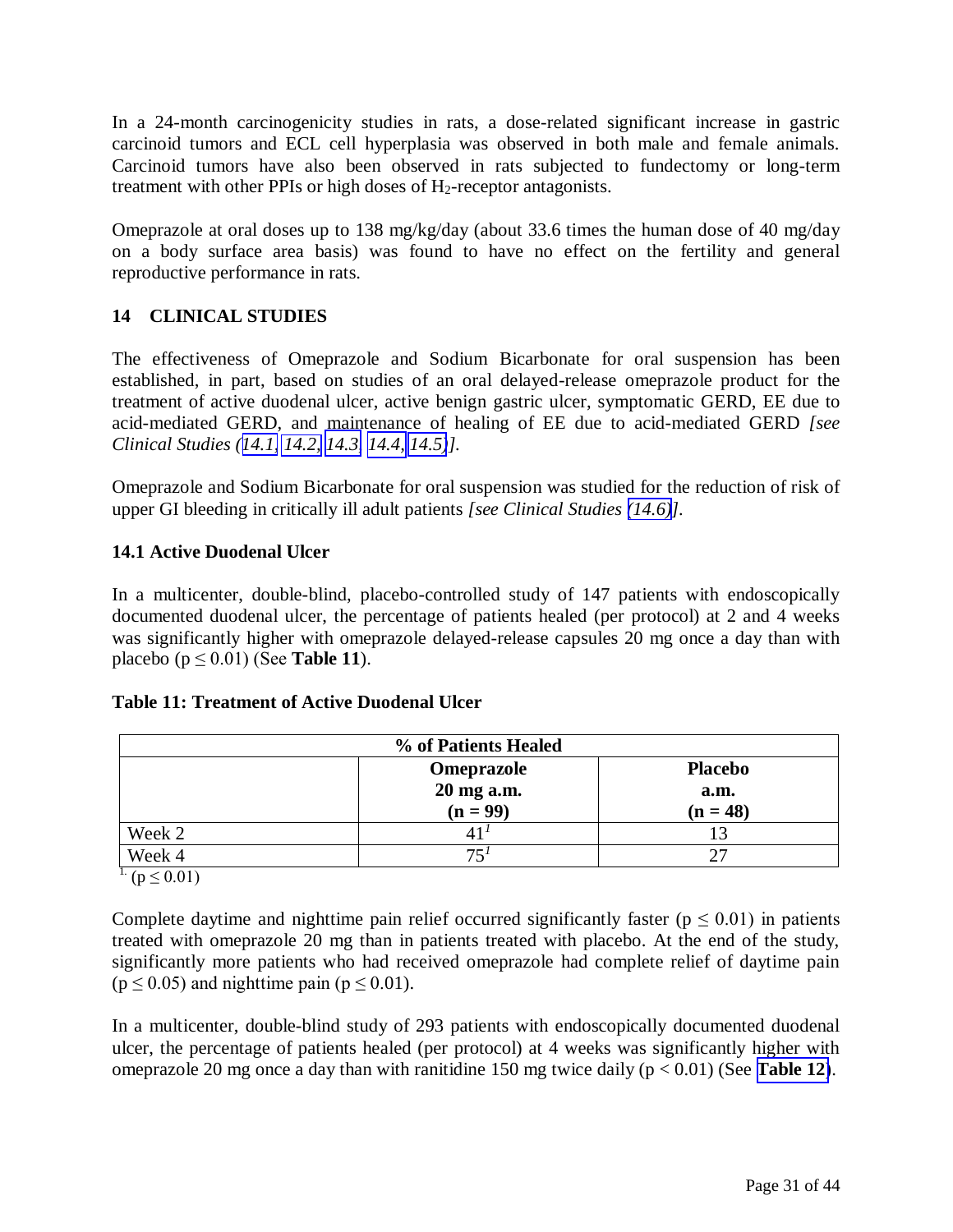|        | Omeprazole<br>20 mg a.m.<br>$(n = 145)$ | Ranitidine<br>150 mg twice daily<br>$(n = 148)$ |
|--------|-----------------------------------------|-------------------------------------------------|
| Week 2 |                                         | 34                                              |
| Week 4 | ♀∩⊹                                     | ΟĽ                                              |

# <span id="page-31-1"></span><span id="page-31-0"></span>**Table 12: Treatment of Active Duodenal Ulcer % of Patients Healed**

 $\frac{1}{1}$  (p < 0.01)

Healing occurred significantly faster in patients treated with omeprazole than in those treated with ranitidine 150 mg twice daily ( $p < 0.01$ ).

In a foreign multinational randomized, double-blind study of 105 patients with endoscopically documented duodenal ulcer, 40 mg and 20 mg of omeprazole were compared to 150 mg twice daily of ranitidine at 2, 4 and 8 weeks. At 2 and 4 weeks both doses of omeprazole were statistically superior (per protocol) to ranitidine, but 40 mg was not superior to 20 mg of omeprazole, and at 8 weeks there was no significant difference between any of the active drugs. (See **Table 13.**)

# **Table 13: Treatment of Active Duodenal Ulcer % of Patients Healed**

|        |                               | <b>Omeprazole</b>             | <b>Ranitidine</b>                |  |
|--------|-------------------------------|-------------------------------|----------------------------------|--|
|        | $40 \text{ mg}$<br>$(n = 36)$ | $20 \text{ mg}$<br>$(n = 34)$ | 150 mg twice daily<br>$(n = 35)$ |  |
| Week 2 | 83 <sup>1</sup>               | 83 <sup>1</sup>               | 53                               |  |
| Week 4 | 100 <sup>1</sup>              | 97 <sup>1</sup>               | 82                               |  |
| Week 8 | 100                           | 100                           | 94                               |  |

 $\frac{1}{1}$  (p  $\leq$  0.01)

# **14.2 Active Benign Gastric Ulcer**

In a U.S. multicenter, double-blind study of omeprazole 40 mg once a day, 20 mg once a day, and placebo in 520 patients with endoscopically diagnosed gastric ulcer, the following results were obtained. (See **Table 14.**)

## **Table 14: Treatment of Gastric Ulcer % of Patients Healed (All Patients Treated)**

|        | <b>Omeprazole</b><br>40 mg once daily<br>$(n = 214)$ | Omeprazole<br>20 mg once daily<br>$(n = 202)$ | <b>Placebo</b><br>$(n = 104)$ |
|--------|------------------------------------------------------|-----------------------------------------------|-------------------------------|
| Week 4 | $55.6^{\prime}$                                      | 47.5                                          | 30.8                          |
| Week 8 | 9271.2                                               | $74.8^{1}$                                    | 48.                           |

 $1. (p < 0.01)$  omeprazole 40 mg or 20 mg versus placebo

<sup>2</sup> ( $p < 0.05$ ) omeprazole 40 mg versus 20 mg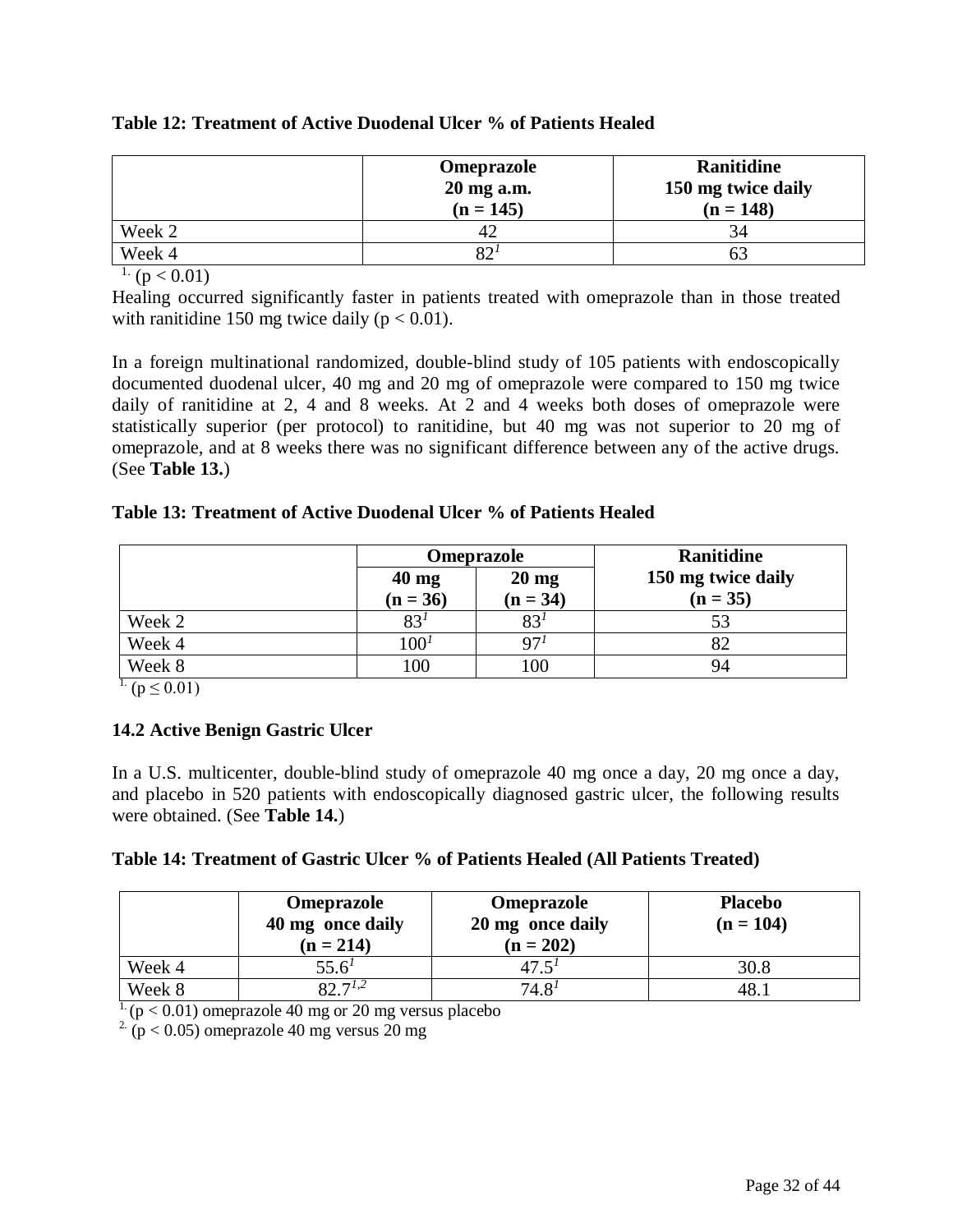<span id="page-32-0"></span>For the stratified groups of patients with ulcer size less than or equal to 1 cm, no difference in healing rates between 40 mg and 20 mg was detected at either 4 or 8 weeks. For patients with ulcer size greater than 1 cm, 40 mg was significantly more effective than 20 mg at 8 weeks.

In a foreign, multinational, double-blind study of 602 patients with endoscopically diagnosed gastric ulcer, omeprazole 40 mg once a day, 20 mg once a day, and ranitidine 150 mg twice a day were evaluated. (See **Table 15.**)

|        | Omeprazole<br>40 mg once daily<br>$(n = 187)$ | <b>Omeprazole</b><br>20 mg once daily<br>$(n = 200)$ | Ranitidine<br>$150 \text{ mg}$<br>twice daily<br>$(n = 199)$ |
|--------|-----------------------------------------------|------------------------------------------------------|--------------------------------------------------------------|
| Week 4 | $78.1^{1,2}$                                  | 63.5                                                 | 56.3                                                         |
| Week 8 | $91.4^{1,2}$                                  | 81.5                                                 | 78.4                                                         |

 $\frac{1}{1}$  (p < 0.01) omeprazole 40 mg versus ranitidine

 $2(p < 0.01)$  omeprazole 40 mg versus 20 mg

# **14.3 Symptomatic GERD**

A placebo-controlled study was conducted in Scandinavia to compare the efficacy of omeprazole 20 mg or 10 mg once daily for up to 4 weeks in the treatment of heartburn and other symptoms in GERD patients without EE. Results are shown in **Table 16**.

# **Table 16: % Successful Symptomatic Outcome***<sup>1</sup>*

|                       | Omeprazole<br>20 mg a.m. | Omeprazole<br>10 mg a.m. | <b>Placebo</b><br>a.m. |
|-----------------------|--------------------------|--------------------------|------------------------|
| <b>All Patients</b>   | $46^{2,3}$               | 31 <sup>3</sup>          | 13                     |
|                       | $(n = 205)$              | $(n = 199)$              | $(n = 105)$            |
| with<br>Patients      | $56^{2,3}$               | 36 <sup>3</sup>          | 14                     |
| <b>Confirmed GERD</b> | $(n = 115)$              | $(n = 109)$              | $(n = 59)$             |

 $\overline{1}$ . Defined as complete resolution of heartburn

<sup>2.</sup> ( $p < 0.005$ ) versus 10 mg

 $3.$  (p < 0.005) versus placebo

# **14.4 EE Due to Acid-Mediated GERD**

In a U.S. multicenter, double-blind, placebo-controlled study of 40 mg or 20 mg of omeprazole delayed-release capsules in patients with symptoms of GERD and endoscopically diagnosed erosive esophagitis of grade 2 or above, the percentage healing rates (per protocol) were as shown in **[Table 17.](#page-33-1)**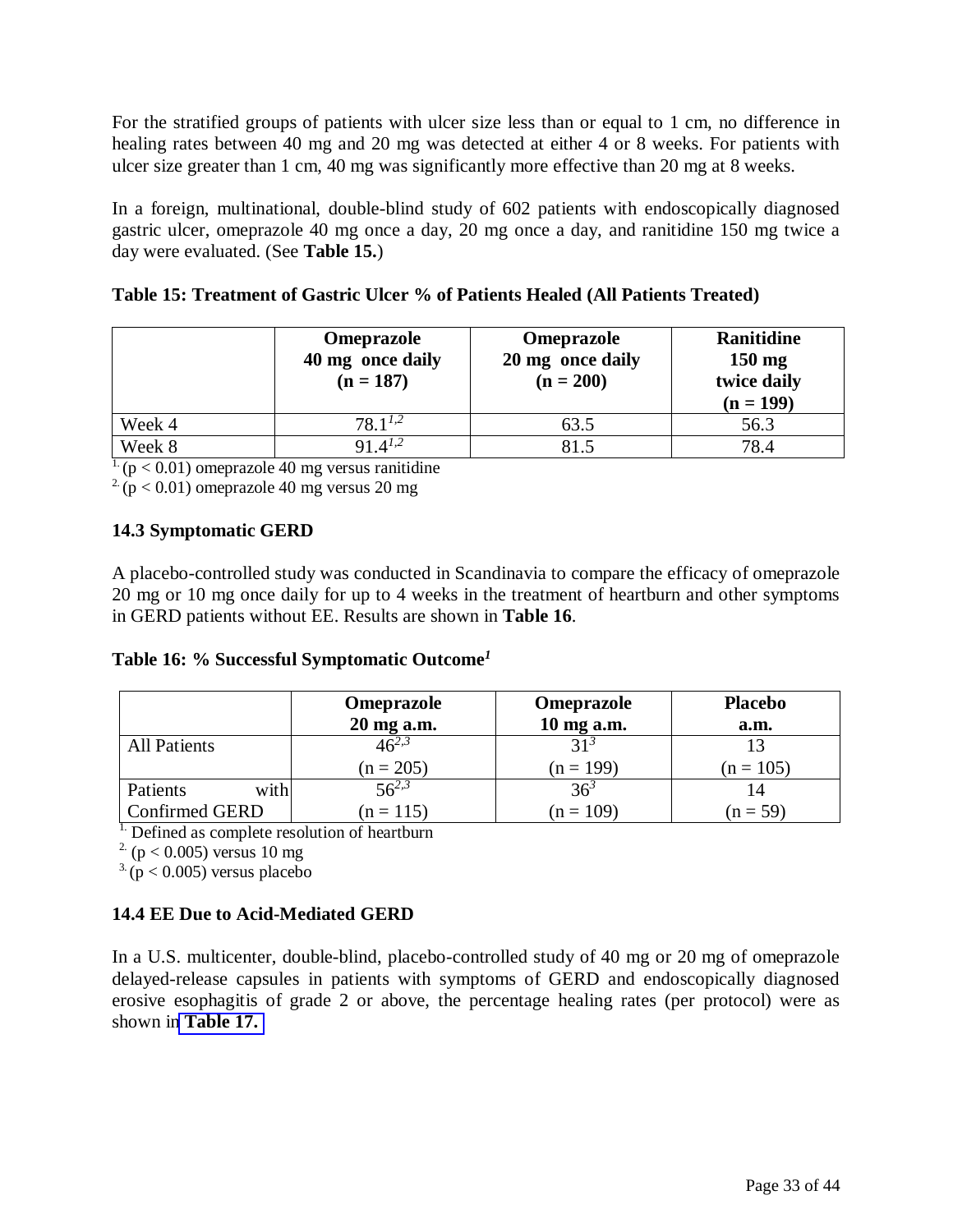# <span id="page-33-1"></span><span id="page-33-0"></span>**Table 17: % Patients Healed**

|        | Omeprazole<br>$40$ mg<br>$(n = 87)$ | <b>Omeprazole</b><br>$20 \text{ mg}$<br>$(n = 83)$ | <b>Placebo</b><br>$(n = 43)$ |
|--------|-------------------------------------|----------------------------------------------------|------------------------------|
| Week 4 |                                     | 39 <sup>t</sup>                                    |                              |
| Week 8 | 75                                  | –                                                  | $\overline{4}$               |

 $\frac{1}{1}$  (p < 0.01) omeprazole versus placebo.

In this study, the 40 mg dose was not superior to the 20 mg dose of omeprazole in the percentage healing rate. Other controlled clinical trials have also shown that omeprazole is effective in severe GERD. In comparisons with histamine  $H_2$ -receptor antagonists in patients with erosive esophagitis, grade 2 or above, omeprazole in a dose of 20 mg was significantly more effective than the active controls. Complete daytime and nighttime heartburn relief occurred significantly faster  $(p < 0.01)$  in patients treated with omeprazole than in those taking placebo or histamine H2-receptor antagonists.

In this and five other controlled GERD studies, significantly more patients taking 20 mg omeprazole (84%) reported complete relief of GERD symptoms than patients receiving placebo (12%).

# **14.5 Maintenance of Healing of EE Due to Acid-Mediated GERD**

In a U.S. double-blind, randomized, multicenter, placebo-controlled study; two dose regimens of omeprazole were studied in patients with endoscopically confirmed healed esophagitis. Results to determine maintenance of healing of erosive esophagitis are shown in **Table 18**.

# **Table 18: Life Table Analysis**

|                              | Omeprazole<br>20 mg once daily<br>$(n = 138)$ | Omeprazole<br>$20 \text{ mg } 3 \text{ days}$<br>per week<br>$(n = 137)$ | <b>Placebo</b><br>$(n = 131)$ |
|------------------------------|-----------------------------------------------|--------------------------------------------------------------------------|-------------------------------|
| Endoscopic<br>Percent<br>in  | 70 <sup>1</sup>                               | 34                                                                       |                               |
| <b>Remission at 6 Months</b> |                                               |                                                                          |                               |

<sup>1.</sup> ( $p < 0.01$ ) omeprazole 20 mg once daily versus omeprazole 20 mg 3 consecutive days per week or placebo.

In an international, multicenter, double-blind study, omeprazole 20 mg daily and 10 mg daily were compared to ranitidine 150 mg twice daily in patients with endoscopically confirmed healed esophagitis. **[Table 19](#page-34-0)** provides the results of this study for maintenance of healing of EE.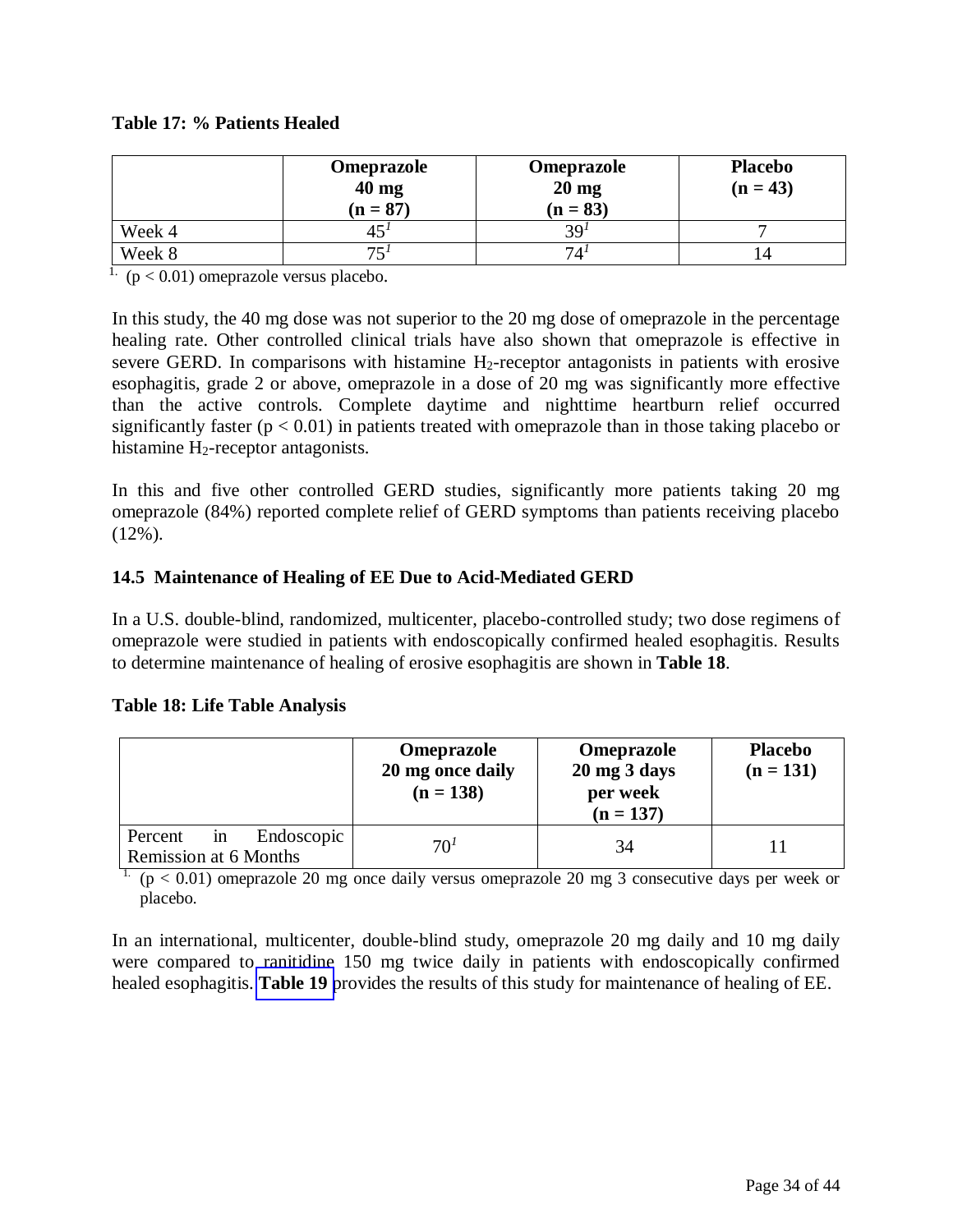# <span id="page-34-0"></span>**Table 19: Life Table Analysis**

|                             | Omeprazole<br>$20 \text{ mg}$<br>once daily<br>$(n = 131)$ | Omeprazole<br>10 <sub>mg</sub><br>once daily<br>$(n = 133)$ | Ranitidine<br>$150 \text{ mg}$<br>twice daily<br>$(n = 128)$ |
|-----------------------------|------------------------------------------------------------|-------------------------------------------------------------|--------------------------------------------------------------|
| Endoscopic<br>Percent<br>1n | 77 <sup>1</sup>                                            | $58^{2}$                                                    | 46                                                           |
| Remission at 12 Months      |                                                            |                                                             |                                                              |

 $(p = 0.01)$  omeprazole 20 mg once daily versus omeprazole 10 mg once daily or Ranitidine.

<sup>2.</sup> ( $p = 0.03$ ) omeprazole 10 mg once daily versus Ranitidine.

In patients who initially had grades 3 or 4 erosive esophagitis, for maintenance after healing 20 mg daily of omeprazole was effective, while 10 mg did not demonstrate effectiveness.

# **14.6 Reduction of Risk of Upper Gastrointestinal Bleeding in Critically Ill Patients**

A double-blind, multicenter, randomized, non-inferiority clinical trial was conducted to compare Omeprazole and Sodium Bicarbonate for oral suspension and intravenous cimetidine for the reduction of risk of upper gastrointestinal (GI) bleeding in critically ill patients (mean APACHE II score  $= 23.7$ ). The primary endpoint was significant upper GI bleeding defined as bright red blood which did not clear after adjustment of the nasogastric tube and a 5 to 10 minute lavage, or persistent Gastroccult-positive coffee grounds for 8 consecutive hours which did not clear with 100 mL lavage. Omeprazole and Sodium Bicarbonate for oral suspension was administered as 40 mg (two doses administered 6 to 8 hours apart on the first day via orogastric or nasogastric tube, followed by 40 mg once daily thereafter) and intravenous cimetidine (300 mg bolus, followed by 50 to 100 mg/hr continuously thereafter) for up to 14 days (mean  $= 6.8$  days). A total of 359 patients were studied, age range 16 to 91 (mean = 56 years), 58.5% were males, and 64% were Caucasians. The results of the study showed that Omeprazole and Sodium Bicarbonate for oral suspension was non-inferior to intravenous cimetidine, 7/178 (3.9%) patients in the Omeprazole and Sodium Bicarbonate for oral suspension group vs. 10/181 (5.5%) patients in the cimetidine group experienced clinically significant upper GI bleeding.

# **16 HOW SUPPLIED/STORAGE AND HANDLING**

| <b>Omeprazole and Sodium Bicarbonate for Oral Suspension</b> |                                     |                       |                                   |  |
|--------------------------------------------------------------|-------------------------------------|-----------------------|-----------------------------------|--|
| <b>NDC</b>                                                   | <b>Strength</b>                     | Quantity              | <b>Description</b>                |  |
| 27241-029-31                                                 | 20<br>omeprazole   Cartons<br>$m$ g | of                    | 30   White to off-white, flavored |  |
|                                                              | USP and $1,680$ mg                  | supplied<br><b>as</b> | child- powder packaged in unit-   |  |
|                                                              | bicarbonate resistant<br>sodium     |                       | unit-dose dose packets            |  |
|                                                              | <b>USP</b>                          | packets               |                                   |  |
| 27241-030-31                                                 | 40<br>omeprazole   Cartons<br>mg    | of                    | 30 White to off-white, flavored   |  |
|                                                              | USP and $1,680$ mg                  | supplied<br><b>as</b> | child- powder packaged in unit-   |  |
|                                                              | bicarbonate resistant<br>sodium     |                       | unit-dose dose packets            |  |
|                                                              | <b>USP</b>                          | packets               |                                   |  |

Omeprazole and Sodium Bicarbonate for Oral Suspension is supplied as: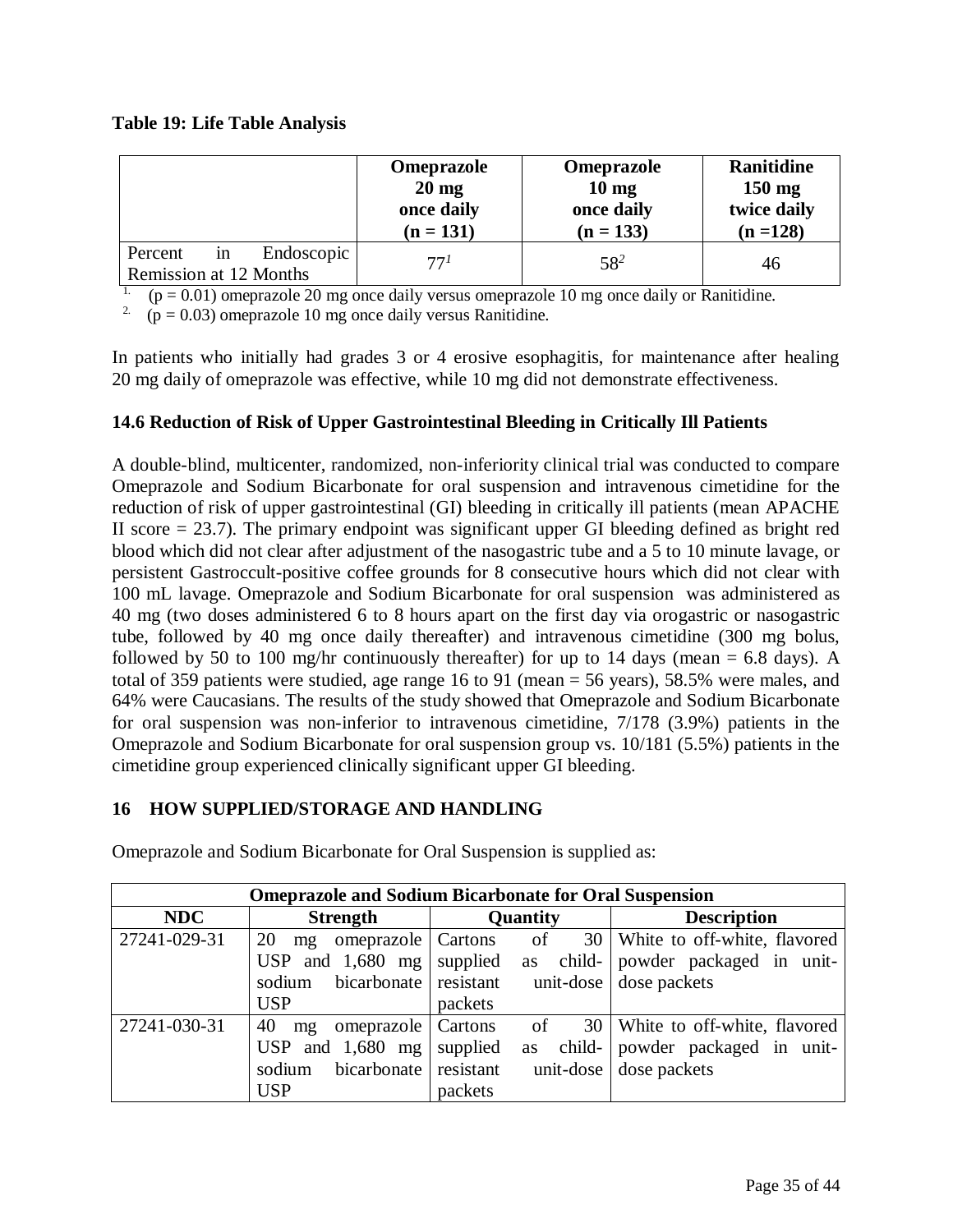<span id="page-35-0"></span>Storage

Store at 20 $\degree$ C to 25 $\degree$ C (68 $\degree$ F to 77 $\degree$ F); excursions permitted to 15 $\degree$ C to 30 $\degree$ C (59 $\degree$ F to 86 $\degree$ F) [see USP Controlled Room Temperature].

Keep container tightly closed. Protect from light and moisture.

# **17 PATIENT COUNSELING INFORMATION**

Advise the patient to read the FDA-approved patient labeling [\(Medication Guide\).](#page-37-0)

## Acute Tubulointerstitial Nephritis

Advise the patient to call their healthcare provider immediately if they experience signs and/or symptoms associated with acute tubulointerstitial nephritis *[see Warnings and Precautions [\(5.2\)\]](#page-5-2)*.

## Sodium Bicarbonate Buffer Content

Inform patients on a sodium-restricted diet or patients at risk of developing congestive heart failure of the sodium content of Omeprazole and Sodium Bicarbonate for oral suspension (460 mg per packet).

Advise patients that:

- chronic use of bicarbonate with calcium or milk can cause milk-alkali syndrome
- chronic use of sodium bicarbonate may systemic alkalosis
- increased sodium intake can cause swelling and weight gain.

If any of these occur, instruct patients to contact their healthcare provider *[see Warnings and Precautions [\(5.3\)\]](#page-5-2).* 

## *Clostridium difficile*-Associated Diarrhea

Advise the patient to immediately call their healthcare provider if they experience diarrhea that does not improve *[see Warnings and Precautions [\(5.4\)\]](#page-6-4)*.

## Bone Fracture

Advise the patient to report any fractures, especially of the hip, wrist or spine, to their healthcare provider *[see Warnings and Precautions [\(5.5\)\]](#page-6-4)*.

## Severe Cutaneous Adverse Reactions

Advise the patient to discontinue Omeprazole and Sodium Bicarbonate for oral suspension and immediately call their healthcare provider at first appearance of a severe cutaneous adverse reaction or other sign of hypersensitivity *[see Warnings and Precautions [\(5.6\)\]](#page-6-4).*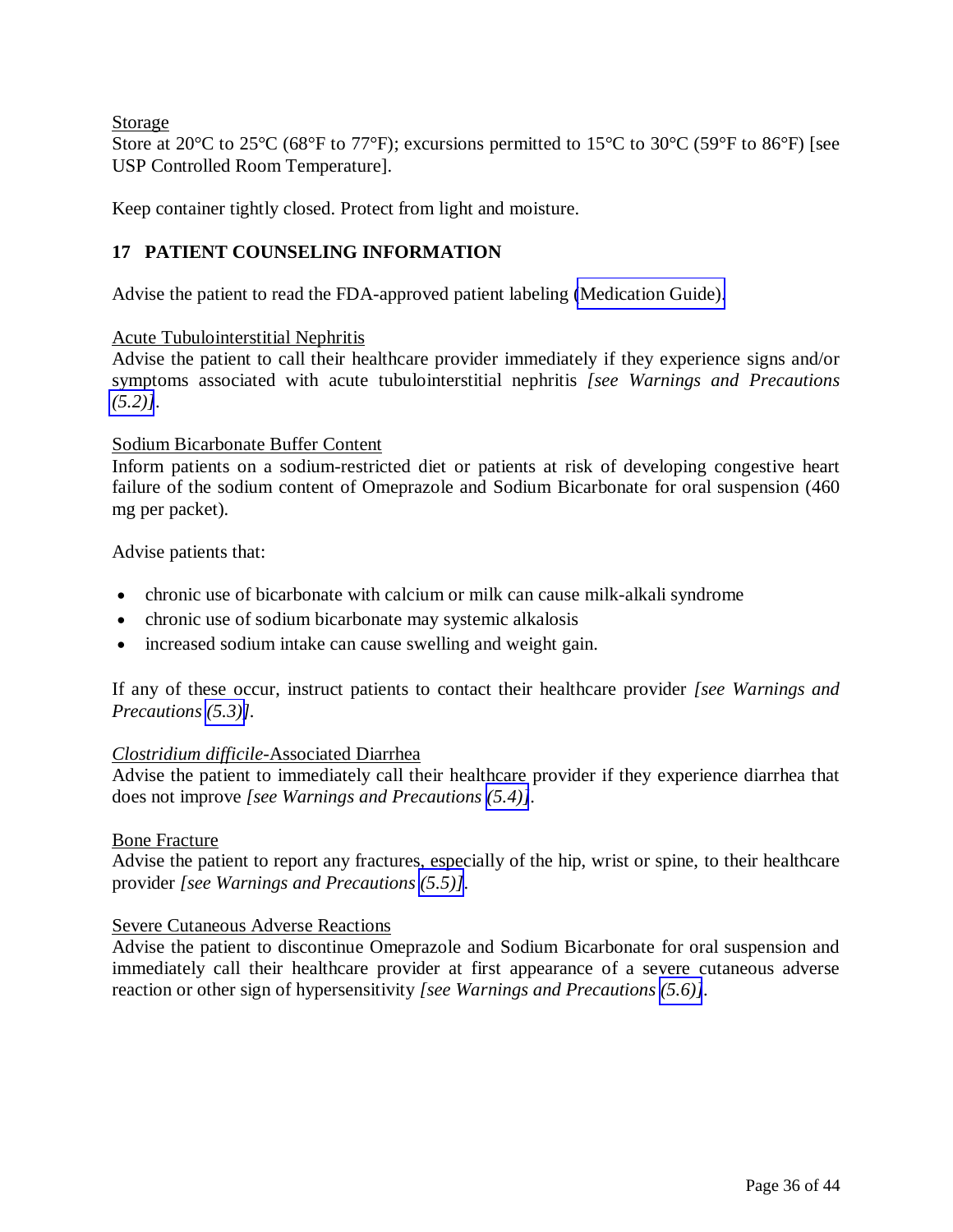#### Cutaneous and Systemic Lupus Erythematosus

Advise the patient to immediately call their healthcare provider for any new or worsening of symptoms associated with cutaneous or systemic lupus erythematosus *[see Warnings and Precautions [\(5.7\)\]](#page-6-5).* 

#### Cyanocobalamin (Vitamin B-12) Deficiency

Advise the patient to report any clinical symptoms that may be associated with cyanocobalamin deficiency to their healthcare provider if they have been receiving Omeprazole and Sodium Bicarbonate for oral suspension for longer than 3 years *[see Warnings and Precautions [\(5.9\)\]](#page-7-2)*.

#### Hypomagnesemia and Mineral Metabolism

Advise the patient to report any clinical symptoms that may be associated with hypomagnesemia, hypocalcemia, and/or hypokalemia to their healthcare provider, if they have been receiving Omeprazole and Sodium Bicarbonate for oral suspension for at least 3 months *[see Warnings and Precautions [\(5.10\)\]](#page-7-2)*.

#### Drug Interactions

Advise patients to report to their healthcare provider if they start treatment with rilpivirinecontaining products, clopidogrel, St. John's wort or rifampin, or if they take high-dose methotrexate *[see Contraindications [\(4\)](#page-5-2) and Warnings and Precautions (*[5.8](#page-7-2)*, [5.11,](#page-8-2) [5.13\)](#page-8-2)].* 

#### Administration

Instruct patients that:

 Two packets of 20 mg Omeprazole and Sodium Bicarbonate for oral suspension are not interchangeable with one packet of 40 mg Omeprazole and Sodium Bicarbonate for oral suspension.

#### Administration of Omeprazole and Sodium Bicarbonate for Oral Suspension

- Advise patients that Omeprazole and Sodium Bicarbonate for oral suspension is intended to be mixed with water and administered orally or via a nasogastric (NG)/orogastric (OG) tube, as described in the Medication Guide.
- Instruct patients to suspend enteral feeding approximately 3 hours before and 1 hour after administration of Omeprazole and Sodium Bicarbonate for oral suspension *[see Dosage and Administration [\(2.3\)\]](#page-4-1)*.

Marketed by:

# **Ajanta Pharma USA Inc.**

Bridgewater, NJ 08807.

Made in India.

Any other product/brand names are trademarks of the respective owners.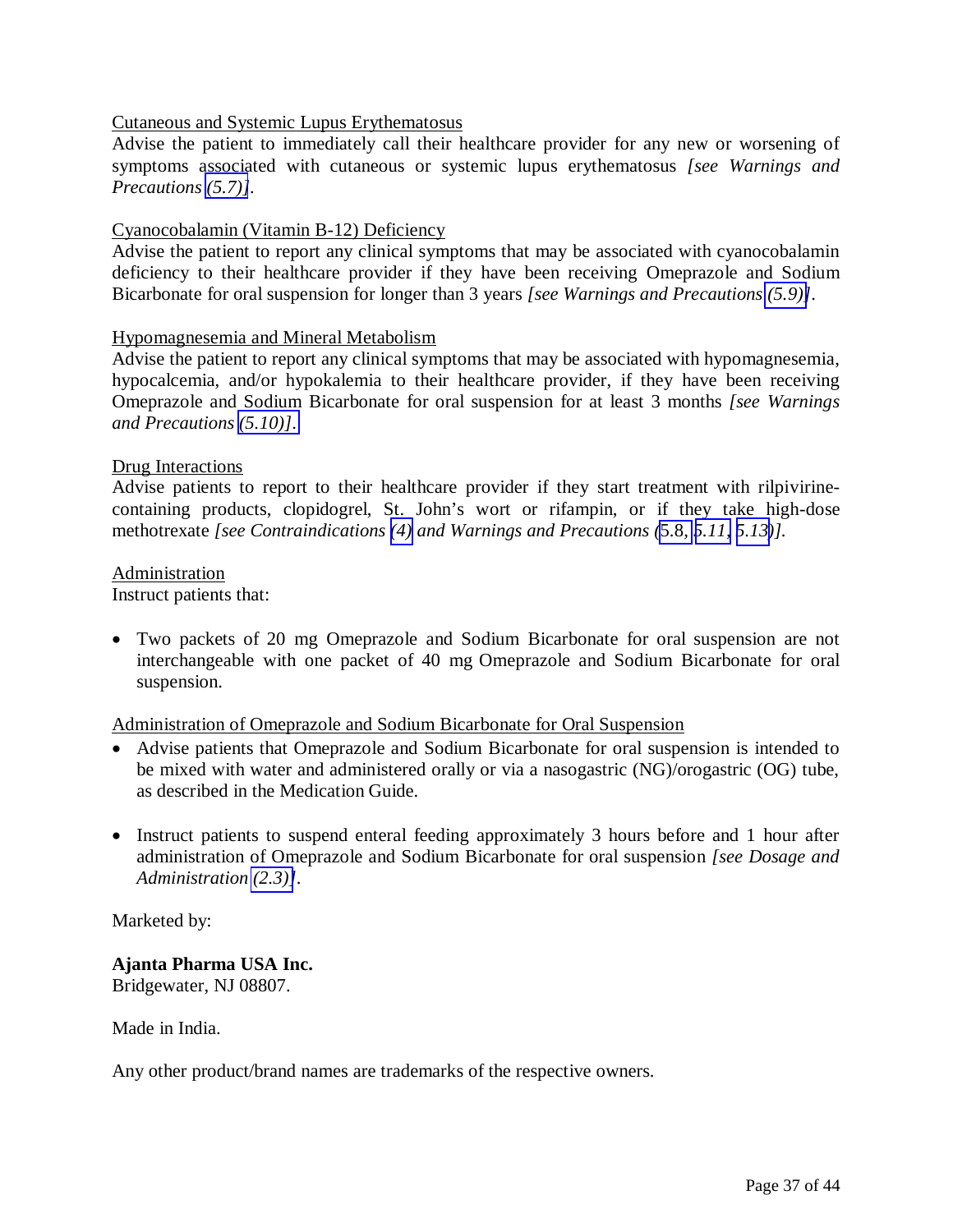#### **MEDICATION GUIDE**

### **Omeprazole and Sodium Bicarbonate (oh mep' ra zole and soe' dee um bye kar' bo nate) for Oral Suspension, for oral use**

<span id="page-37-0"></span>**What is the most important information I should know about Omeprazole and Sodium Bicarbonate for oral suspension?** 

**Omeprazole and Sodium Bicarbonate for oral suspension may help your acid-related symptoms, but you could still have serious stomach problems. Talk with your doctor.**

**Omeprazole and Sodium Bicarbonate for oral suspension can cause serious side effects, including:** 

- **A type of kidney problem (acute tubulointerstitial nephritis).** Some people who take proton pump inhibitor (PPI) medicines, including Omeprazole and Sodium Bicarbonate for oral suspension, may develop a kidney problem called acute tubulointerstitial nephritis that can happen at any time during treatment with Omeprazole and Sodium Bicarbonate for oral suspension. Call your doctor right away if you have a decrease in the amount that you urinate or if you have blood in your urine.
- **Omeprazole and Sodium Bicarbonate for oral suspension contains sodium bicarbonate**. Long-term use of bicarbonate with calcium or milk can cause a condition called "milk-alkali syndrome". Long-term use of sodium bicarbonate can cause a condition called "systemic alkalosis". Talk to your doctor about any questions you may have. Too much sodium can cause swelling and weight gain. Tell your doctor if you are on a low-sodium diet or if you have Bartter's Syndrome (a rare kidney disorder). Tell your doctor right away if you have confusion, shaking hands, dizziness, muscle twitching, nausea, vomiting, and numbness or tingling in the face, arms, or legs.
- **Diarrhea caused by an infection (***Clostridium difficile***) in your intestines.** Call your doctor right away if you have watery stools or stomach pain that does not go away. You may or may not have a fever.
- **Bone fractures (hip, wrist, or spine).** Bone fractures in the hip, wrist or spine may happen in people who take multiple daily doses of PPI medicines and for a long period of time (a year or longer). Tell your doctor if you have bone fracture, especially in the hip, wrist, or spine. **Certain types of lupus erythematosus.** Lupus erythematosus is an autoimmune disorder (the body's immune cells attack other cells or organs in the body). Some people who take PPI medicines, including Omeprazole and Sodium Bicarbonate for oral suspension, may develop certain types of lupus erythematosus or have worsening of the lupus they already have. Call your doctor right away if you have new or worsening joint pain or a rash on your cheeks or arms that gets worse in the sun.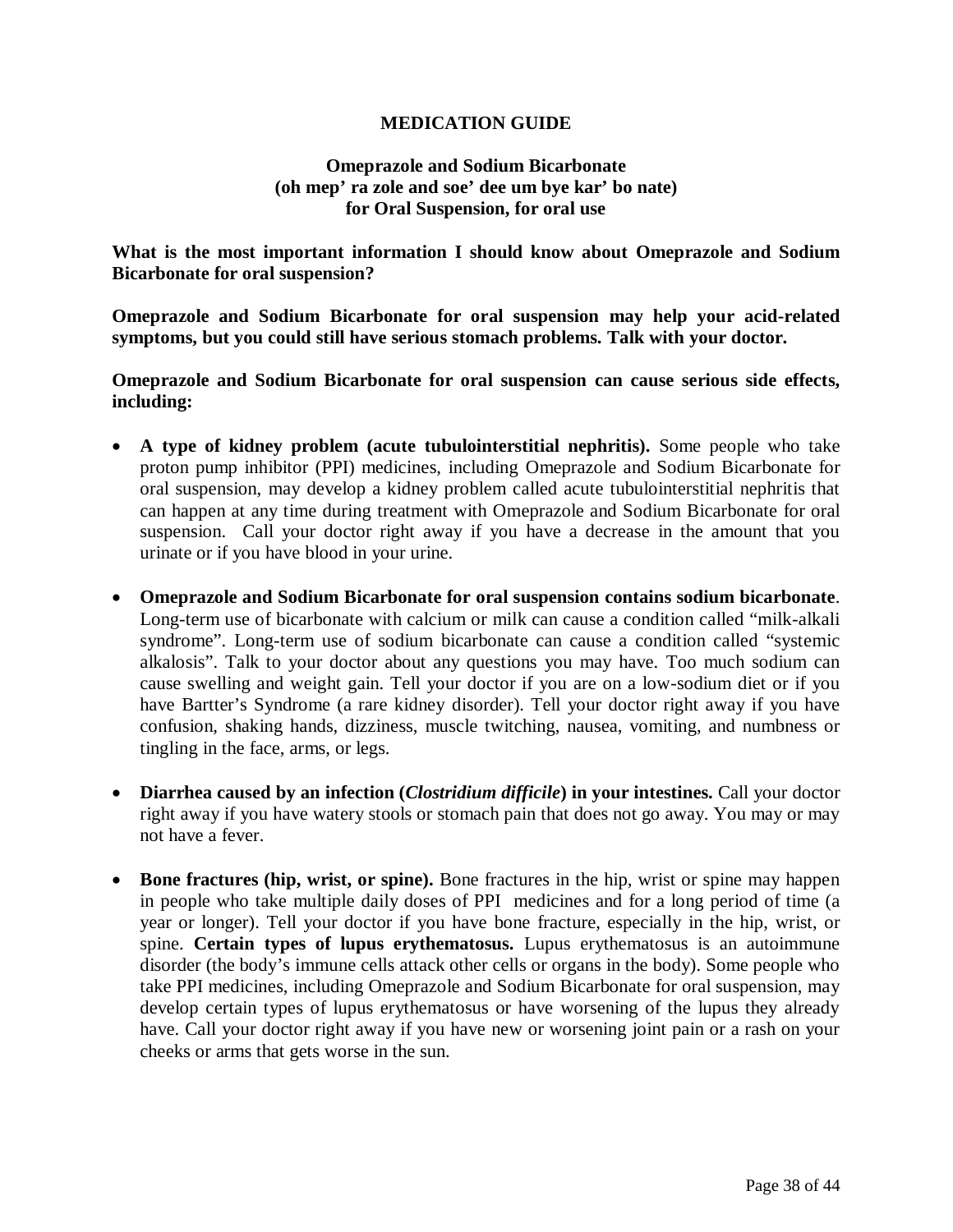## **Talk to your doctor about your risk of these serious side effects**.

Omeprazole and Sodium Bicarbonate for oral suspension can have other serious side effects. See "**What are the possible side effects of Omeprazole and Sodium Bicarbonate for oral suspension?"** 

#### **What is Omeprazole and Sodium Bicarbonate for oral suspension?**

A prescription medicine called a proton pump inhibitor (PPI) used to reduce the amount of acid in your stomach.

## **Omeprazole and Sodium Bicarbonate for oral suspension** is used in adults for:

- up to 8 weeks for the healing of duodenal ulcers.
- up to 8 weeks for the healing of stomach ulcers.
- up to 4 weeks to treat heartburn and other symptoms that happen with gastroesophageal reflux disease (GERD).
- up to 8 weeks for the healing and symptom relief of acid-related damage to the lining of the esophagus (called erosive esophagitis or EE). Your doctor may prescribe another 4 weeks of Omeprazole and Sodium Bicarbonate for oral suspension in patients whose EE does not heal.
- maintaining healing of EE and to help prevent the return of heartburn symptoms caused by GERD. It is not known if Omeprazole and Sodium Bicarbonate for oral suspension is safe and effective when used for longer than 12 months for this purpose.

#### **Omeprazole and Sodium Bicarbonate for oral suspension** is used:

in critically ill adults to lower the risk of stomach bleeding (40 mg oral suspension only).

It is not known if Omeprazole and Sodium Bicarbonate for oral suspension is safe and effective in children.

#### **Do not take Omeprazole and Sodium Bicarbonate for oral suspension if you are:**

- allergic to omeprazole, any other PPI medicine, or any of the ingredients in Omeprazole and Sodium Bicarbonate for oral suspension. See the [end of this Medication Guide f](#page-37-0)or a complete list of ingredients in Omeprazole and Sodium Bicarbonate for oral suspension.
- taking a medicine that contains rilpivirine, used to treat HIV-1 (Human Immunodeficiency Virus)

## **Before taking Omeprazole and Sodium Bicarbonate for oral suspension, tell your doctor about all of your medical conditions, including if you:**

- have low magnesium, calcium, or potassium levels in your blood.
- have problems with the acid-base (pH) balance in your body.
- have liver problems.
- have heart failure.
- are on a low-sodium diet.
- have Bartter's syndrome (a rare kidney problem).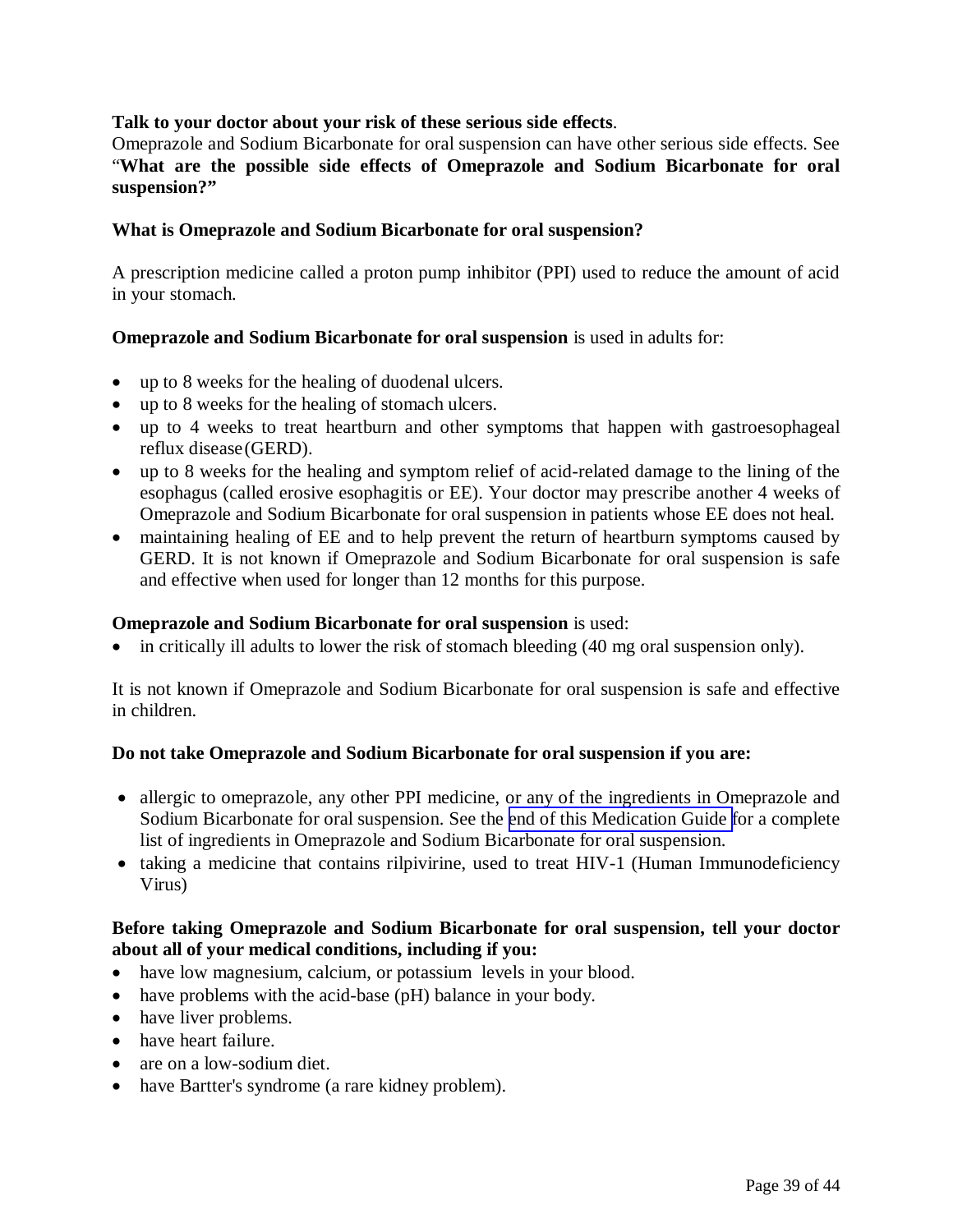- are of Asian descent and have been told that your body's ability to break down (metabolize) omeprazole is poor or if your genotype called CYP2C19 is not known.
- are pregnant or plan to become pregnant. It is not known if Omeprazole and Sodium Bicarbonate for oral suspension will harm your unborn baby.
- are breastfeeding or plan to breastfeed. Omeprazole and Sodium Bicarbonate can pass into your breast milk. Talk with your doctor about the best way to feed your baby if you take Omeprazole and Sodium Bicarbonate for oral suspension.

**Tell your doctor about all the medicines you take**, including prescription and over-the-counter medicines, vitamins and herbal supplements. **Especially tell your doctor if you take:** 

- $\bullet$  digoxin (Lanoxin)
- $\bullet$  clopidogrel (Plavix)
- St. John's wort *(Hypericum perforatum)*
- rifampin (Rifater, Rifamate, Rimactane, Rifadin)
- methotrexate

Ask your doctor or pharmacist for a list of these medicines, if you are not sure.

Know the medicines that you take. Keep a list of them to show your doctor and pharmacist when you get a new medicine.

#### **How should I take Omeprazole and Sodium Bicarbonate for oral suspension?**

- Take Omeprazole and Sodium Bicarbonate for oral suspension exactly as prescribed by your doctor.
- Do not change your dose or stop taking Omeprazole and Sodium Bicarbonate for oral suspension without talking to your doctor.
- Omeprazole and Sodium Bicarbonate for oral suspension can be taken by mouth or given through a nasogastric (NG) or orogastric (OG) tube.
- See the "**[Instructions for Use](#page-42-0)**" that come with Omeprazole and Sodium Bicarbonate for oral suspension for instructions on how to mix Omeprazole and Sodium Bicarbonate for oral suspension with water and give the medicine through a NG tube or OG tube.
- If you miss a dose of Omeprazole and Sodium Bicarbonate for oral suspension, take it as soon as you remember. If it is almost time for your next dose, do not take the missed dose. Take the next dose at your regular time. Do not take two doses to make up for a missed dose.
- Do not substitute two 20 mg packets for one 40 mg packet of Omeprazole and Sodium Bicarbonate for oral suspension because you will receive twice the amount of sodium bicarbonate. Talk to your doctor if you have questions.
- If you take too much Omeprazole and Sodium Bicarbonate for oral suspension, call your doctor or Poison Control Center at 1-800-222-1222 right away or go to the nearest hospital emergency room.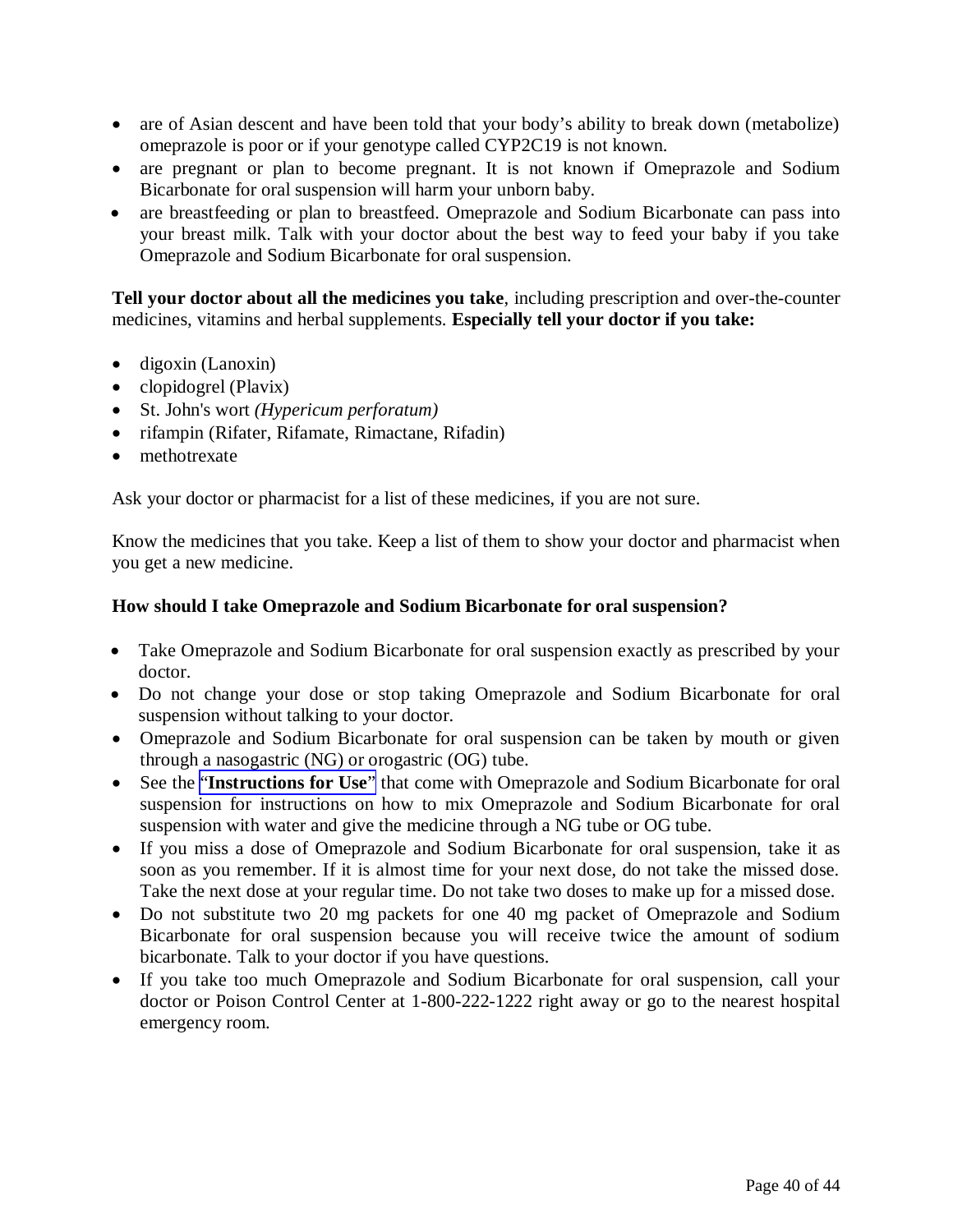**What are the possible side effects of Omeprazole and Sodium bicarbonate for oral suspension?** 

**Omeprazole and Sodium Bicarbonate for oral suspension may cause serious side effects, including:** 

- **See "What is the most important information I should know about Omeprazole and Sodium Bicarbonate for oral suspension?"**
- Low vitamin B-12 levels in your body can happen in people who have taken Omeprazole and Sodium Bicarbonate for oral suspension for a long time (more than 3 years). Tell your doctor if you have symptoms of low vitamin B-12 levels, including shortness of breath, lightheadedness, irregular heartbeat, muscle weakness, pale skin, feeling tired, mood changes, and tingling or numbness in the arms and legs.
- **Low magnesium levels in your body can happen in people who have taken Omeprazole and Sodium Bicarbonate for oral suspension** for at least 3 months. Tell your doctor right away if you have symptoms of low magnesium levels, including seizures, dizziness, irregular heartbeat, jitteriness, muscle aches or weakness, and spasms of hands, feet or voice.
- **Stomach growths (fundic gland polyps).** People who take PPI medicines for a long time have an increased risk of developing a certain type of stomach growths called fundic gland polyps, especially after taking PPI medicines for more than 1 year.
- **Severe skin reactions.** Omeprazole and Sodium Bicarbonate for oral suspension can cause rare but severe skin reactions that may affect any part of your body.

These serious skin reactions may need to be treated in a hospital and may be life threatening:

- o Skin rash which may have blistering, peeling or bleeding on any part of your skin (including your lips, eyes, mouth, nose, genitals, hands or feet).
- o You may also have fever, chills, body aches, shortness of breath, or enlarged lymph nodes.

Stop taking Omeprazole and Sodium Bicarbonate for oral suspension and call your doctor right away. These symptoms may be the first sign of a severe skin reaction.

- **The most common side effects of Omeprazole and Sodium Bicarbonate for oral suspension include:** 
	- o headache
	- o abdominal pain
	- o nausea
	- o diarrhea
	- o vomiting
	- o gas

These are not all the possible side effects of Omeprazole and Sodium Bicarbonate for oral suspension.

Call your doctor for medical advice about side effects. You may report side effects to FDA at 1-800-FDA-1088.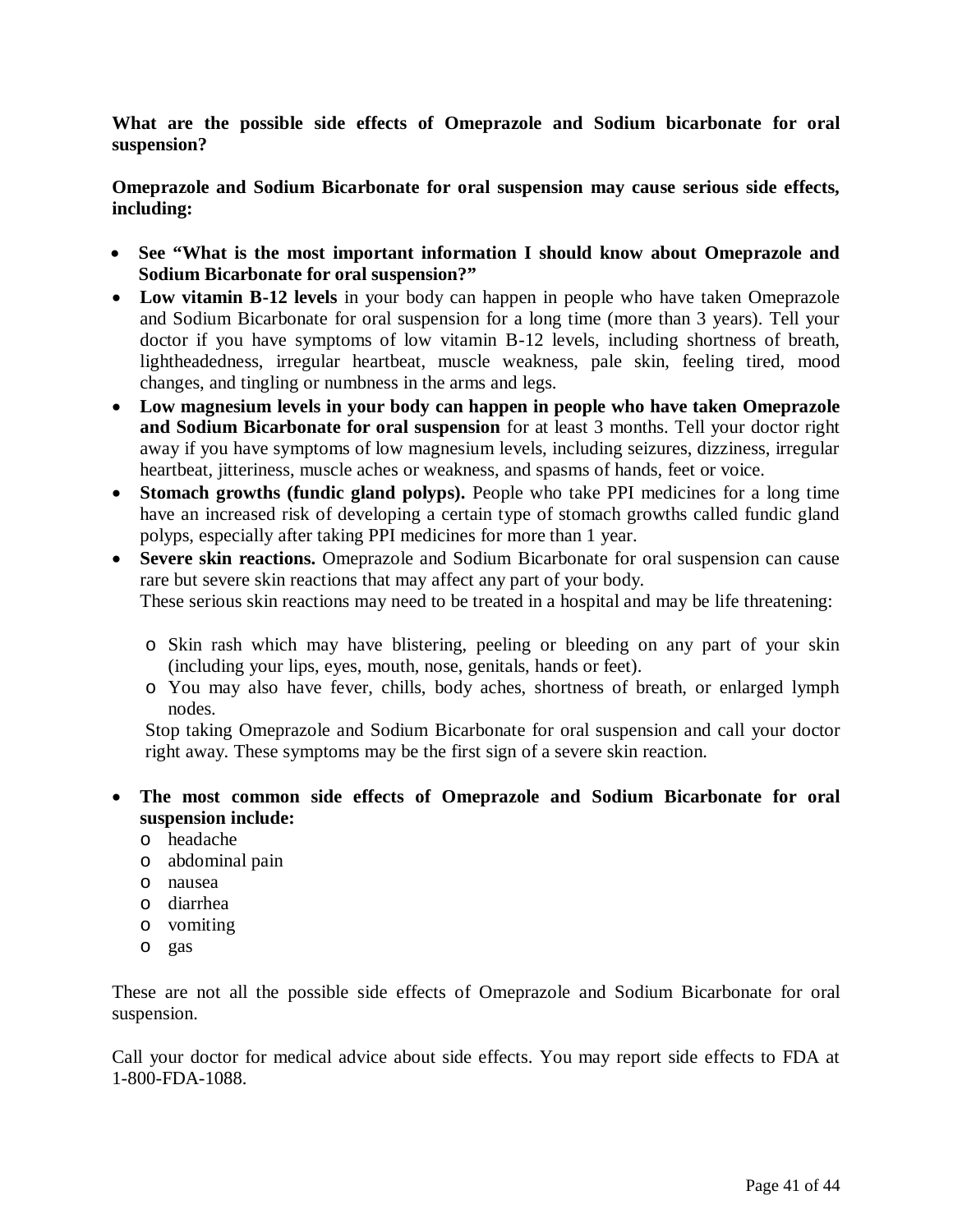# **How should I store Omeprazole and Sodium Bicarbonate for oral suspension?**

- Omeprazole and Sodium Bicarbonate for oral suspension comes in a sealed child-resistant packet.
- Store Omeprazole and Sodium Bicarbonate for oral suspension at room temperature between 68°F to 77°F (20°C to 25°C).
- Keep Omeprazole and Sodium Bicarbonate for oral suspension in a dry place and out of light.

# **Keep Omeprazole and Sodium Bicarbonate for oral suspension and all medicines out of the reach of children.**

# **General information about the safe and effective use of Omeprazole and Sodium Bicarbonate for oral suspension**

Medicines are sometimes prescribed for purposes other than those listed in a Medication Guide. Do not use Omeprazole and Sodium Bicarbonate for oral suspension for any condition for which it was not prescribed. Do not give Omeprazole and Sodium Bicarbonate for oral suspension to other people, even if they have the same symptoms that you have. It may harm them.

You can also ask your doctor or pharmacist for information about Omeprazole and Sodium Bicarbonate for oral suspension that is written for health professionals.

## **What are the ingredients in Omeprazole and Sodium Bicarbonate for oral suspension?**

**Active ingredients:** omeprazole and sodium bicarbonate

**Inactive ingredients in Omeprazole and Sodium Bicarbonate for oral suspension:** xylitol, sucralose, xanthan gum, colloidal silicon dioxide and flavorings.

Marketed by:

**Ajanta Pharma USA Inc.**  Bridgewater, NJ 08807.

Made in India.

Any other products/brand names are trademarks of the respective owners.

This Medication Guide has been approved by the U.S. Food and Drug Administration.

Revised: 03/2022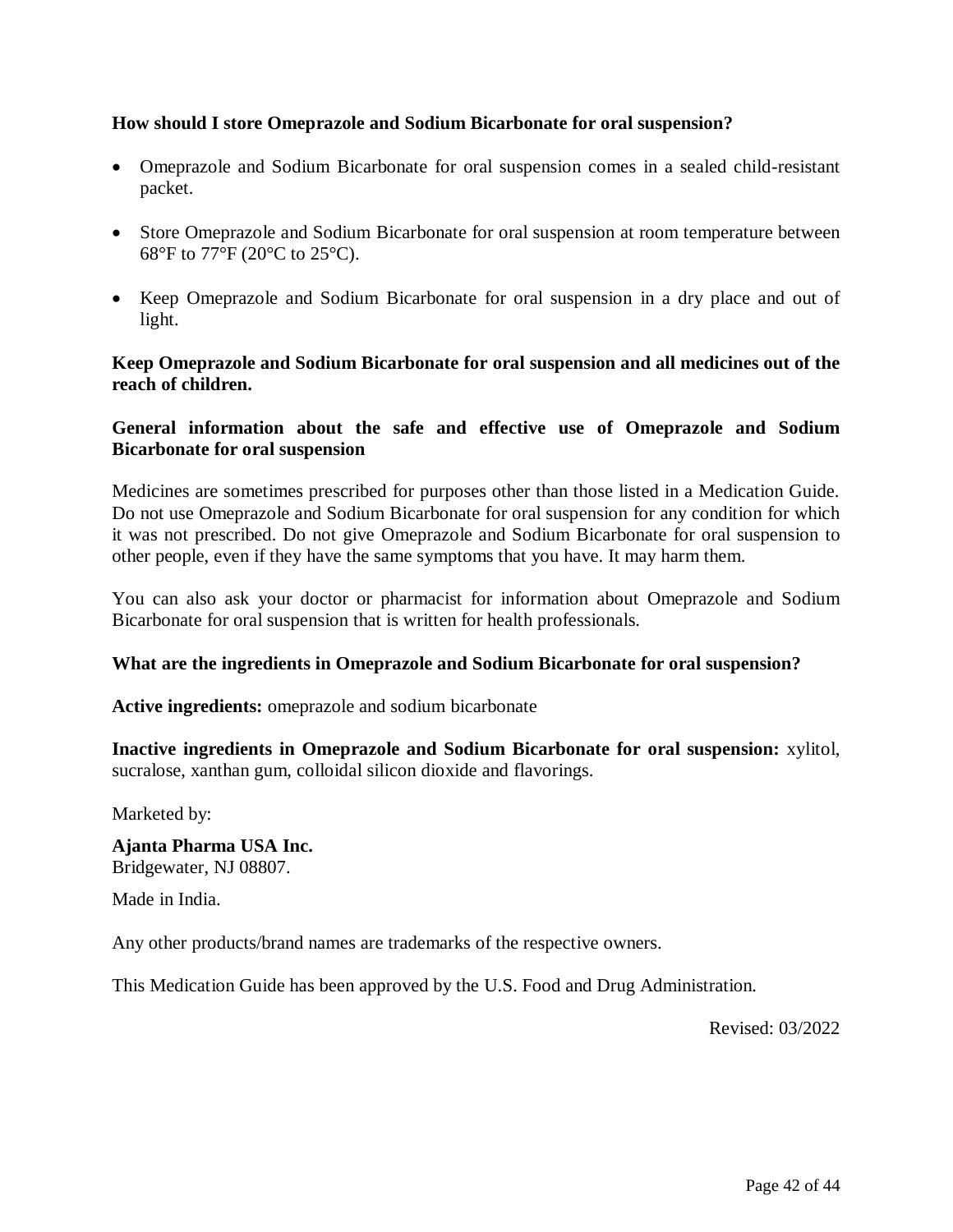# **Instructions for Use**

# **Omeprazole and Sodium Bicarbonate (oh mep' ra zole and soe' dee um bye kar' bo nate) for oral suspension**

# <span id="page-42-0"></span>**Taking Omeprazole and Sodium Bicarbonate for oral suspension:**

# **Important: Omeprazole and Sodium Bicarbonate for oral suspension should be taken on an empty stomach at least 1 hour before a meal.**

- 1. Omeprazole and Sodium Bicarbonate for oral suspension comes in packets containing 20 mg or 40 mg of omeprazole.
- 2. Use an oral syringe to draw up the amount of water needed to mix your dose. Ask your pharmacist for an oral syringe.
- 3. Using the oral syringe, draw up 5 mL to 10 mL of water and add the water to a small cup. **Do not mix Omeprazole and Sodium Bicarbonate for oral suspension with foods or liquids other than water**.
- 4. Empty the contents of the packet into the small cup.
- 5. Stir well to dissolve the powder and **drink the mixture right away**.
- 6. If any medicine remains after drinking, add more water, stir, and drink right away.

# **Giving Omeprazole and Sodium Bicarbonate for oral suspension with water through a nasogastric (NG) tube or orogastric (OG) tube:**

**Important:** For patients receiving Omeprazole and Sodium Bicarbonate for oral suspension through a NG tube or OG tube, enteral feeding should be stopped approximately 3 hours before giving Omeprazole and Sodium Bicarbonate for oral suspension. You should wait at least 1 hour after giving Omeprazole and Sodium Bicarbonate for oral suspension before you start enteral feeding again.

- 1. Omeprazole and Sodium Bicarbonate for oral suspension comes in packets containing 20 mg or 40 mg of omeprazole.
- 2. You will mix Omeprazole and Sodium Bicarbonate for oral suspension with **20 mL** of water in a catheter tipped syringe
- 3. **Use only a catheter tipped syringe to give Omeprazole and Sodium Bicarbonate for oral suspension through the NG or OG tube**. Talk to your doctor about the size catheter tipped syringe you should use.